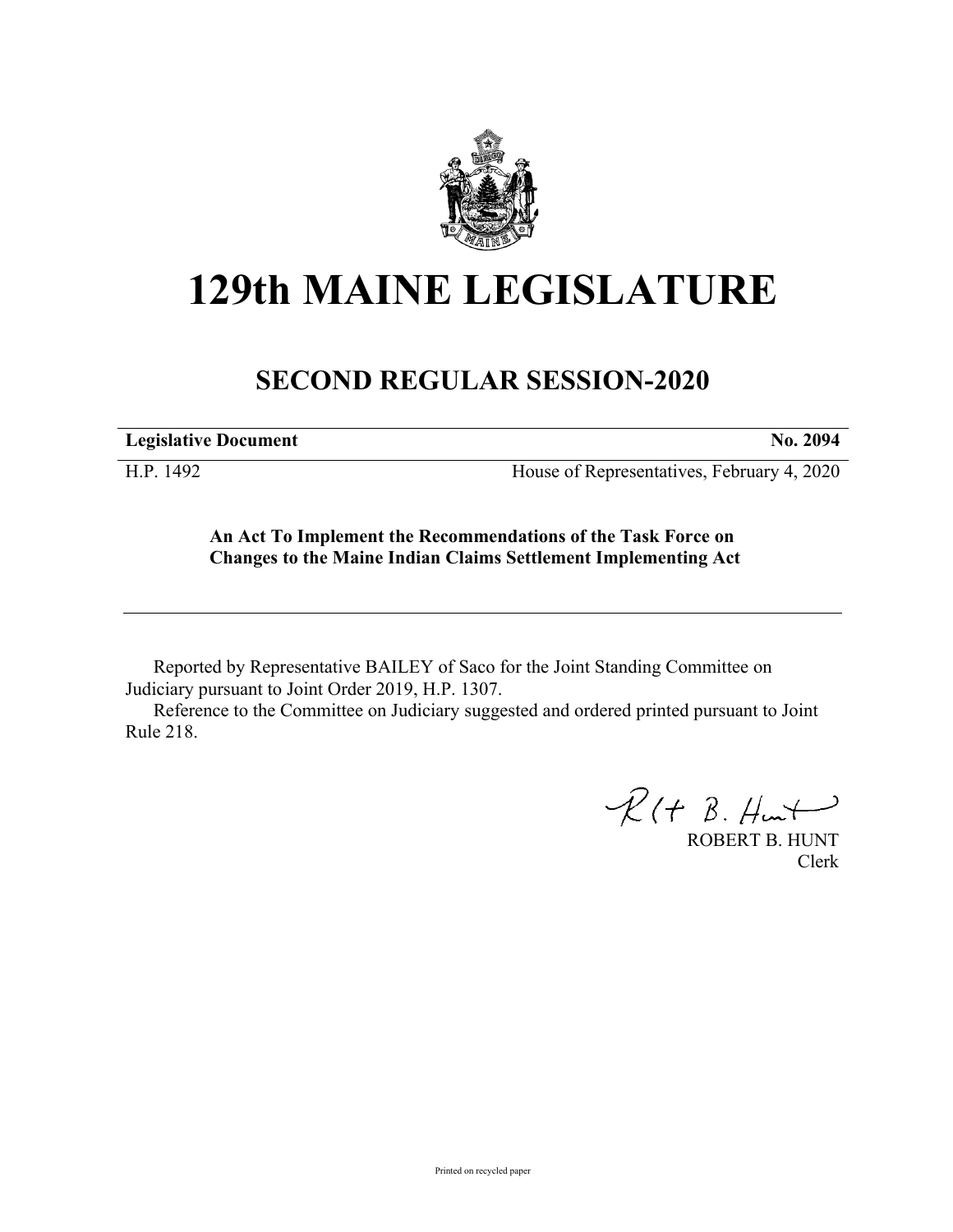| $\mathbf{1}$ | Be it enacted by the People of the State of Maine as follows:                                 |
|--------------|-----------------------------------------------------------------------------------------------|
| 2            | <b>Sec. 1. 30 MRSA §6201,</b> as enacted by PL 1979, c. 732, §§1 and 31, is amended           |
| 3            | to read:                                                                                      |
| 4            | §6201. Short title                                                                            |
| 5            | This Act shall be is known and may be cited as "AN ACT to Implement the Maine                 |
| 6            | Indian Claims Settlement."                                                                    |
| 7            | Sec. 2. 30 MRSA §6202, as enacted by PL 1979, c. 732, §§1 and 31, is amended                  |
| 8            | to read:                                                                                      |
| 9            | §6202. Legislative findings and declaration of policy                                         |
| 10           | The Legislature finds and declares the following.                                             |
| 11           | The Passamaquoddy Tribe, the Penobscot Nation and the Houlton Band of Maliseet                |
| 12           | Indians are asserting asserted claims for possession of large areas of land in the State and  |
| 13           | for damages alleging that the lands in question originally were transferred by treaty in      |
| 14           | violation of the Indian Trade and Intercourse Act of 1790, 1 Stat. 137, or subsequent         |
| 15           | reenactments or versions thereof.                                                             |
| 16           | Substantial At the time, the prospect that these claims would not be promptly                 |
| 17           | resolved threatened to create substantial economic and social hardship eould be created       |
| 18           | for large numbers of landowners, citizens and communities in the State, and therefore to      |
| 19           | the State as a whole, if these claims are not resolved promptly.                              |
| 20           | The claims also have produced disagreement between the Indian claimants and the               |
| 21           | State over the extent of the state's State's jurisdiction in the claimed areas. This          |
| 22           | disagreement has resulted in litigation and, if the claims are had not been resolved, further |
| 23           | litigation on jurisdictional issues would be have been likely.                                |
| 24           | The In the late 1970s, the Indian claimants and the State, acting through the Attorney        |
| 25           | General, have reached certain agreements which represent that represented a good faith        |
| 26           | effort on the part of all parties to achieve a fair and just resolution of those claims which |
| 27           | that, in the absence of agreement, would be have been pursued through the courts for          |
| 28           | many years to the ultimate detriment of the State and all its citizens, including the         |
| 29           | Indians. The resolution reached among the Indian claimants and the State affirmed the         |
| 30           | land transfers and the reservations of rights embodied within the specific treaties that      |
| 31           | gave rise to the claims at issue, and sought to definitively eliminate any prospect that the  |
| 32           | claims brought by the Indian claimants would cloud private title to land in the State.        |
| 33           | The foregoing agreement between the Indian claimants and the State also represents a          |

33 The foregoing agreement between the Indian claimants and the State also represents a 34 good faith effort by the Indian claimants and the State to achieve a just and fair resolution<br>35 of their disagreement over jurisdiction on the present Passamaquoddy and Penobscot of their disagreement over jurisdiction on the present Passamaquoddy and Penobscot 36 Indian reservations and in the claimed areas. To that end, the Passamaquoddy Tribe and 37 the Penobscot Nation have agreed to adopt the laws of the State as their own to the extent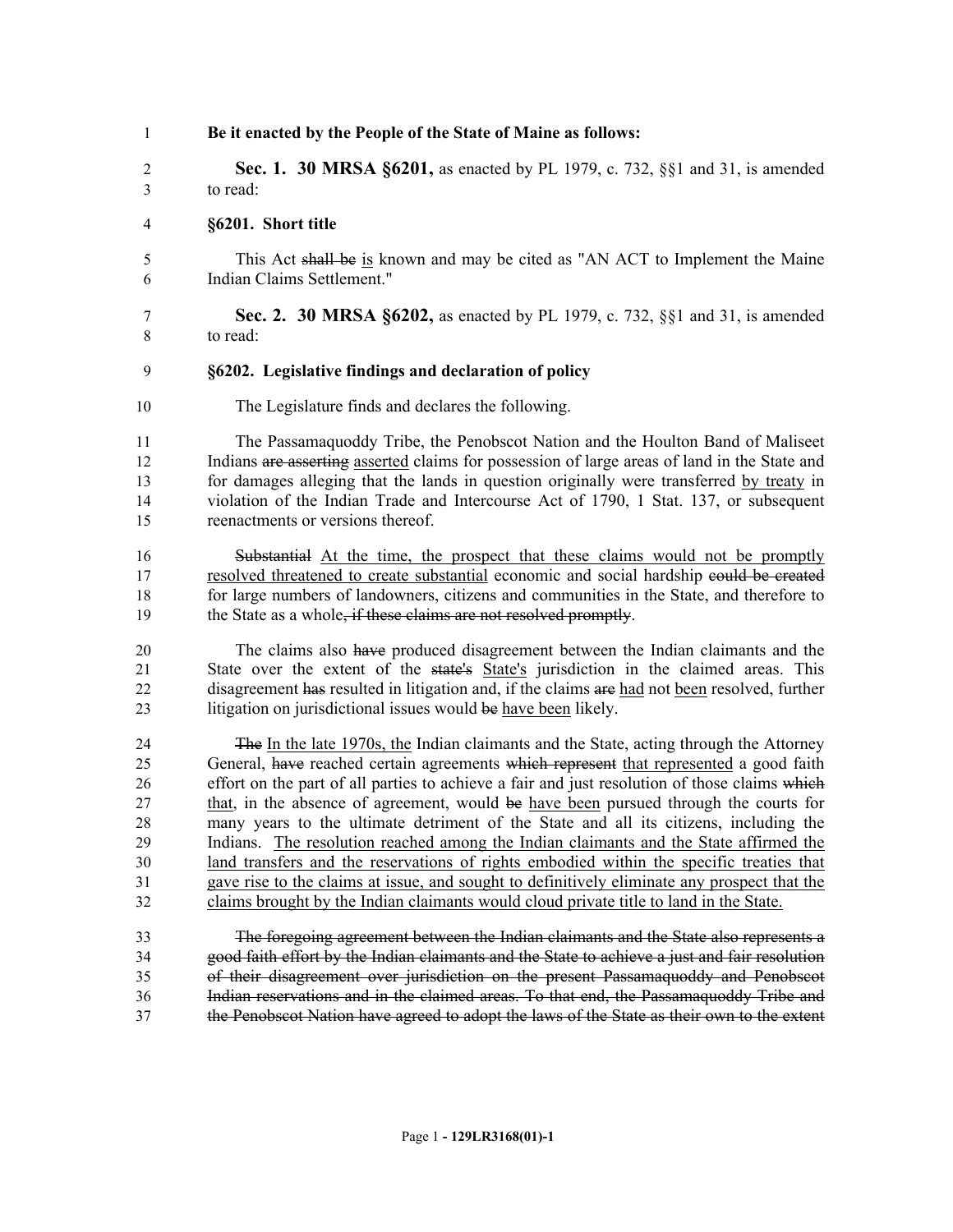- provided in this Act. The Houlton Band of Maliseet Indians and its lands will be wholly subject to the laws of the State.
- It is the purpose of this Act to implement in part the foregoing agreement.

 **1. Rights, privileges, powers, duties and immunities.** The purpose of the amendments to this chapter enacted in 2020 is to establish that the Passamaquoddy Tribe, the Penobscot Nation and the Houlton Band of Maliseet Indians enjoy rights, privileges, powers, duties and immunities similar to those of other federally recognized Indian tribes within the United States.

 **2. Federal Indian law applies.** Except as otherwise specified in this chapter, federal Indian law applies with regard to the rights, privileges, powers, duties and immunities of the Passamaquoddy Tribe, the Penobscot Nation and the Houlton Band of Maliseet Indians.

 **Sec. 3. 30 MRSA §6203,** as amended by PL 2009, c. 636, Pt. B, §1 and affected 14 by §2, is further amended to read:

#### **§6203. Definitions**

- As used in this Act, unless the context indicates otherwise, the following terms have the following meanings.
- **1. Commission.** "Commission" means the Maine Indian Tribal-State Commission created by section 6212.
- **1-A. Federal Indian law.** "Federal Indian law" means the United States Constitution and all federal statutes, regulations and case law and subsequent amendments thereto or judicial interpretations thereof, relating to the rights, privileges, powers, duties and immunities of federally recognized Indian tribes within the United States, except those federally recognized Indian tribes subject to United States Public Law 83-280 or a specific treaty or settlement act.
- **2. Houlton Band of Maliseet Indians.** "Houlton Band of Maliseet Indians" means the Maliseet Tribe of Indians as constituted on March 4, 1789, and all its predecessors 28 and successors in interest, which, as of the date of passage of this Act April 3, 1980, are represented, as to lands within the United States, by the Houlton Band Council of the Houlton Band of Maliseet Indians.
- **2-A. Houlton Band Trust Land Tribal Lands.** "Houlton Band Trust Land Tribal Lands" means land or other natural resources acquired by the secretary in trust for the Houlton Band of Maliseet Indians, in compliance with the terms of this Act section 6205-A and the Maine Indian Claims Settlement Act of 1980, United States Public Law 96-420, with moneys money from the original \$900,000 congressional appropriation and interest thereon deposited in the Land Acquisition Fund established for the Houlton Band of Maliseet Indians pursuant to United States Public Law 96-420, Section 5, United States Code, Title 25, Section 1724, or with proceeds from a taking of Houlton Band Trust Land Tribal Lands for public uses pursuant to the laws of this State or the United States.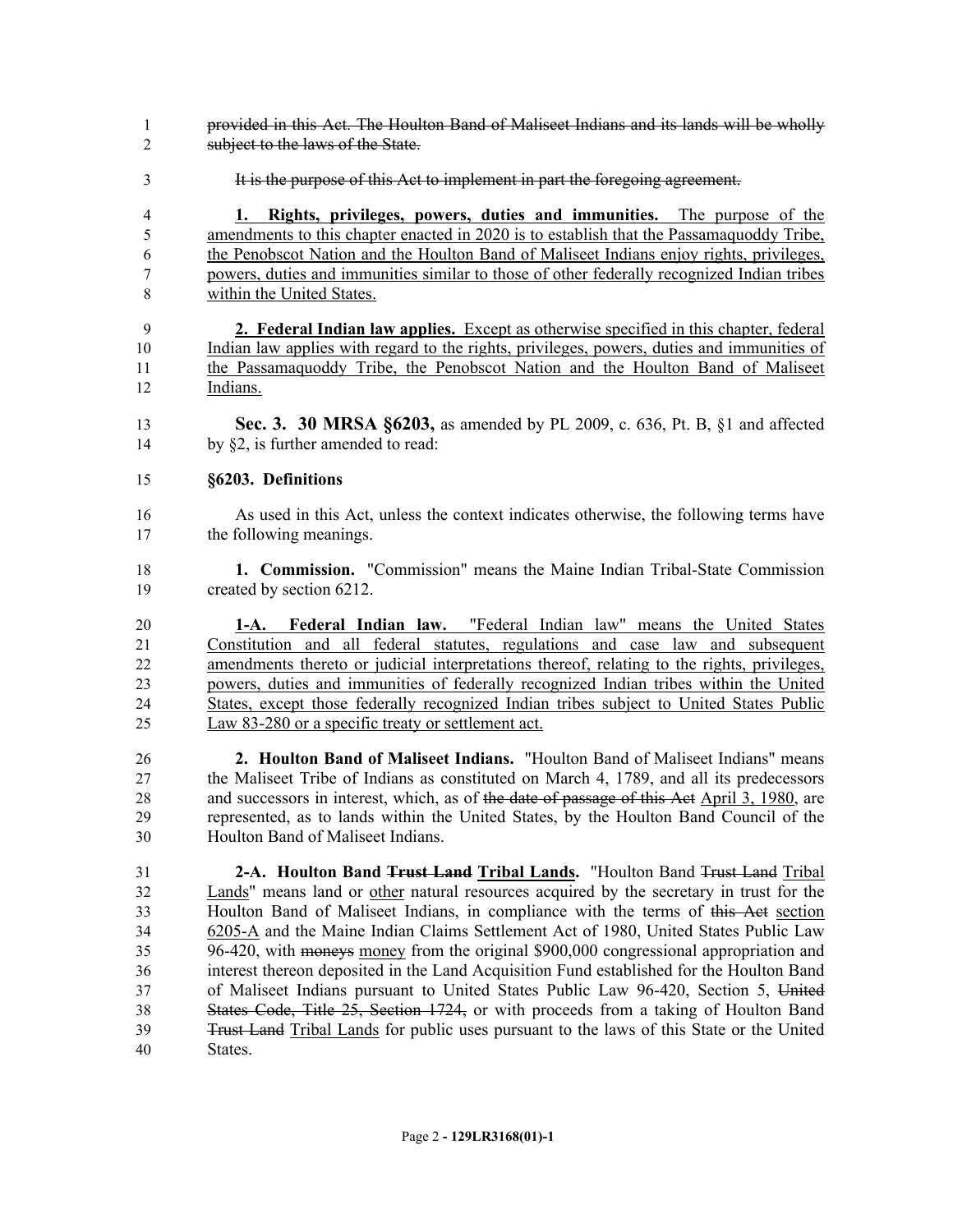**3. Land or other natural resources.** "Land or other natural resources" means any real property or other natural resources, or any interest in or right involving any real property or other natural resources, including, but without limitation, minerals and mineral rights, timber and timber rights, water and water rights and hunting and fishing rights.

 **4. Laws of the State.** "Laws of the State" means the Constitution of Maine and all statutes, rules or regulations and the common law of the State and its political subdivisions, and subsequent amendments thereto or judicial interpretations thereof.

 **5. Passamaquoddy Indian Reservation.** "Passamaquoddy Indian Reservation" 10 means those lands reserved to the Passamaquoddy Tribe by agreement with the State Commonwealth of Massachusetts dated September 19, 1794, excepting any parcel within such lands transferred to a person or entity other than a member of the Passamaquoddy 13 Tribe subsequent to such agreement and prior to the effective date of this Act October 10, 1980. If any lands reserved to the Passamaquoddy Tribe by the aforesaid agreement hereafter are acquired by the Passamaquoddy Tribe, or the secretary on its behalf, that 16 land shall must be included within the Passamaguoddy Indian Reservation. For purposes of this subsection, the lands reserved to the Passamaquoddy Tribe by the aforesaid 18 agreement shall be are limited to Indian Township in Washington County; Pine Island, sometimes referred to as Taylor's Island, located in Big Lake, in Washington County; 100 acres of land located on Nemcass Point, sometimes referred to as Governor's Point, 21 located in Washington County and shown on a survey of John Gardner which that is filed in the Maine State Archives, Executive Council Records, Report Number 264 and dated June 5, 1855; 100 acres of land located at Pleasant Point in Washington County as described in a deed to Captain John Frost from Theodore Lincoln, Attorney for Benjamin Lincoln, Thomas Russell, and John Lowell dated July 14, 1792, and recorded in the Washington County Registry of Deeds on April 27, 1801, at Book 3, Page 73; and those 15 islands in the St. Croix River in existence on September 19, 1794 and located between the head of the tide of that river and the falls below the forks of that river, both of which points are shown on a 1794 plan of Samuel Titcomb which that is filed in the Maine State Archives in Maine Land Office Plan Book Number 1, page 33. The "Passamaquoddy Indian Reservation" includes those lands which that have been or may be acquired by the Passamaquoddy Tribe within that portion of the Town of Perry which that lies south of Route 1 on the east side of Route 190 and south of lands now owned or formerly owned by William Follis on the west side of Route 190, provided that no such lands may be included in the Passamaquoddy Indian Reservation until the Secretary of State receives certification from the treasurer of the Town of Perry that the Passamaquoddy Tribe has paid to the Town of Perry the amount of \$350,000, provided that the consent of the Town of Perry would be voided unless the payment of the \$350,000 is made within 120 days of the effective date of this section. Any commercial development of those lands must be by approval of the voters of the Town of Perry with the exception of land development currently in the building stages.

 **6. Passamaquoddy Indian territory.** "Passamaquoddy Indian territory" means that territory defined by section 6205, subsection 1.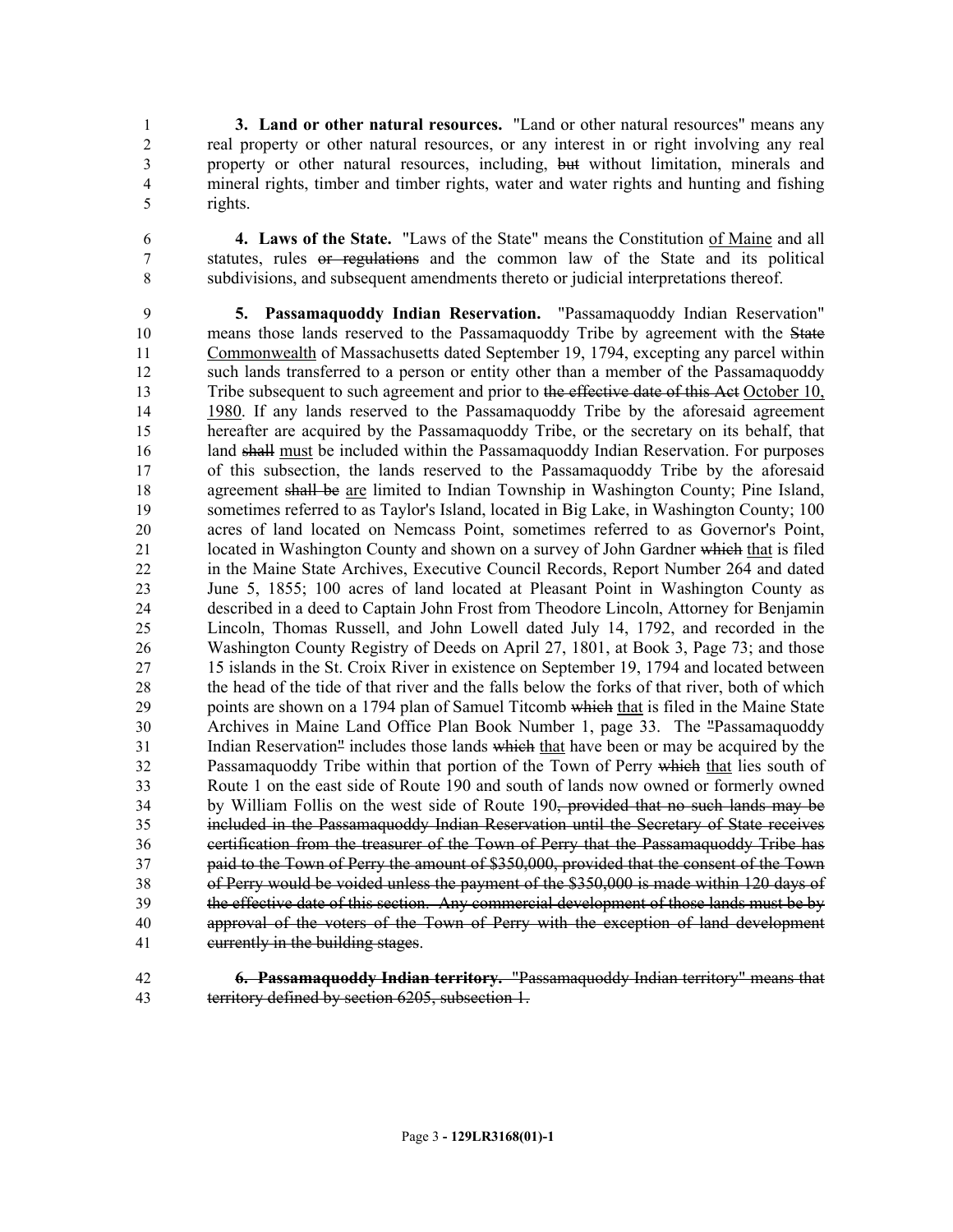**7. Passamaquoddy Tribe.** "Passamaquoddy Tribe" means the Passamaquoddy Indian Tribe as constituted on March 4, 1789, and all its predecessors and successors in 3 interest<del>, which</del> that, as of the date of passage of this Act April 3, 1980, are represented by the Joint Tribal Council of the Passamaquoddy Tribe, with separate councils at the Indian Township and Pleasant Point Reservations.

 **8. Penobscot Indian Reservation.** "Penobscot Indian Reservation" means the islands in the Penobscot River reserved to the Penobscot Nation by agreement with the States Commonwealth of Massachusetts and the State of Maine consisting solely of Indian Island, also known as Old Town Island, and all islands in that river northward thereof that existed on June 29, 1818, excepting any island transferred to a person or 11 entity other than a member of the Penobscot Nation subsequent to June 29,  $1818<sub>z</sub>$  and 12 prior to the effective date of this Act October 10, 1980. If any land within Nicatow Island is hereafter acquired by the Penobscot Nation, or the secretary on its behalf, that land must be included within the Penobscot Indian Reservation.

 The "Penobscot Indian Reservation" includes the following parcels of land that have been or may be acquired by the Penobscot Nation from Bangor Pacific Hydro Associates as compensation for flowage of reservation lands by the West Enfield dam: A parcel located on the Mattagamon Gate Road and on the East Branch of the Penobscot River in T.6 R.8 WELS W.E.L.S., which is a portion of the "Mattagamon Lake Dam Lot" and has an area of approximately 24.3 acres, and Smith Island in the Penobscot River, which has an area of approximately one acre.

 The "Penobscot Indian Reservation" also includes a certain parcel of land located in Argyle, Penobscot County consisting of approximately 714 acres known as the Argyle East Parcel and more particularly described as Parcel One in a deed from the Penobscot Indian Nation to the United States of America dated November 22, 2005 and recorded at 26 the Penobscot County Registry of Deeds in Book 10267, Page 265.

 **9. Penobscot Indian territory.** "Penobscot Indian territory" means that territory defined by section 6205, subsection 2.

 **10. Penobscot Nation.** "Penobscot Nation" means the Penobscot Indian Nation as constituted on March 4, 1789, and all its predecessors and successors in interest, which that, as of the date of passage of this Act April 3, 1980, are represented by the Penobscot Reservation Tribal Council.

**11. Secretary.** "Secretary" means the Secretary of the Interior of the United States.

 **12. Settlement Fund.** "Settlement Fund" means the trust fund established for the Passamaquoddy Tribe and Penobscot Nation by the United States pursuant to congressional legislation extinquishing extinguishing aboriginal land claims in Maine.

 **13. Transfer.** "Transfer" includes, but is not necessarily limited to, any voluntary or involuntary sale, grant, lease, allotment, partition or other conveyance; any transaction the purpose of which was to effect a sale, grant, lease, allotment, partition or other conveyance; and any act, event or circumstance that resulted in a change in title to, possession of, dominion over, or control of land or other natural resources.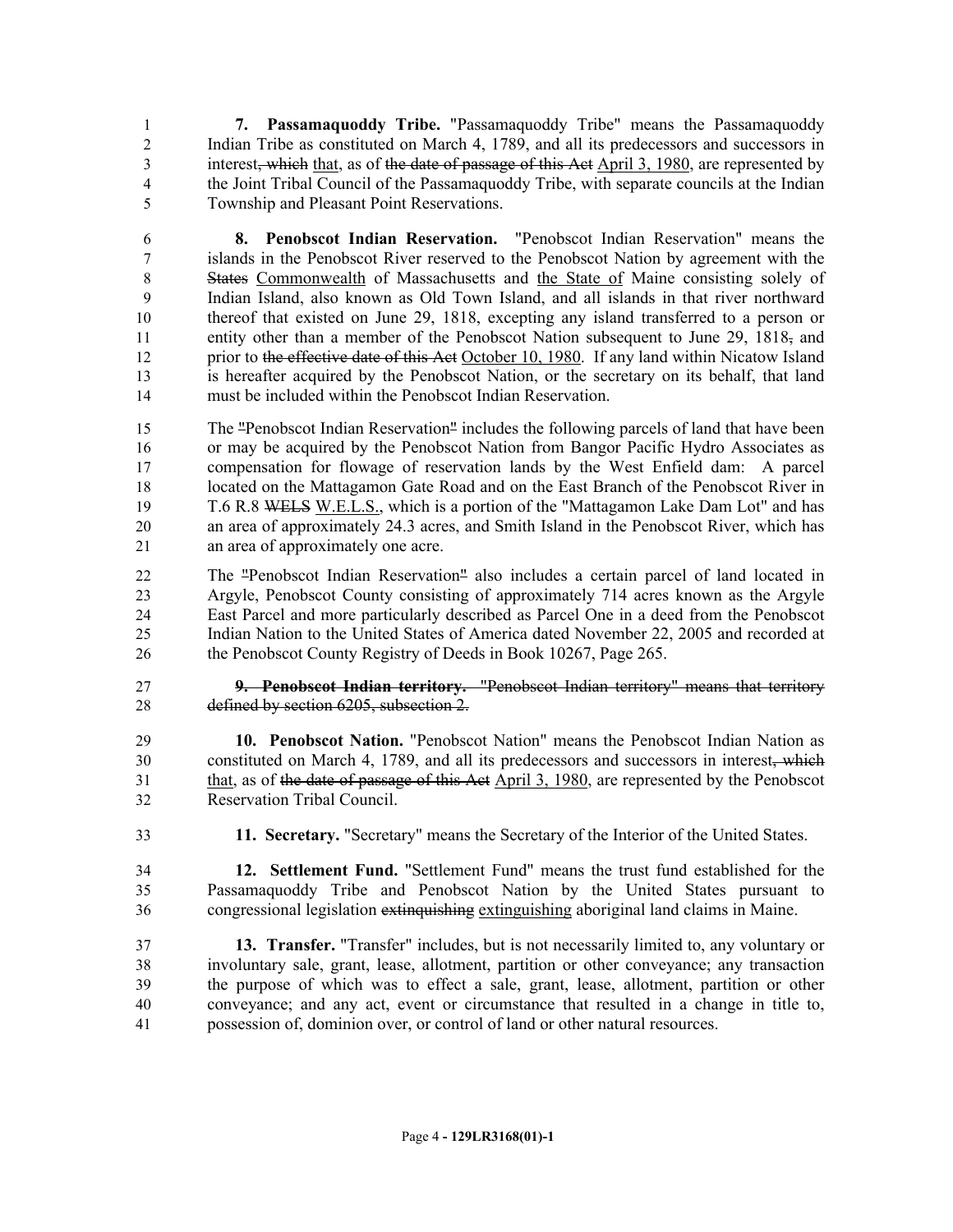**14. Tribal lands.** "Tribal lands" of the Passamaquoddy Tribe, the Penobscot Nation or the Houlton Band of Maliseet Indians means any land held by the secretary in trust for the relevant tribe and any reservation land held by the relevant tribe. "Tribal lands" is not limited to those lands held by the secretary in trust or reservation land held by the relevant tribe as of the enactment of this subsection, but includes those lands that are acquired after the enactment of this subsection and held by the secretary in trust for the relevant tribe and reservation lands acquired after the enactment of this subsection and held by the relevant tribe. **Sec. 4. 30 MRSA §6204,** as enacted by PL 1979, c. 732, §§1 and 31, is repealed.

 **Sec. 5. 30 MRSA §6205,** as amended by PL 2013, c. 91, §§1 and 2 and affected by §3, is further amended to read:

**§6205. Indian territory Passamaquoddy Tribal Lands and Penobscot Tribal Lands**

 **1. Passamaquoddy Indian territory Tribal Lands.** Subject to subsections 3, and 4 14 and 5, the following lands within the State are known as the "Passamaquoddy Indian territory Tribal Lands:"

**A.** The Passamaguoddy Indian Reservation;

 B. The first 150,000 acres of land acquired by the secretary for the benefit of the Passamaquoddy Tribe from the following areas or lands to the extent that those lands are acquired by the secretary prior to January 31, 1991, are not held in common with any other person or entity and are certified by the secretary by January 31, 1991, as held for the benefit of the Passamaquoddy Tribe:

 The lands of Great Northern Nekoosa Corporation located in T.1, R.8, W.B.K.P. (Lowelltown), T.6, R.1, N.B.K.P. (Holeb), T.2, R.10, W.E.L.S. and T.2, R.9, W.E.L.S.; the land of Raymidga Company located in T.1, R.5, W.B.K.P. (Jim Pond), T.4, R.5, B.K.P.W.K.R. (King and Bartlett), T.5, R.6, B.K.P.W.K.R. and T.3, R.5, B.K.P.W.K.R.; the land of the heirs of David Pingree located in T.6, R.8, W.E.L.S.; any portion of Sugar Island in Moosehead Lake; the lands of Prentiss and Carlisle Company located in T.9, S.D.; any portion of T.24, M.D.B.P.P.; the lands of Bertram C. Tackeff or Northeastern Blueberry Company, Inc. in T.19, M.D.B.P.P.; any portion of T.2, R.8, N.W.P.; any portion of T.2, R.5, W.B.K.P. (Alder Stream); the lands of Dead River Company in T.3, R.9, N.W.P., T.2, R.9, N.W.P., T.5, R.1, N.B.P.P. and T.5, N.D.B.P.P.; any portion of T.3, R.1, N.B.P.P.; any portion of T.3, N.D.; any portion of T.4, N.D.; any portion of T.39, M.D.; any portion of T.40, M.D.; any portion of T.41, M.D.; any portion of T.42, M.D.B.P.P.; the lands of Diamond International Corporation, International Paper Company and Lincoln Pulp and Paper Company located in Argyle; and the lands of the Dyer Interests in T.A.R.7 W.E.L.S., T.3 R.9 N.W.P., T.3 R.3. N.B.K.P. (Alder Brook Township), T.3 R.4 N.B.K.P. (Hammond Township), T.2 R.4 N.B.K.P. (Pittston Academy Grant), T.2 R.3 N.B.K.P. (Soldiertown Township), and T.4 R.4 N.B.K.P. (Prentiss Township), and any lands in Albany Township acquired by the Passamaquoddy Tribe before January 41 1, 1991;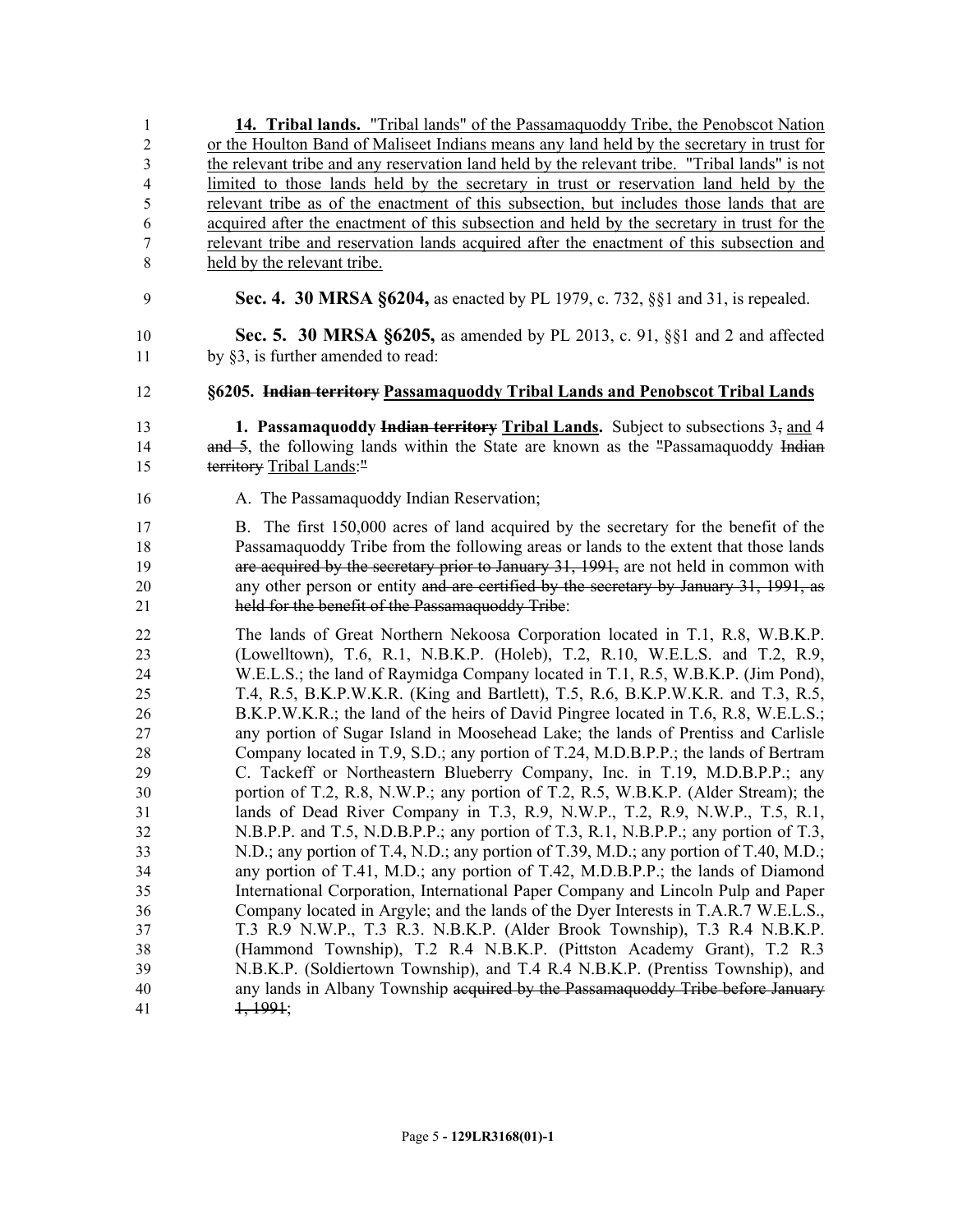| 1              | C. Any land not exceeding 100 acres in the City of Calais acquired by the secretary             |
|----------------|-------------------------------------------------------------------------------------------------|
| $\overline{c}$ | for the benefit of the Passamaguoddy Tribe as long as the land is acquired by the               |
| 3              | secretary prior to January 1, 2001, is not held in common with any other person or              |
| 4              | entity and is certified by the secretary by January 31, 2001, as held for the benefit of        |
| 5              | the Passamaquoddy Tribe, if:                                                                    |
| 6              | $(1)$ The acquisition of the land by the tribe is approved by the legislative body of           |
| 7              | that city; and                                                                                  |
| 8              | (2) A tribal-state compact under the federal Indian Gaming Regulatory Act is                    |
| 9              | agreed to by the State and the Passamaquoddy Tribe or the State is ordered by a                 |
| 10             | court to negotiate such a compact;                                                              |
| 11             | D. All land acquired by the secretary for the benefit of the Passamaguoddy Tribe in             |
| 12             | T. 19, M.D. to the extent that the land is acquired by the secretary prior to January $31$ ,    |
| 13             | 2020, is not held in common with any other person or entity and is certified by the             |
| 14             | secretary by January 31, 2020 as held for the benefit of the Passamaquoddy Tribe;               |
| 15             | D-1. Land acquired by the secretary for the benefit of the Passamaguoddy Tribe in               |
| 16             | Centerville consisting of Parcels A, B and C conveyed by Bertram C. Tackeff to the              |
| 17             | Passamaquoddy Tribe by quitclaim deed dated July 27, 1981, recorded in the                      |
| 18             | Washington County Registry of Deeds in Book 1147, Page 251, to the extent that the              |
| 19             | land is acquired by the secretary prior to January 31, 2017, is not held in common              |
| 20             | with any other person or entity and is certified by the secretary by January 31, 2017           |
| 21             | as held for the benefit of the Passamaquoddy Tribe;                                             |
| 22             | D-2. Land acquired by the secretary for the benefit of the Passamaquoddy Tribe in               |
| 23             | Centerville conveyed by Bertram C. Tackeff to the Passamaquoddy Tribe by                        |
| 24             | quitclaim deed dated May 4, 1982, recorded in the Washington County Registry of                 |
| 25             | Deeds in Book 1178, Page 35, to the extent that the land is acquired by the secretary           |
| 26             | prior to January 31, 2023, is not held in common with any other person or entity and            |
| 27             | is certified by the secretary by January 31, 2023 as held for the benefit of the                |
| 28             | Passamaquoddy Tribe; and                                                                        |
| 29             | E. Land acquired by the secretary for the benefit of the Passamaguoddy Tribe in                 |
| 30             | Township 21 consisting of Gordon Island in Big Lake, conveyed by Domtar Maine                   |
| 31             | Corporation to the Passamaguoddy Tribe by corporate quitclaim deed dated April 30,              |
| 32             | 2002, recorded in the Washington County Registry of Deeds in Book 2624, Page 301,               |
| 33             | to the extent that the land is acquired by the secretary prior to January $31, 2017$ , is not   |
| 34             | held in common with any other person or entity and is certified by the secretary by             |
| 35             | January 31, 2017 as held for the benefit of the Passamaquoddy Tribe.                            |
| 36             | <b>2. Penobscot Indian territory Tribal Lands.</b> Subject to subsections $3_5$ and 4 and $5_5$ |
| 37             | the following lands within the State shall be are known as the "Penobscot Indian territory"     |
| 38             | Tribal Lands:"                                                                                  |
| 39             | A. The Penobscot Indian Reservation; and                                                        |
| 40             | B. The first 150,000 acres of land acquired by the secretary for the benefit of the             |
| 41             | Penobscot Nation from the following areas or lands to the extent that those lands are           |
| 42             | acquired by the secretary prior to January 31, 2021, are not held in common with any            |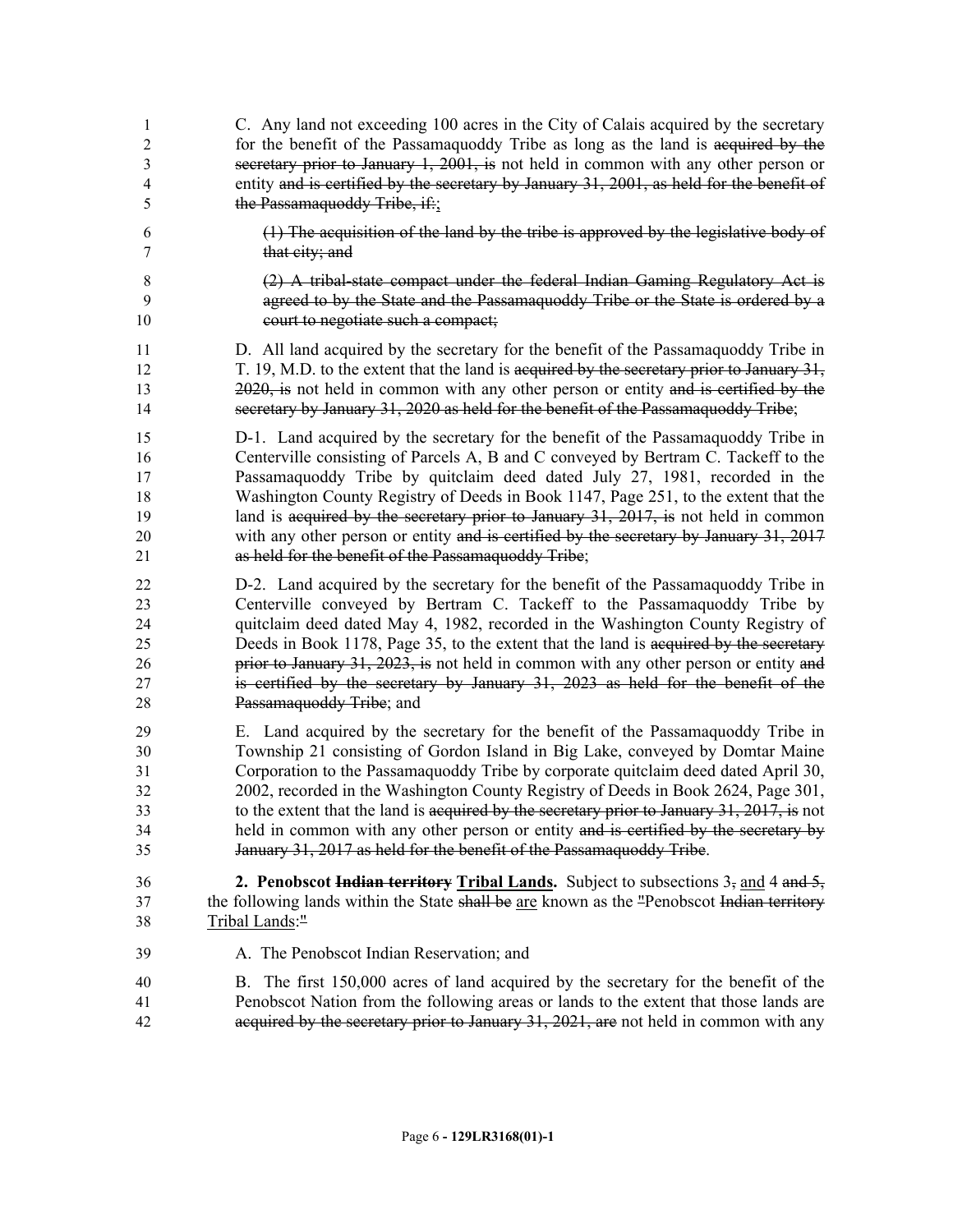1 other person or entity and are certified by the secretary by January 31, 2021, as held for the Penobscot Nation:

 The lands of Great Northern Nekoosa Corporation located in T.1, R.8, W.B.K.P. (Lowelltown), T.6, R.1, N.B.K.P. (Holeb), T.2, R.10, W.E.L.S. and T.2, R.9, W.E.L.S.; the land of Raymidga Company located in T.1, R.5, W.B.K.P. (Jim Pond), T.4, R.5, B.K.P.W.K.R. (King and Bartlett), T.5, R.6, B.K.P.W.K.R. and T.3, R.5, B.K.P.W.K.R.; the land of the heirs of David Pingree located in T.6, R.8, W.E.L.S.; any portion of Sugar Island in Moosehead Lake; the lands of Prentiss and Carlisle Company located in T.9, S.D.; any portion of T.24, M.D.B.P.P.; the lands of Bertram C. Tackeff or Northeastern Blueberry Company, Inc. in T.19, M.D.B.P.P.; any portion of T.2, R.8, N.W.P.; any portion of T.2, R.5, W.B.K.P. (Alder Stream); the lands of Dead River Company in T.3, R.9, N.W.P., T.2, R.9, N.W.P., T.5, R.1, 13 N.B.P.P. and T.5, N.D.B.P.P.; any portion of T.3, R.1, N.B.P.P.; any portion of T.3, N.D.; any portion of T.4, N.D.; any portion of T.39, M.D.; any portion of T.40, M.D.; any portion of T.41, M.D.; any portion of T.42, M.D.B.P.P.; the lands of Diamond International Corporation, International Paper Company and Lincoln Pulp and Paper Company located in Argyle; any land acquired in Williamsburg T.6, R.8, N.W.P.; 18 any 300 acres in Old Town <del>mutually agreed upon by the City of Old Town and the</del> Penobscot Nation Tribal Government, provided that the mutual agreement must be finalized prior to August 31, 1991; any lands in Lakeville acquired by the Penobscot 21 Nation before January 1, 1991; and all the property acquired by the Penobscot Indian Nation from Herbert C. Haynes, Jr., Herbert C. Haynes, Inc. and Five Islands Land Corporation located in Township 1, Range 6 W.E.L.S.

 **3. Takings under the laws of the State.** This subsection governs takings under the laws of this State.

 A. Prior to any taking of land for public uses within either the Passamaquoddy Indian Reservation or the Penobscot Indian Reservation, the public entity proposing the taking, or, in the event of a taking proposed by a public utility, the Public Utilities Commission, shall be is required to find that there is no reasonably feasible alternative to the proposed taking. In making this finding, the public entity or the Public Utilities Commission shall compare the cost, technical feasibility, and environmental and social impact of the available alternatives, if any, with the cost, technical feasibility and environmental and social impact of the proposed taking. Prior to making this finding, the public entity or Public Utilities Commission, after notice to the affected tribe or nation, shall conduct a public hearing in the manner provided by the Maine Administrative Procedure Act, on the affected Indian reservation. The finding of the public entity or Public Utilities Commission may be appealed to the Maine Superior Court.

 In the event of a taking of land for public uses within the Passamaquoddy Indian Reservation or the Penobscot Indian Reservation, the public entity or public utility making the taking shall, at the election of the affected tribe or nation, and with respect to individually allotted lands, at the election of the affected allottee or allottees, acquire by purchase or otherwise for the respective tribe, nation, allottee or allottees a parcel or parcels of land equal in value to that taken; contiguous to the affected Indian reservation; and as nearly adjacent to the parcel taken as practicable.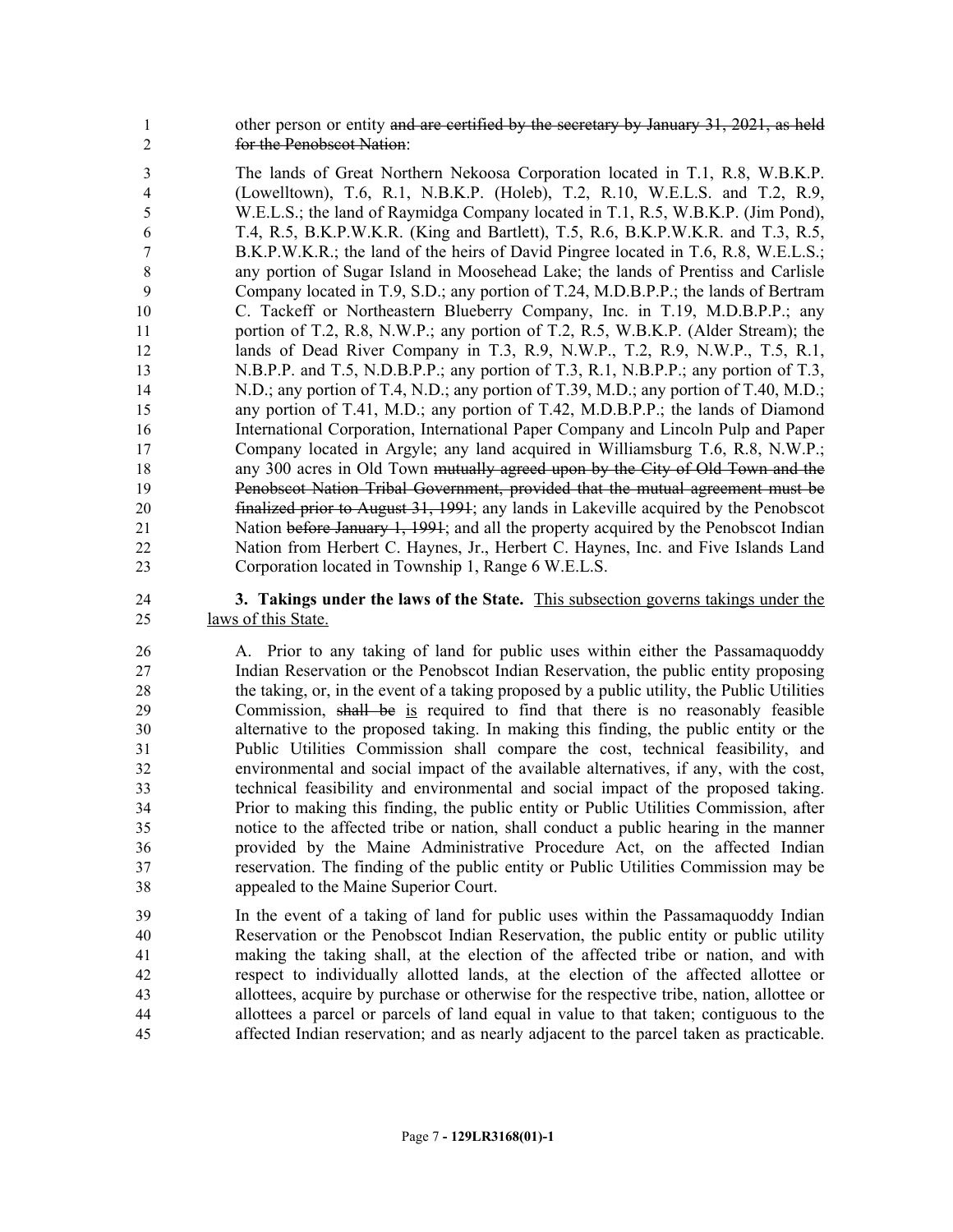The land so acquired shall must, upon written certification to the Secretary of State by the public entity or public utility acquiring such land describing the location and boundaries thereof, be included within the Indian Reservation reservation of the affected tribe or nation without further approval of the State. For purposes of this section, land along and adjacent to the Penobscot River shall be is deemed to be contiguous to the Penobscot Indian Reservation. The acquisition of land for the Passamaquoddy Tribe or the Penobscot Nation or any allottee under this subsection shall be is full compensation for any such taking. If the affected tribe, nation, allottee or allottees elect not to have a substitute parcel acquired in accordance with this 10 subsection, the moneys money received for such taking shall must be reinvested in accordance with the provisions of paragraph B.

 B. If land within either the Passamaquoddy Indian Territory Tribal Lands or the Penobscot Indian Territory Tribal Lands but not within either the Passamaquoddy Indian Reservation or the Penobscot Indian Reservation is taken for public uses in accordance with the laws of the State, the money received for said land shall must be reinvested in other lands within 2 years of the date on which the money is received. To the extent that any moneys money received are is so reinvested in land with an area not greater than the area of the land taken and located within an unorganized or 19 unincorporated area of the State, the lands so acquired by such reinvestment shall must be included within the respective Indian territory tribal lands without further approval of the State. To the extent that any moneys money received are is so reinvested in land with an area greater than the area of the land taken and located within an unorganized or unincorporated area of the State, the respective tribe or nation shall designate, within 30 days of such reinvestment, that portion of the land acquired by such reinvestment, not to exceed the area taken, which shall must be included within the respective Indian territory tribal lands. No land acquired pursuant 27 to this paragraph shall may be included within either Indian Territory tribal lands 28 until the Secretary of Interior secretary has certified, in writing, to the Secretary of State the location and boundaries of the land acquired.

 **4. Taking under the laws of the United States.** In the event of a taking of land 31 within the Passamaquoddy Indian territory Tribal Lands or the Penobscot Indian territory Tribal Lands for public uses in accordance with the laws of the United States and the reinvestment of the moneys money received from such taking within 2 years of the date 34 on which the moneys are money is received, the status of the lands acquired by such reinvestment shall must be determined in accordance with subsection 3, paragraph B.

 **5. Limitations.** No lands held or acquired by or in trust for the Passamaquoddy Tribe or the Penobscot Nation, other than those described in subsections 1, 2, 3 and 4, shall be included within or added to the Passamaquoddy Indian territory or the Penobscot Indian territory except upon recommendation of the commission and approval of the State to be given in the manner required for the enactment of laws by the Legislature and Governor of Maine, provided, however, that no lands within any city, town, village or plantation shall be added to either the Passamaquoddy Indian territory or the Penobscot Indian territory without approval of the legislative body of said city, town, village or plantation in addition to the approval of the State.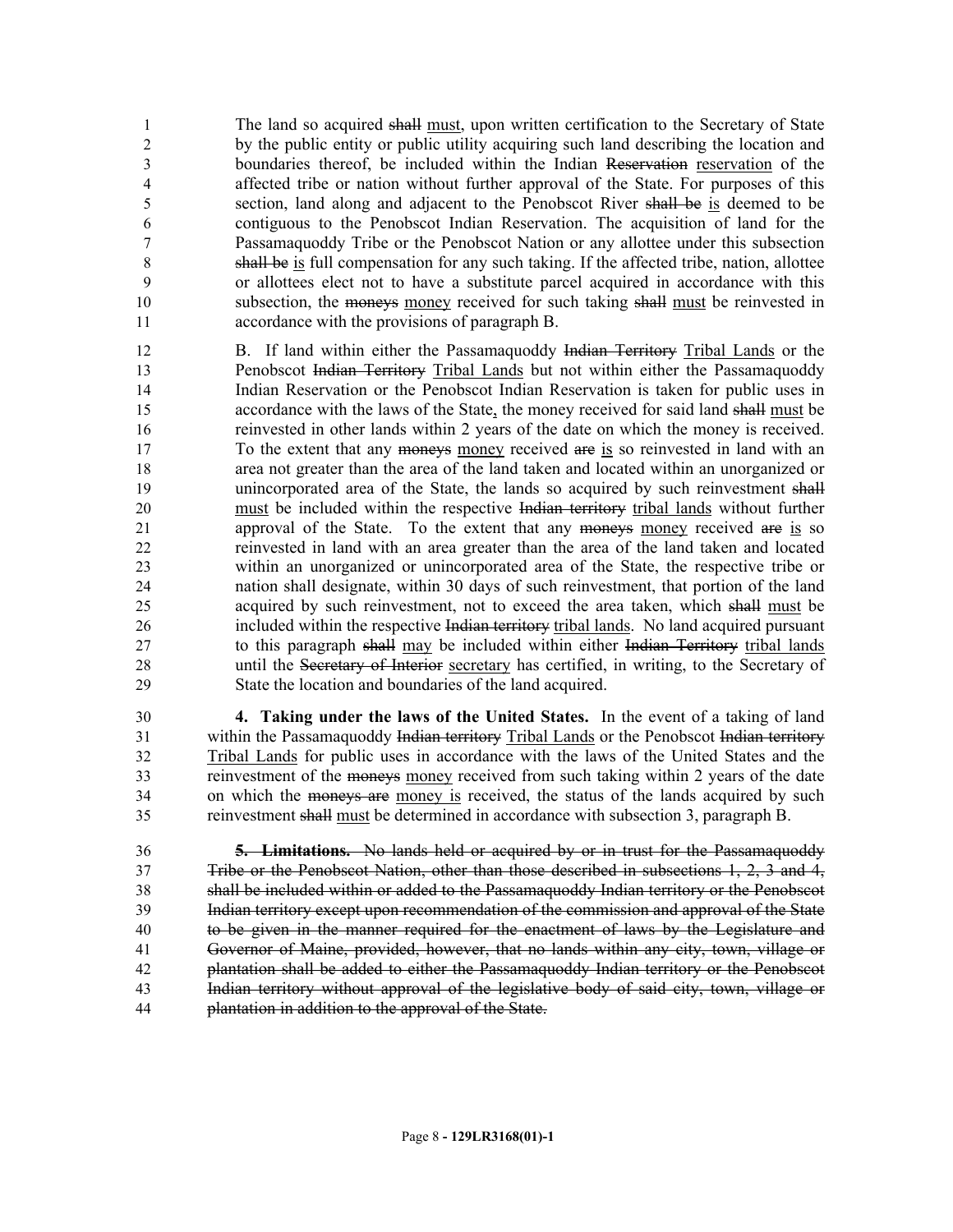Any lands within the Passamaquoddy Indian territory or the Penobscot Indian territory, the fee to which is transferred to any person who is not a member of the respective tribe or nation, shall cease to constitute a portion of Indian territory and shall revert to its status prior to the inclusion thereof within Indian territory.

 **6. Acquisition of additional trust land.** Nothing in this chapter limits the ability of the Passamaquoddy Tribe and the Penobscot Nation to acquire trust land in accordance with applicable settlement acts and federal Indian law, including but not limited to the federal Indian Reorganization Act, Public Law 73-383, and their implementing regulations. Except as required by federal Indian law, acquisition of trust land is not subject to approval by the State or any local government within the State.

 **Sec. 6. 30 MRSA §6205-A,** as enacted by PL 1981, c. 675, §§2 and 8, is amended to read:

**§6205-A. Acquisition of Houlton Band Trust Land Tribal Lands**

 **1. Approval Acquisition.** The State of Maine approves the acquisition, Lands 15 acquired by the secretary, of for the benefit of the Houlton Band Trust Land within the State of Maine provided as follows of Maliseet Indians in accordance with the requirements of this subsection are known as Houlton Band Tribal Lands.

- A. No land or other natural resources acquired by the secretary may have the status of Houlton Band Trust Land Tribal Lands, or be deemed to be land or other natural resources held in trust by the United States, until the secretary files with the Maine Secretary of State a certified copy of the deed, contract or other instrument of conveyance, setting forth the location and boundaries of the land or other natural 23 resources so acquired. Filing by mail shall be is complete upon mailing.
- B. No land or other natural resources may be acquired by the secretary for the Houlton Band of Maliseet Indians until the secretary files with the Maine Secretary of State a certified copy of the instrument creating the trust described in section 6208-A, together with a letter stating that he the secretary holds not less than \$100,000 in a trust account for the payment of Houlton Band of Maliseet Indians' obligations, and a copy of the claim filing procedures he the secretary has adopted.
- C. No land or natural resources located within any city, town, village or plantation may be acquired by the secretary for the Houlton Band of Maliseet Indians without the approval of the legislative body of the city, town, village or plantation.

 **1-A. Acquisition of additional trust land.** Nothing in this chapter limits the ability of the Houlton Band of Maliseet Indians to acquire trust land in accordance with applicable settlement acts and federal Indian law, including but not limited to the federal Indian Reorganization Act, Public Law 73-383, and their implementing regulations. Except as required by federal Indian law, acquisition of trust land is not subject to approval by the State or any local government within the State.

 **2. Takings for public uses.** Houlton Band Trust Land Tribal Lands may be taken 40 for public uses in accordance with the laws of the State of Maine to the same extent as privately-owned privately owned land. The proceeds from any such taking shall must be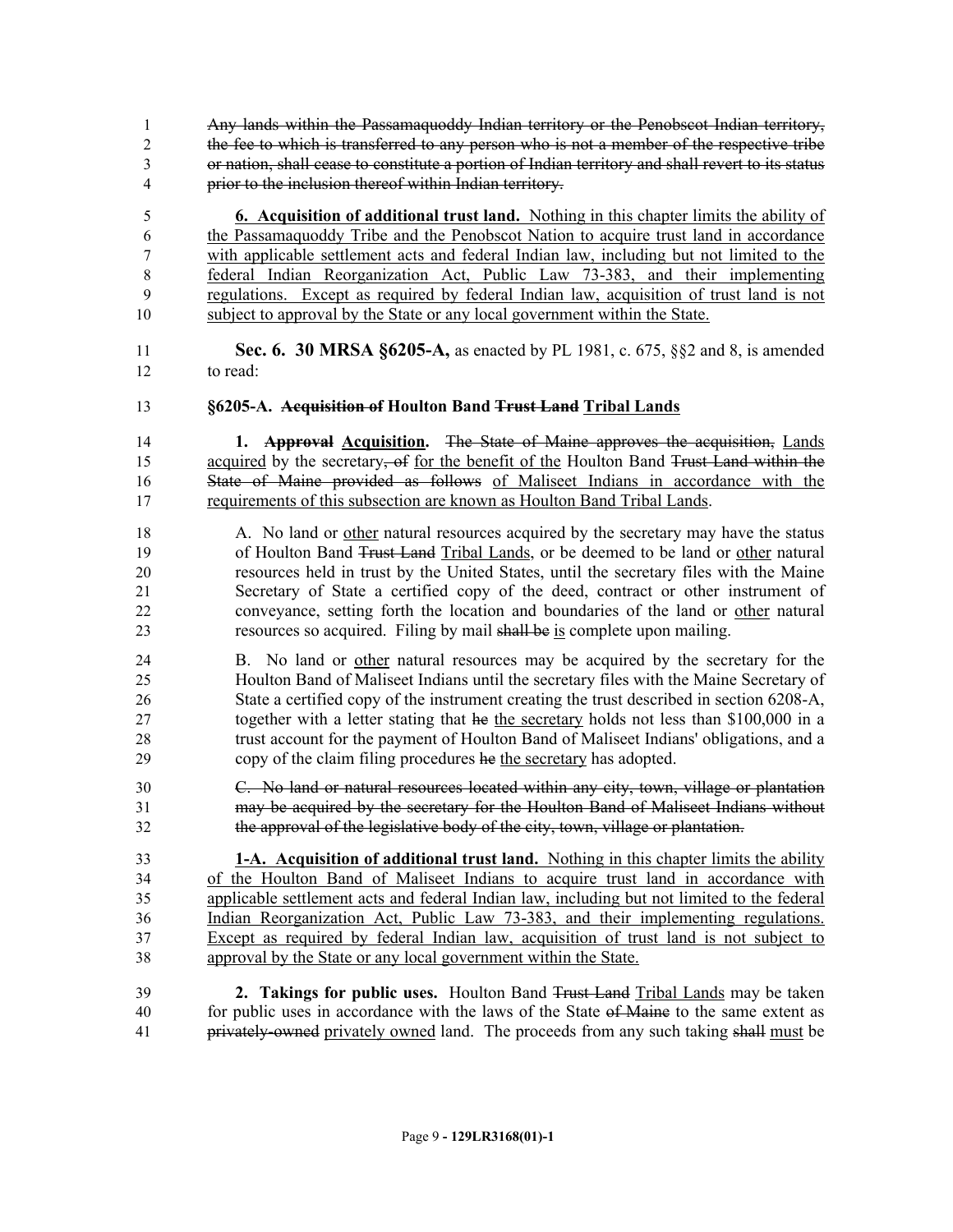- 1 deposited in the Land Acquisition Fund. The United States shall be is a necessary party to any such condemnation proceeding. After exhausting all state administrative remedies, the United States shall have has an absolute right to remove any action commenced in the courts of this State to a United States' federal court of competent jurisdiction.
- **3. Restraints on alienation.** Any transfer of Houlton Band Trust Land shall be Tribal Lands is void ab initio and without any validity in law or equity, except:
- A. Takings for public uses pursuant to the laws of this State;
- B. Takings for public uses pursuant to the laws of the United States;
- C. Transfers of individual use assignments from one member of the Houlton Band of Maliseet Indians to another band member;
- 11 D. Transfers authorized by United States Public Law 96-420, Section  $5(g)(3)$ , United States Code, Title 25, Section 1724(g)(3); and
- E. Transfers made pursuant to a special act of Congress.

14 If the fee to the Houlton Band Trust Fund Land Tribal Lands is lawfully transferred to any person or entity, the land so transferred shall cease ceases to have the status of 16 Houlton Band Trust Land Tribal Lands.

 **Sec. 7. 30 MRSA §6206,** as enacted by PL 1979, c. 732, §§1 and 31, is amended to read:

#### **§6206. Powers and duties Rights, privileges, powers, duties and immunities of the Indian tribes within their respective Indian territories and the State**

 **1. General Powers powers.** Except as otherwise provided in this Act, the State 22 recognizes that the Passamaquoddy Tribe and, the Penobscot Nation, within their respective Indian territories, shall the Houlton Band of Maliseet Indians and their respective members have, and may exercise and enjoy, all the rights, privileges, powers, duties and immunities, including, but without limitation, the power to enact ordinances and collect taxes, and shall be subject to all the duties, obligations, liabilities and limitations of a municipality of and subject to the laws of the State, provided, however, that internal tribal matters, including membership in the respective tribe or nation, the right to reside within the respective Indian territories, tribal organization, tribal government, tribal elections and the use or disposition of settlement fund income shall not be subject to regulation by the State. The Passamaquoddy Tribe and the Penobscot Nation shall designate such officers and officials as are necessary to implement and administer those laws of the State applicable to the respective Indian territories and the residents thereof. Any resident of the Passamaquoddy Indian territory or the Penobscot Indian territory who is not a member of the respective tribe or nation nonetheless shall be equally entitled to receive any municipal or governmental services provided by the respective tribe or nation or by the State, except those services which are provided exclusively to members of the respective tribe or nation pursuant to state or federal law, and shall be entitled to vote in national, state and county elections in the same manner as any tribal member residing within Indian territory generally afforded to federally recognized Indian tribes and their members under federal Indian law.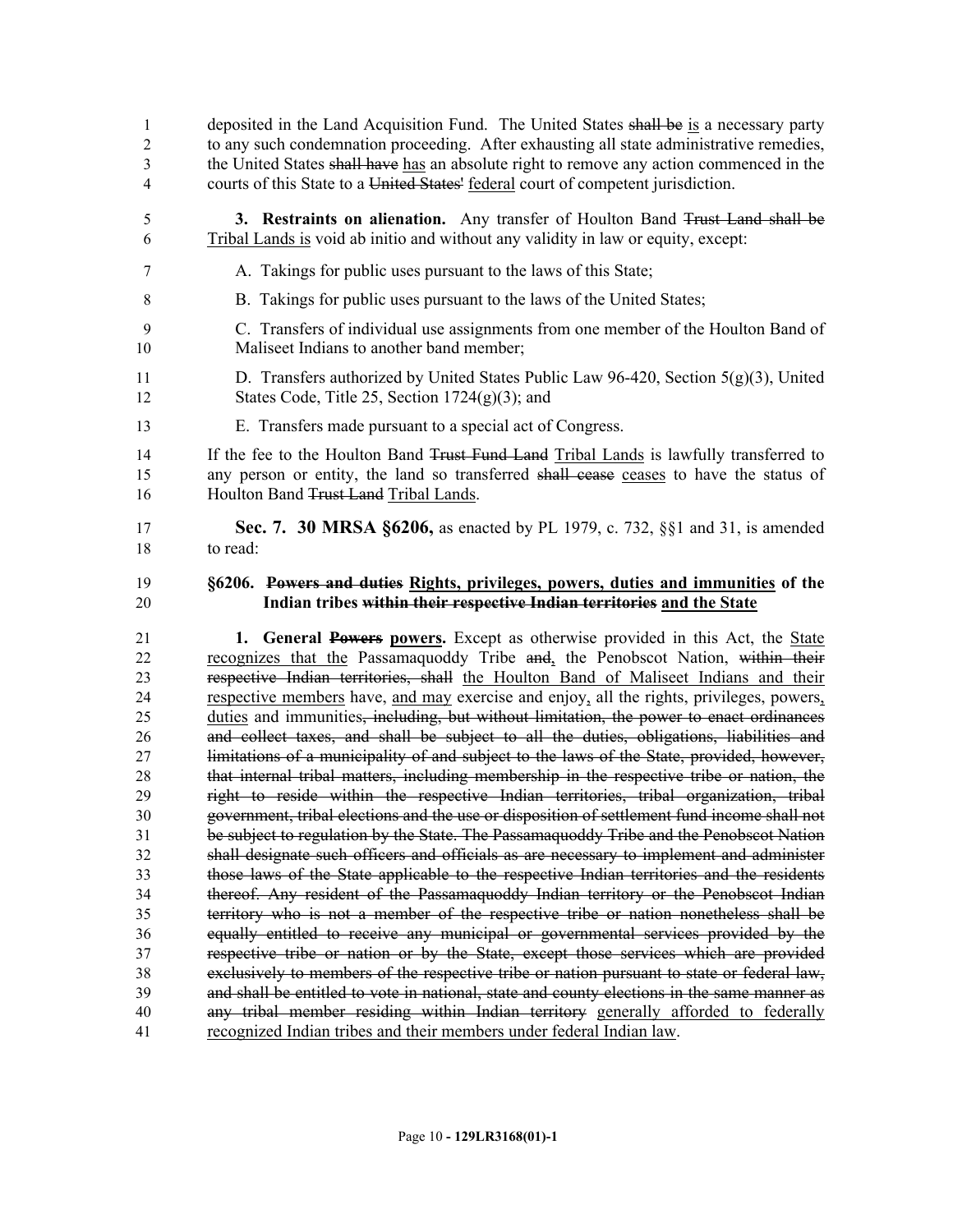**2. Power to sue and be sued.** The Passamaquoddy Tribe, the Penobscot Nation, the Houlton Band of Maliseet Indians and their members may sue and be sued in the courts of the State to the same extent as any other entity or person in the State provided except, 4 however, that the respective tribe  $\Theta$ <sub>r</sub>, nation or band and its officers and employees shall be are immune from suit when the respective tribe or, nation or band is acting in its governmental capacity to the same extent as any municipality or like officers or employees thereof within the State.

 **3. Ordinances.** The Passamaquoddy Tribe and the Penobscot Nation each shall have the right to exercise exclusive jurisdiction within its respective Indian territory over violations by members of either tribe or nation of tribal ordinances adopted pursuant to this section or section 6207. The decision to exercise or terminate the jurisdiction authorized by this section shall be made by each tribal governing body. Should either tribe or nation choose not to exercise, or to terminate its exercise of, jurisdiction as 14 authorized by this section or section 6207, the State shall have exclusive jurisdiction over violations of tribal ordinances by members of either tribe or nation within the Indian territory of that tribe or nation. The State shall have exclusive jurisdiction over violations 17 of tribal ordinances by persons not members of either tribe or nation.

- **Sec. 8. 30 MRSA §6206-A,** as enacted by PL 1981, c. 675, §§3 and 8, is repealed.
- **Sec. 9. 30 MRSA §6206-B,** as amended by PL 2009, c. 384, Pt. A., §1 and affected by §4, is further amended to read:
- **§6206-B. Law enforcement powers of Houlton Band of Maliseet Indians**
- **1. Appointment of tribal law enforcement officers.** The Houlton Band of Maliseet Indians may appoint law enforcement officers who have the authority to enforce all the laws of the State within the Houlton Band Trust Land Tribal Lands. This section does not limit the existing authority of tribal officers under tribal law or affect the performance of federal duties by tribal officers.
- **2. Authority Joint authority of state, county and local law enforcement officers.**  28 State Law enforcement officers appointed by the Houlton Band of Maliseet Indians have the authority within Houlton Band Tribal Lands and state and county law enforcement officers and law enforcement officers appointed by the Town of Houlton have the authority within Houlton Band Tribal Lands to enforce rules or regulations adopted by the commission under section 6207, subsection 3 and to enforce all laws of the State within the Houlton Band Trust Land over which the State has exclusive or concurrent 34 jurisdiction under section 6209-C.
- **3. Agreements for cooperation and mutual aid.** The Houlton Band of Maliseet Indians and any state, county or local law enforcement agency may enter into agreements for cooperation and mutual aid.
- **4. Powers, duties and training requirements.** Law enforcement officers appointed by the Houlton Band of Maliseet Indians pursuant to this section possess the same powers, enjoy the same immunities and are subject to the same duties, limitations and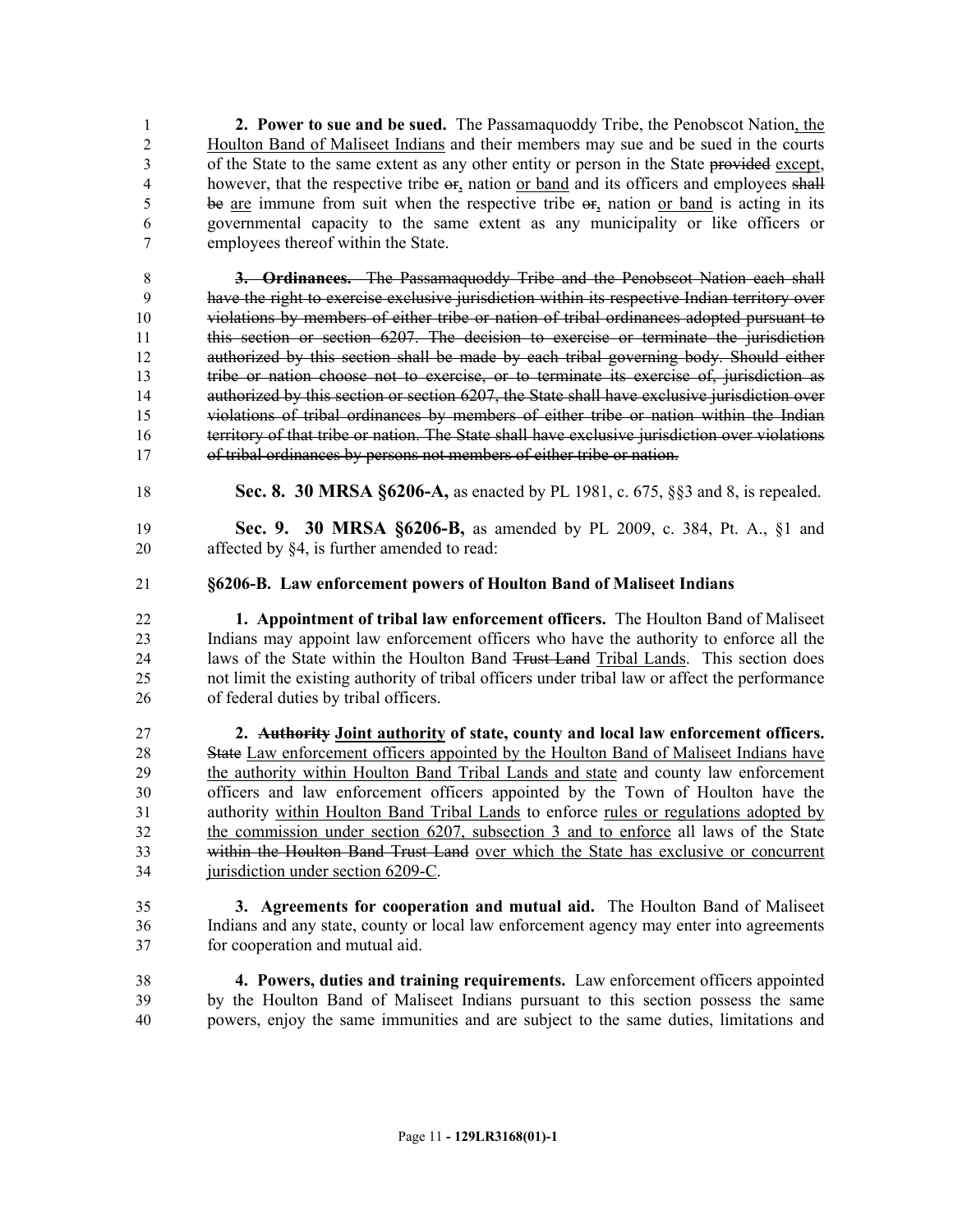training requirements as other corresponding law enforcement officers under the laws of the State.

 **5. Report to Legislature.** By January 1, 2010, the Houlton Band of Maliseet Indians shall file a report with the joint standing committee of the Legislature having jurisdiction over judiciary matters detailing the band's experience with the exercise of law enforcement authority under this section. The report must include observations and comments from the state and county law enforcement agencies providing law enforcement services in Aroostook County and from the Houlton Police Department.

- **Sec. 10. 30 MRSA §6207,** as amended by PL 1997, c. 739, §12 and affected by §§13 and 14, is further amended to read:
- **§6207. Regulation of fish fishing and wildlife resources hunting**
- **1. Adoption of ordinances by tribe.** Subject to the limitations of subsection 6, the Passamaquoddy Tribe and the Penobscot Nation each shall have exclusive authority 14 within their respective Indian territories to promulgate and enact ordinances regulating:
- A. Hunting, trapping or other taking of wildlife; and
- B. Taking of fish on any pond in which all the shoreline and all submerged lands are wholly within Indian territory and which is less than 10 acres in surface area.

 Such ordinances shall be equally applicable, on a nondiscriminatory basis, to all persons regardless of whether such person is a member of the respective tribe or nation provided, however, that subject to the limitations of subsection 6, such ordinances may include special provisions for the sustenance of the individual members of the Passamaquoddy Tribe or the Penobscot Nation. In addition to the authority provided by this subsection, the Passamaquoddy Tribe and the Penobscot Nation, subject to the limitations of subsection 6, may exercise within their respective Indian territories all the rights incident to ownership of land under the laws of the State.

- **1-A. Jurisdiction of tribes.** Except as otherwise specified in subsections 2-A and 3, the State recognizes the exclusive jurisdiction the Passamaquoddy Tribe, the Penobscot Nation and the Houlton Band of Maliseet Indians have under federal Indian law to regulate fishing and hunting on their respective tribal lands by:
- A. Tribal citizens of any federally recognized Indian tribes; and
- B. Nontribal citizens.

 **2. Registration stations.** The Passamaquoddy Tribe and the Penobscot Nation shall establish and maintain registration stations for the purpose of registering bear, moose, deer and other wildlife killed within their respective Indian territories and shall adopt ordinances requiring registration of such wildlife to the extent and in substantially the same manner as such wildlife are required to be registered under the laws of the State. These ordinances requiring registration shall be equally applicable to all persons without distinction based on tribal membership. The Passamaquoddy Tribe and the Penobscot Nation shall report the deer, moose, bear and other wildlife killed and registered within their respective Indian territories to the Commissioner of Inland Fisheries and Wildlife of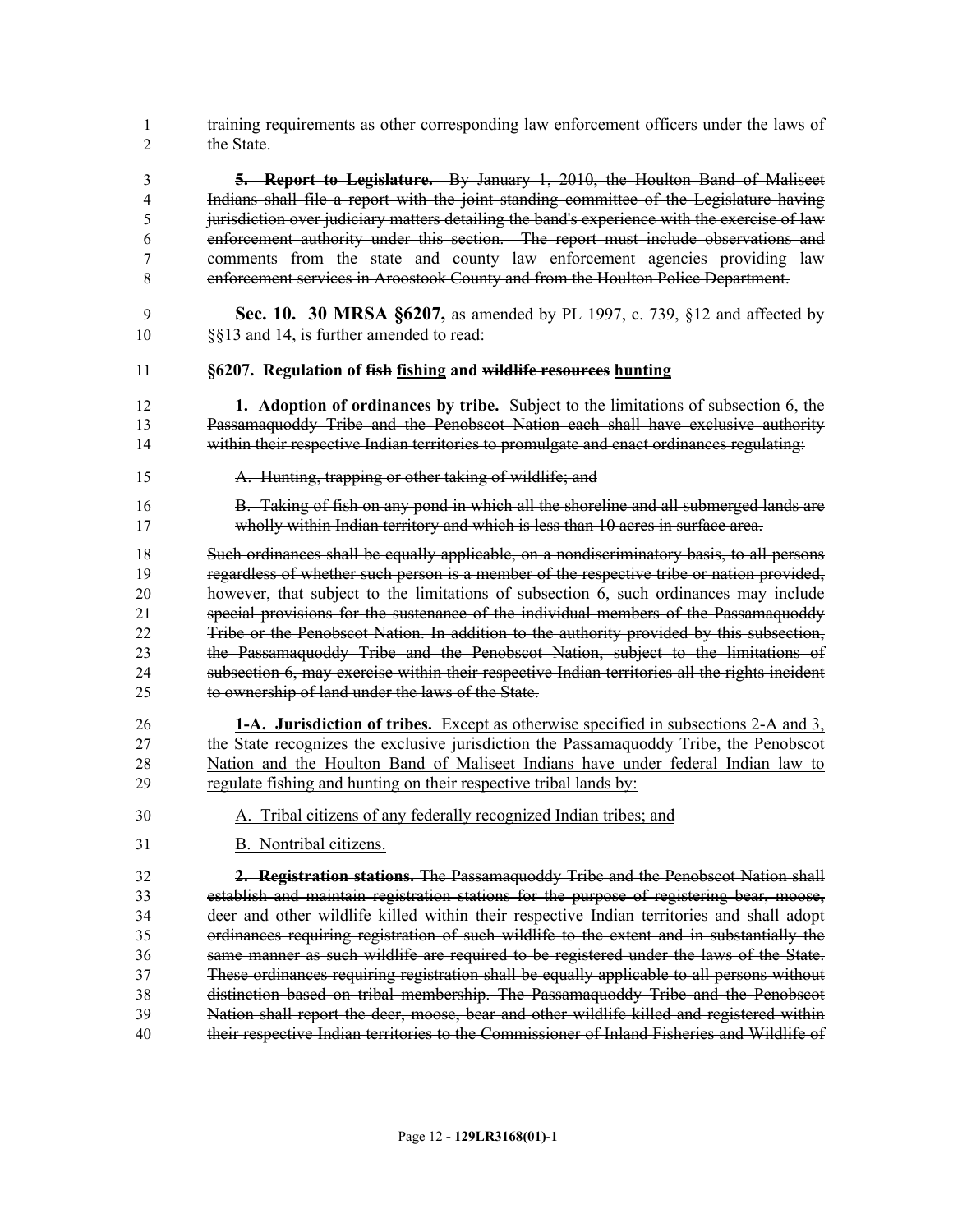the State at such times as the commissioner deems appropriate. The records of registration of the Passamaquoddy Tribe and the Penobscot Nation shall be available, at all times, for inspection and examination by the commissioner.

 **2-A. Regulation by State solely for conservation purposes.** Solely for conservation purposes, the State has jurisdiction with respect to the regulation of fishing and hunting by Indians off tribal lands to the extent permitted under federal Indian law and in a manner consistent with reserved tribal treaty rights.

 **3. Adoption of regulations by the commission.** Subject to the limitations of subsection 6, the The commission shall have has exclusive authority to promulgate adopt fishing rules or regulations on for:

 A. Any pond 50% or more of the linear shoreline of which is within tribal lands, 12 other than those specified in subsection 1, paragraph B, 50% or more of the linear shoreline of which is within Indian territory ponds in which all the shoreline and all submerged lands are wholly within tribal lands and that are less than 10 acres in surface area;

- 16 B. Any section of a river or stream both sides of which are within Indian territory 17 tribal lands; and
- 18 C. Any section of a river or stream one side of which is within Indian territory tribal 19 lands for a continuous length of  $1/2$  mile or more.

 In promulgating adopting such rules or regulations the commission shall consider and balance the need to preserve and protect existing and future sport and commercial fisheries, the historical non-Indian fishing interests, the needs or desires of the tribes to establish fishery practices for the sustenance of the tribes or to contribute to the economic independence of the tribes, the traditional fishing techniques employed by and ceremonial practices of Indians in Maine and the ecological interrelationship between the fishery regulated by the commission and other fisheries throughout the State. Such regulation may include without limitation provisions on the method, manner, bag and size limits and season for fishing.

29 Said The rules or regulations shall must be equally applicable on a nondiscriminatory basis to all persons regardless of whether such a person is a member of the 31 Passamaquoddy Tribe or, the Penobscot Nation or the Houlton Band of Maliseet Indians. Rules and regulations promulgated adopted by the commission may include the imposition of fees and permits or license requirements on users of such waters other than 34 members of the Passamaquoddy Tribe and, the Penobscot Nation or the Houlton Band of Maliseet Indians. In adopting rules or regulations pursuant to this subsection, the commission shall comply with the Maine Administrative Procedure Act.

 In order to provide an orderly transition of regulatory authority, all fishing laws and rules and regulations of the State shall remain applicable to all waters specified in this subsection until such time as the commission certifies to the commissioner Commissioner of Inland Fisheries and Wildlife that it has met and voted to adopt its own rules and regulations in substitution for such laws and rules and regulations of the State.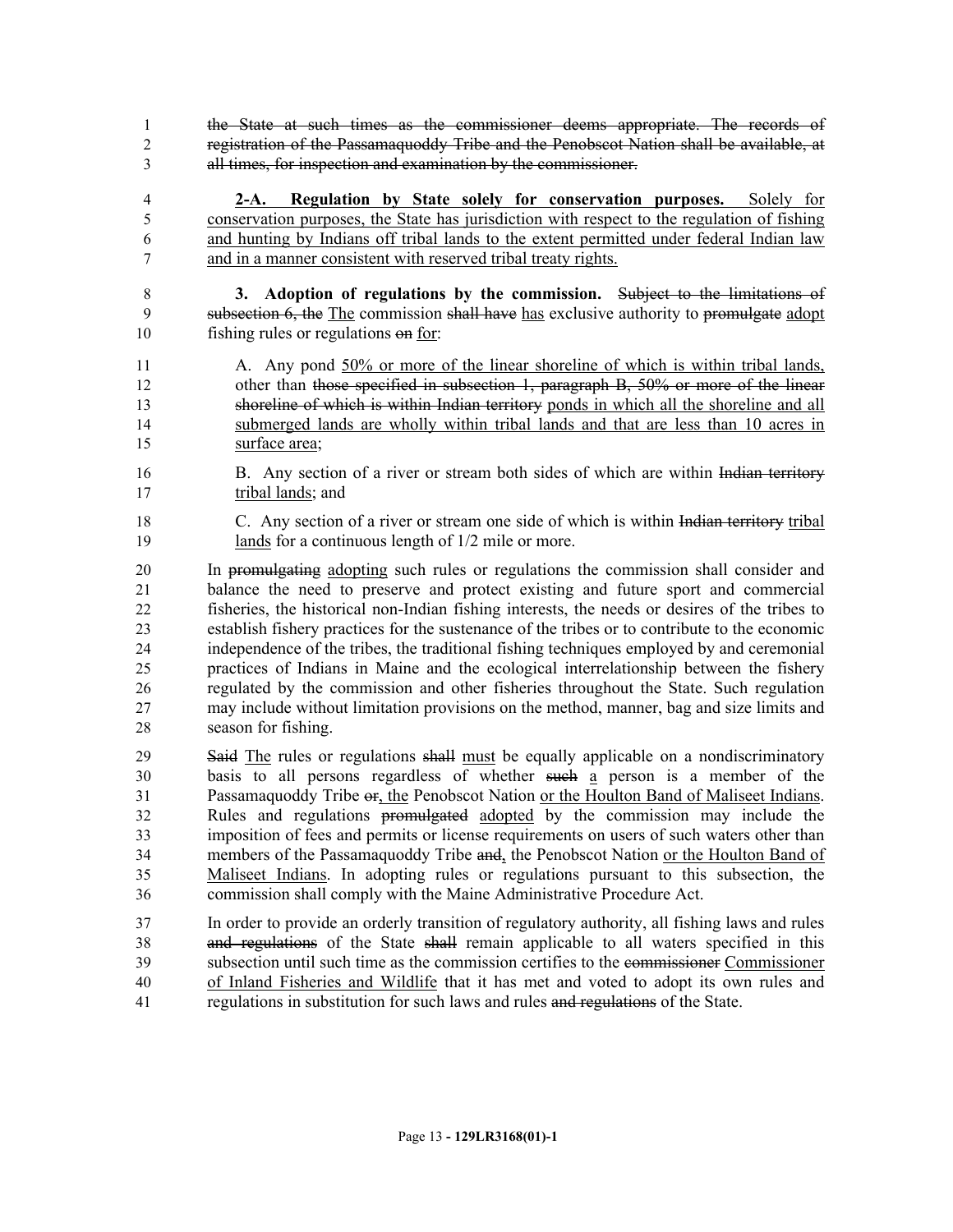**3-A. Horsepower and use of motors.** Subject to the limitations of subsection 6, the commission has exclusive authority to adopt rules to regulate the horsepower and use of motors on waters less than 200 acres in surface area and entirely within Indian territory.

 **4. Sustenance fishing within the Indian reservations tribal lands.** 5 Notwithstanding any rule or regulation promulgated adopted by the commission or any other law of the State, the members of the Passamaquoddy Tribe and, the Penobscot Nation and the Houlton Band of Maliseet Indians may take fish, within the boundaries of 8 their respective Indian reservations tribal lands, for their individual sustenance subject to the limitations of subsection 6.

 **5. Posting.** Lands or waters subject to regulation by the commission, the Passamaquoddy Tribe or, the Penobscot Nation shall or the Houlton Band of Maliseet Indians must be conspicuously posted in such a manner as to provide reasonable notice to the public of the limitations on hunting, trapping, fishing or other use of such lands or waters.

 **6. Supervision by Commissioner of Inland Fisheries and Wildlife.** The Commissioner of Inland Fisheries and Wildlife, or his successor, shall be entitled to conduct fish and wildlife surveys within the Indian territories and on waters subject to the jurisdiction of the commission to the same extent as he is authorized to do so in other areas of the State. Before conducting any such survey the commissioner shall provide reasonable advance notice to the respective tribe or nation and afford it a reasonable 21 opportunity to participate in such survey. If the commissioner, at any time, has reasonable grounds to believe that a tribal ordinance or commission regulation adopted under this section, or the absence of such a tribal ordinance or commission regulation, is adversely affecting or is likely to adversely affect the stock of any fish or wildlife on lands or waters outside the boundaries of land or waters subject to regulation by the commission, the Passamaquoddy Tribe or the Penobscot Nation, he shall inform the governing body of the tribe or nation or the commission, as is appropriate, of his opinion and attempt to develop appropriate remedial standards in consultation with the tribe or nation or the commission. If such efforts fail, he may call a public hearing to investigate the matter further. Any such hearing shall be conducted in a manner consistent with the laws of the State applicable to adjudicative hearings. If, after hearing, the commissioner determines that any such ordinance, rule or regulation, or the absence of an ordinance, rule or regulation, is causing, or there is a reasonable likelihood that it will cause, a significant depletion of fish or wildlife stocks on lands or waters outside the boundaries of lands or waters subject to regulation by the Passamaquoddy Tribe, the Penobscot Nation or the commission, he may adopt appropriate remedial measures including rescission of any such ordinance, rule or regulation and, in lieu thereof, order the enforcement of the generally applicable laws or regulations of the State. In adopting any remedial measures the commission shall utilize the least restrictive means possible to prevent a substantial diminution of the stocks in question and shall take into consideration the effect that non- Indian practices on non-Indian lands or waters are having on such stocks. In no event shall such remedial measure be more restrictive than those which the commissioner could impose if the area in question was not within Indian territory or waters subject to commission regulation.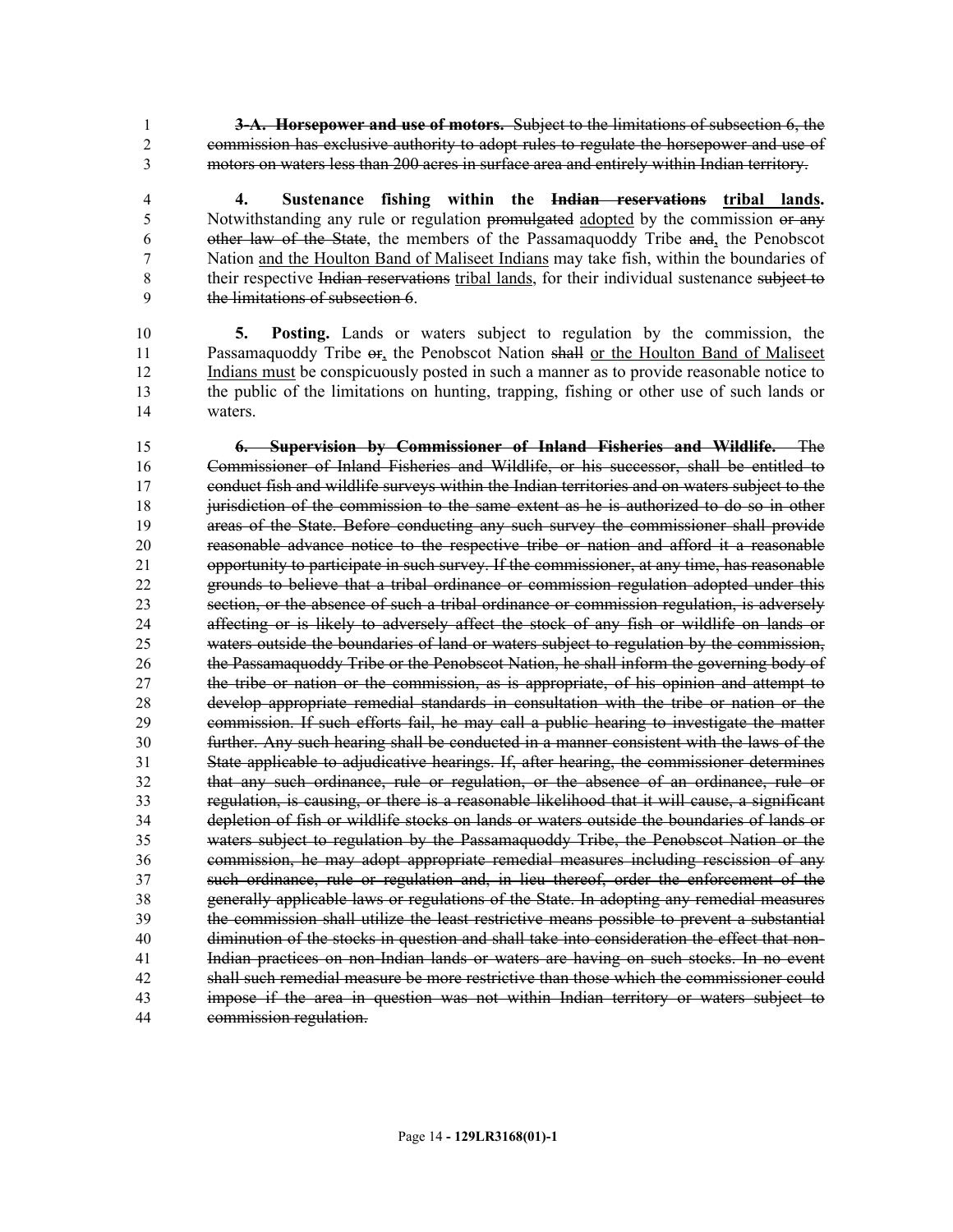- In any administrative proceeding under this section the burden of proof shall be on the commissioner. The decision of the commissioner may be appealed in the manner provided by the laws of the State for judicial review of administrative action and shall be sustained only if supported by substantial evidence.
- **7. Transportation of game.** Fish lawfully taken within Indian territory tribal lands or in waters subject to commission regulation and wildlife lawfully taken within Indian territory tribal lands and registered pursuant to ordinances adopted by the Passamaquoddy Tribe and, the Penobscot Nation, and the Houlton Band of Maliseet Indians may be transported within the State.
- **8. Fish and wildlife on non-Indian nontribal lands.** The commission shall 11 undertake appropriate studies, consult with the Passamaquoddy Tribe and, the Penobscot Nation and the Houlton Band of Maliseet Indians and landowners and state officials, and make recommendations to the commissioner Commissioner of Inland Fisheries and Wildlife and the Legislature with respect to implementation of fish and wildlife management policies on non-Indian nontribal lands in order to protect fish and wildlife stocks on lands and water subject to regulation by the Passamaquoddy Tribe, the Penobscot Nation, the Houlton Band of Maliseet Indians or the commission.
- **9. Fish.** As used in this section, the term "fish" means a cold blooded completely aquatic vertebrate animal having permanent fins, gills and an elongated streamlined body usually covered with scales and includes inland fish and anadromous and catadromous fish when in inland water.
- **Sec. 11. 30 MRSA §6207-A** is enacted to read:

### **§6207-A. Land use and natural resources**

- The State recognizes the rights of the Passamaquoddy Tribe, the Penobscot Nation and the Houlton Band of Maliseet Indians to exercise regulation of natural resources and land use on their respective tribal lands to the extent provided in federal Indian law.
- **Sec. 12. 30 MRSA §6208,** as amended by PL 2009, c. 384, Pt. A, §2 and affected 28 by §4, is further amended to read:
- **§6208. Taxation**
- **1. Settlement Fund income.** The Settlement Fund and any portion of such funds or income therefrom distributed to the Passamaquoddy Tribe or the Penobscot Nation or the members thereof shall be are exempt from taxation under the laws of the State.
- **2. Property taxes.** The Passamaquoddy Tribe and the Penobscot Nation shall make payments in lieu of taxes on all real and personal property within their respective Indian territory in an amount equal to that which would otherwise be imposed by a county, a district, the State, or other taxing authority on such real and personal property provided, however, that any real or personal property within Indian territory used by either tribe or nation predominantly for governmental purposes shall be exempt from taxation to the same extent that such real or personal property owned by a municipality is exempt under the laws of the State. The Houlton Band of Maliseet Indians shall make payments in lieu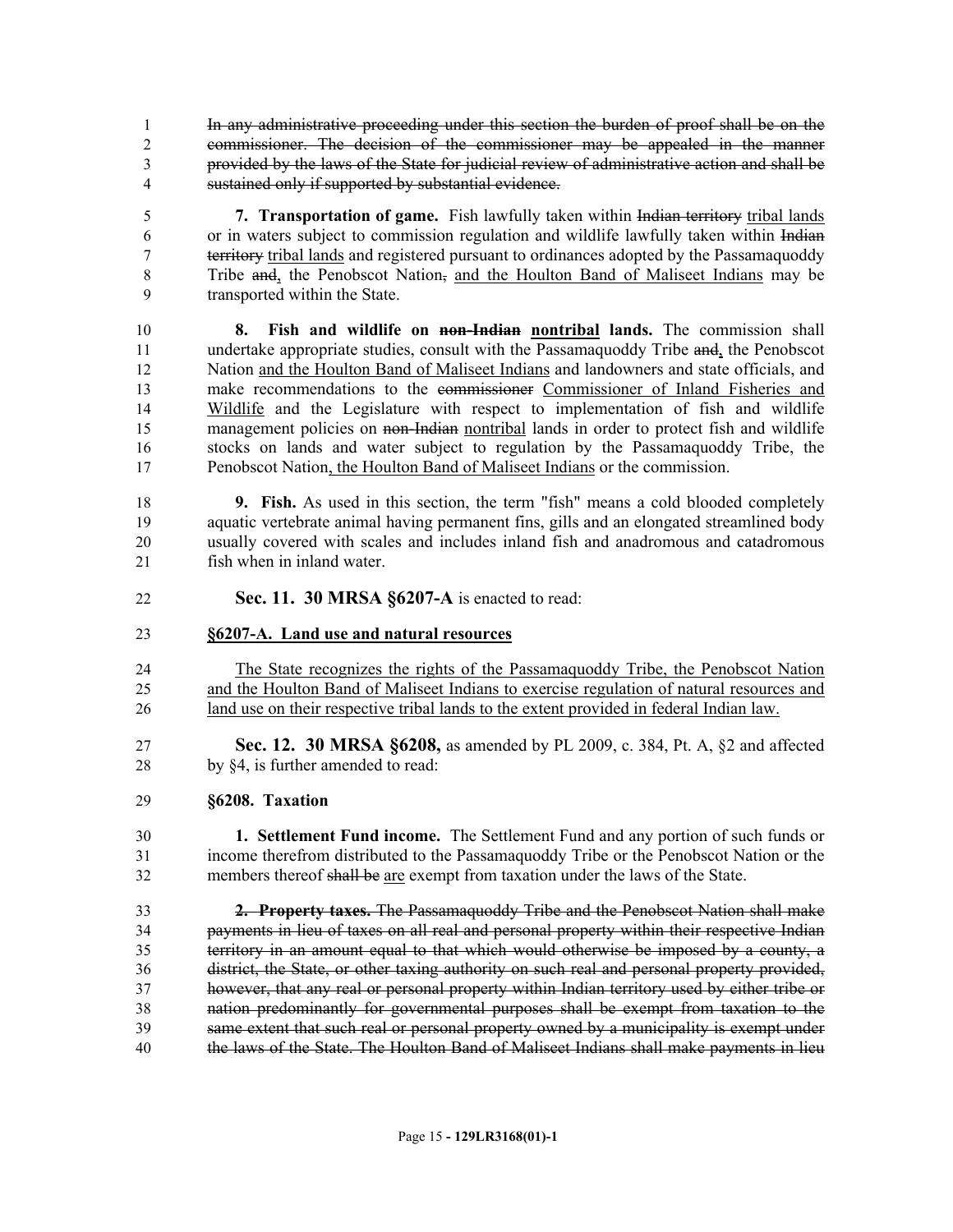of taxes on Houlton Band Trust Land in an amount equal to that which would otherwise be imposed by a municipality, county, district, the State or other taxing authority on that land or natural resource. Any other real or personal property owned by or held in trust for any Indian, Indian Nation or tribe or band of Indians and not within Indian territory, shall be subject to levy and collection of real and personal property taxes by any and all taxing authorities, including but without limitation municipalities, except that such real and personal property owned by or held for the benefit of and used by the Passamaquoddy Tribe or the Penobscot Nation predominantly for governmental purposes shall be exempt from property taxation to the same extent that such real and personal property owned by a 10 municipality is exempt under the laws of the State.

 **2-A. Payments in lieu of taxes; authority.** Any municipality in which Houlton Band Trust Land is located has the authority, at its sole discretion, to enter into agreements with the Houlton Band of Maliseet Indians to accept other funds or other things of value that are obtained by or for the Houlton Band of Maliseet Indians by reason of the trust status of the trust land as replacement for payments in lieu of taxes.

 Any agreement between the Houlton Band of Maliseet Indians and the municipality must be jointly executed by persons duly authorized by the Houlton Band of Maliseet Indians 18 and the municipality and must set forth the jointly agreed value of the funds or other things identified serving as replacement of payments in lieu of taxes and the time period over which such funds or other things may serve in lieu of the obligations of the Houlton Band of Maliseet Indians provided in this section.

 **3. Other taxes.** The Passamaquoddy Tribe, the Penobscot Nation, the members thereof, and any other Indian, Indian Nation, or tribe or band of Indians shall be liable for payment of all other taxes and fees to the same extent as any other person or entity in the State. For purposes of this section either tribe or nation, when acting in its business capacity as distinguished from its governmental capacity, shall be deemed to be a business corporation organized under the laws of the State and shall be taxed as such.

 **4. Exclusive jurisdiction; tribal members, tribal entities.** The State recognizes and adopts federal Indian law providing that the Passamaquoddy Tribe, the Penobscot Nation and the Houlton Band of Maliseet Indians have exclusive jurisdiction to tax tribal members and tribal entities on their respective tribal lands, including entities owned by a tribe or tribal member.

 **5. Not subject to state and local sales taxation.** The State recognizes and adopts federal Indian law providing that the Passamaquoddy Tribe, the Penobscot Nation, the Houlton Band of Maliseet Indians, their tribal members and their tribal entities are not subject to state or local sales taxation on tribal lands.

 **6. Not subject to state income tax.** The State recognizes and adopts federal Indian law providing that the members of the Passamaquoddy Tribe, the Penobscot Nation and the Houlton Band of Maliseet Indians who live on the tribal lands of their respective tribe, nation or band are not subject to state tax for income earned on those tribal lands.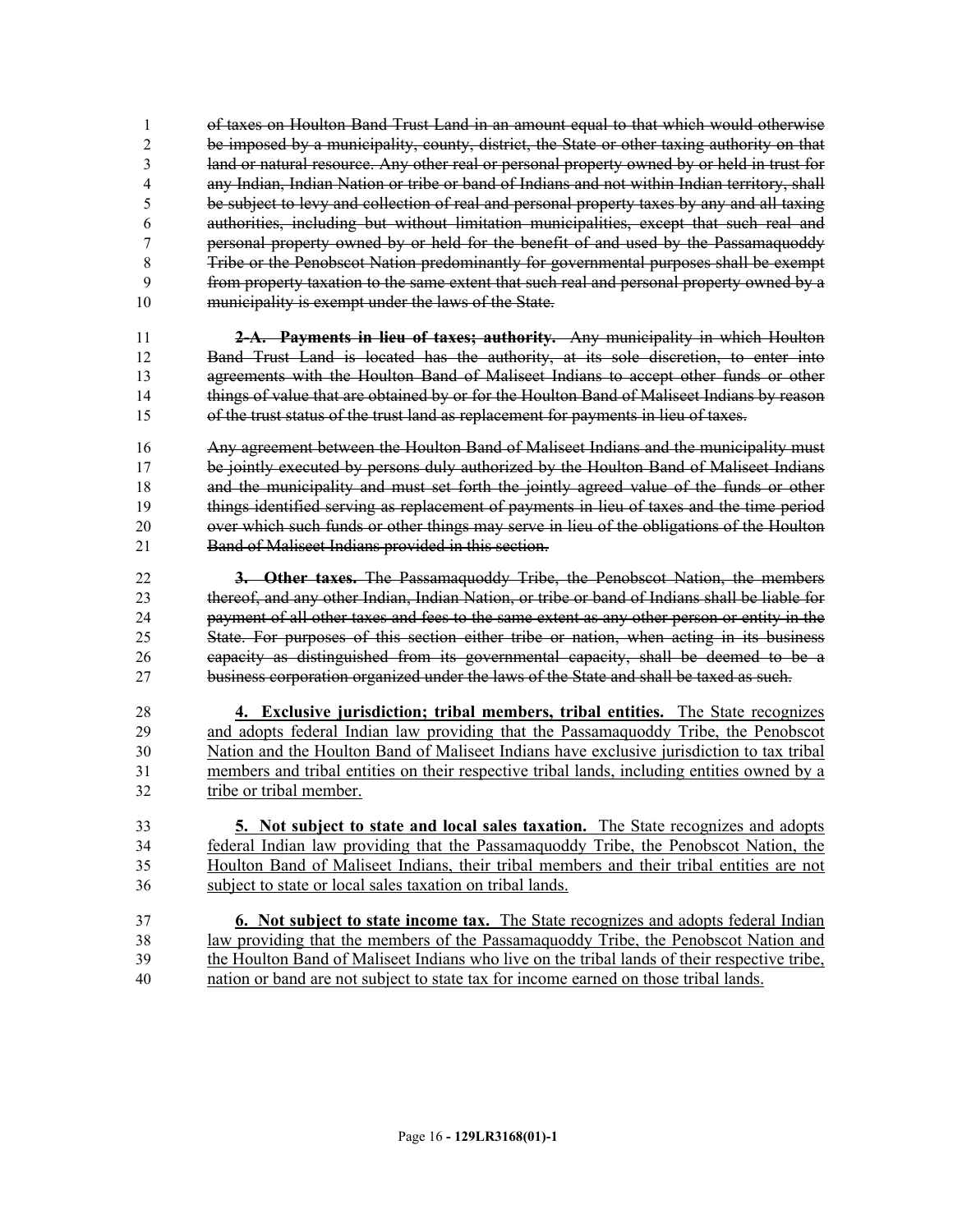**7. Not subject to state and local real property tax.** The State recognizes and adopts federal Indian law providing that tribal lands are not subject to state and local real property tax.

 **8. Concurrent jurisdiction to tax nontribal citizens.** The State recognizes and adopts federal Indian law providing for concurrent jurisdiction for the State, local governments and the Passamaquoddy Tribe, the Penobscot Nation and the Houlton Band of Maliseet Indians to tax nontribal citizens on Passamaquoddy Tribal Lands, Penobscot Tribal Lands or Houlton Band Tribal Lands.

 **Sec. 13. 30 MRSA §6208-A,** as enacted by PL 1981, c. 675, §§7 and 8, is amended to read:

#### **§6208-A. Houlton Band Tax Fund**

 **1. Fund.** The satisfaction of tax obligations, described in section 6208, owed to a governmental entity by the Houlton Band of Maliseet Indians shall be is assured by a trust fund to be known as the Houlton Band Tax Fund. The secretary shall administer the fund in accordance with reasonable and prudent trust management standards. The initial principal of the fund shall must be not less than \$100,000. The principal shall must be formed with moneys money transferred from the Land Acquisition Fund established for the Houlton Band of Maliseet Indians pursuant to United States Public Law 96-420, 19 Section 5, United States Code, Title 25, Section 1724. Any interest earned by the Houlton Band Tax Fund shall must be added to the principal as it accrues, and that interest shall be is exempt from taxation. The secretary shall maintain a permanent reserve of \$25,000 at all times, and that reserve shall may not be made available for the payment of claims. The interest earned by the reserved funds shall also be added to the principal available for the payment of obligations.

 **2. Claims.** The secretary shall pay from the fund all valid claims for taxes, payments in lieu of property taxes and fees, together with any interest and penalties thereon, for which the Houlton Band of Maliseet Indians is liable pursuant to section 6208, provided that when such obligation is final and not subject to further direct administrative or 29 judicial review under the laws of the State of Maine. No payment of a valid claim may be satisfied with moneys money from the fund unless the secretary finds, as a result of his the secretary's own inquiry, that no other source of funds controlled by the secretary is available to satisfy the obligation. The secretary shall adopt written procedures, consistent with this section, governing the filing and payment of claims after consultation with the Maine Commissioner of Finance and Administration Administrative and Financial Services and the Houlton Band of Maliseet Indians.

 **3. Distributions.** If the unencumbered principal available for the payment of claims exceeds the sum of \$100,000, the secretary shall, except for good cause shown, provide for the transfer of such excess principal to the Houlton Band of Maliseet Indians. The secretary shall give 30 days' written notice to the Commissioner of Finance and Administration Administrative and Financial Services of a proposed transfer of excess principal to the Houlton Band of Maliseet Indians. Any distribution of excess principal to 42 the Houlton Band of Maliseet Indians shall be is exempt from taxation.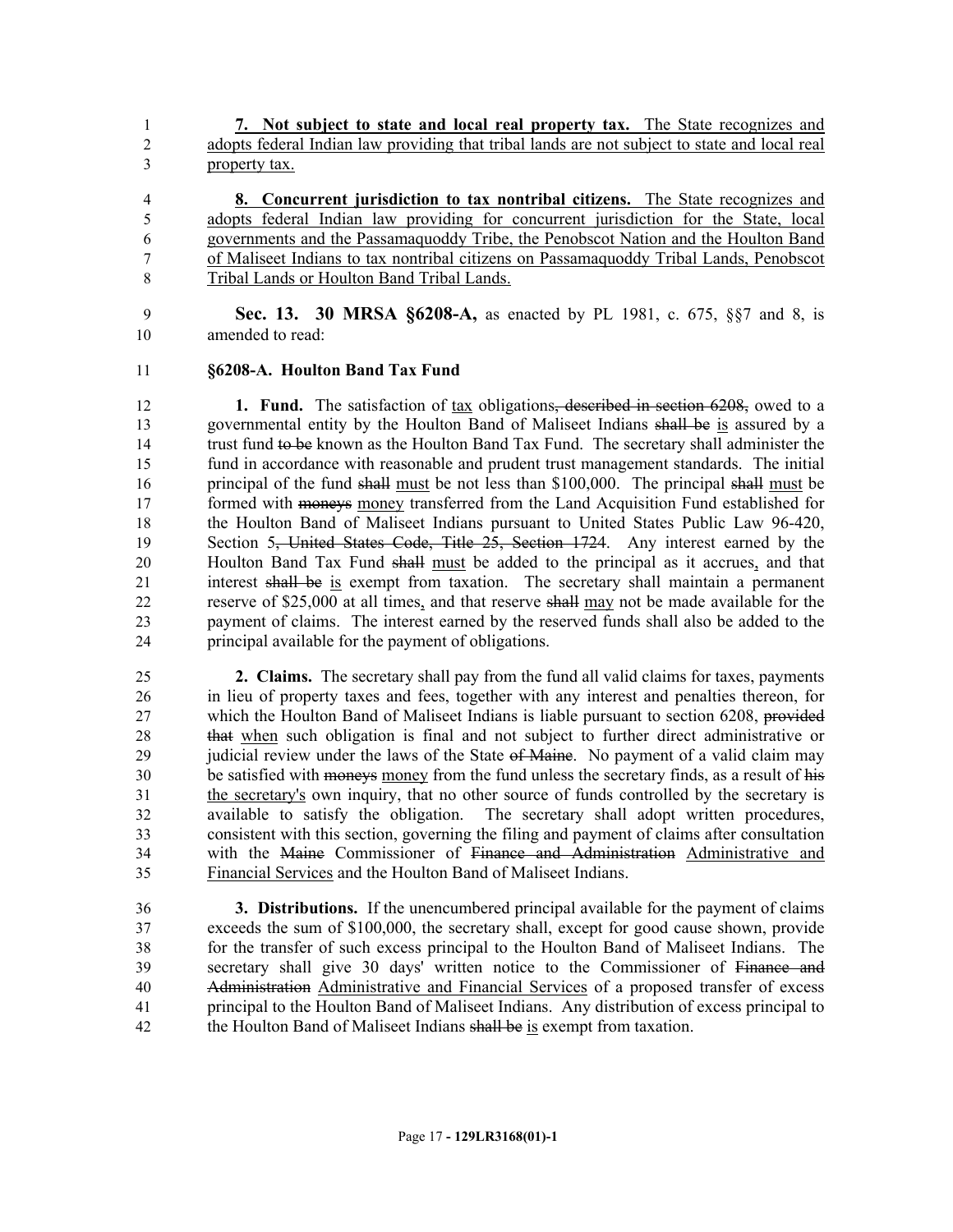**4. Other remedies.** The existence of the Houlton Band Tax Fund as a source for the payment of Houlton Band of Maliseet Indians' obligations shall does not abrogate any other remedy available to a governmental entity for the collection of taxes, payments in lieu of taxes and fees, together with any interest or penalty thereon.

 **Sec. 14. 30 MRSA §6209-A,** as amended by PL 2009, c. 384, Pt. E, §1 and affected by §3, is further amended to read:

## **§6209-A. Jurisdiction of the Passamaquoddy Tribal Court**

 **1. Exclusive jurisdiction over certain matters.** Except as provided in subsections 3 and 4, the Passamaquoddy Tribe has the right to exercise exclusive jurisdiction, separate and distinct from the State, over:

- A. Criminal offenses and civil violations for which the maximum potential term of imprisonment is less than imposed does not exceed one year and the maximum **potential** fine imposed does not exceed \$5,000 and that are committed on the Indian reservation of the Passamaquoddy Tribe Tribal Lands by a member of the Passamaquoddy Tribe, the Houlton Band of Maliseet Indians or the Penobscot Nation any federally recognized Indian tribe, nation, band or other group, except when 17 committed against a person who is not a member of the Passamaquoddy Tribe, the Houlton Band of Maliseet Indians or the Penobscot Nation any federally recognized Indian tribe, nation, band or other group or against the property of a person who is not a member of the Passamaquoddy Tribe, the Houlton Band of Maliseet Indians or the Penobscot Nation any federally recognized Indian tribe, nation, band or other group;
- A-1. Criminal offenses for which the maximum term of imprisonment imposed does not exceed 3 years and the maximum fine imposed does not exceed \$15,000 that are committed on Passamaquoddy Tribal Lands by a member of any federally recognized Indian tribe, nation, band or other group, except when committed against a person who is not a member of any federally recognized Indian tribe, nation, band or other group or against the property of a person who is not a member of any federally recognized Indian tribe, nation, band or other group. This paragraph applies only if the due process protections required under 25 United States Code, Section 1302(c) are observed and either the defendant has previously been convicted of a comparable offense within any jurisdiction in the United States or the crime would be punishable by more than one year of imprisonment under any state or federal law. The maximum total penalty that may be imposed in a single criminal proceeding is 9 years imprisonment;
- B. Juvenile crimes against a person or property involving conduct that, if committed by an adult, would fall within the exclusive jurisdiction of the Passamaquoddy Tribe 38 under paragraph A<sub>7</sub> or A-1 and juvenile crimes, as defined in Title 15, section 3103, subsection 1, paragraphs B and C, by the Passamaquoddy Tribe under subsection 2, that would not be crimes if committed by a person who is at least 18 years of age that are committed by a juvenile member of the Passamaquoddy Tribe, the Houlton Band of Maliseet Indians or the Penobscot Nation on the reservation of a federally recognized Indian tribe, nation, band or other group, except when committed against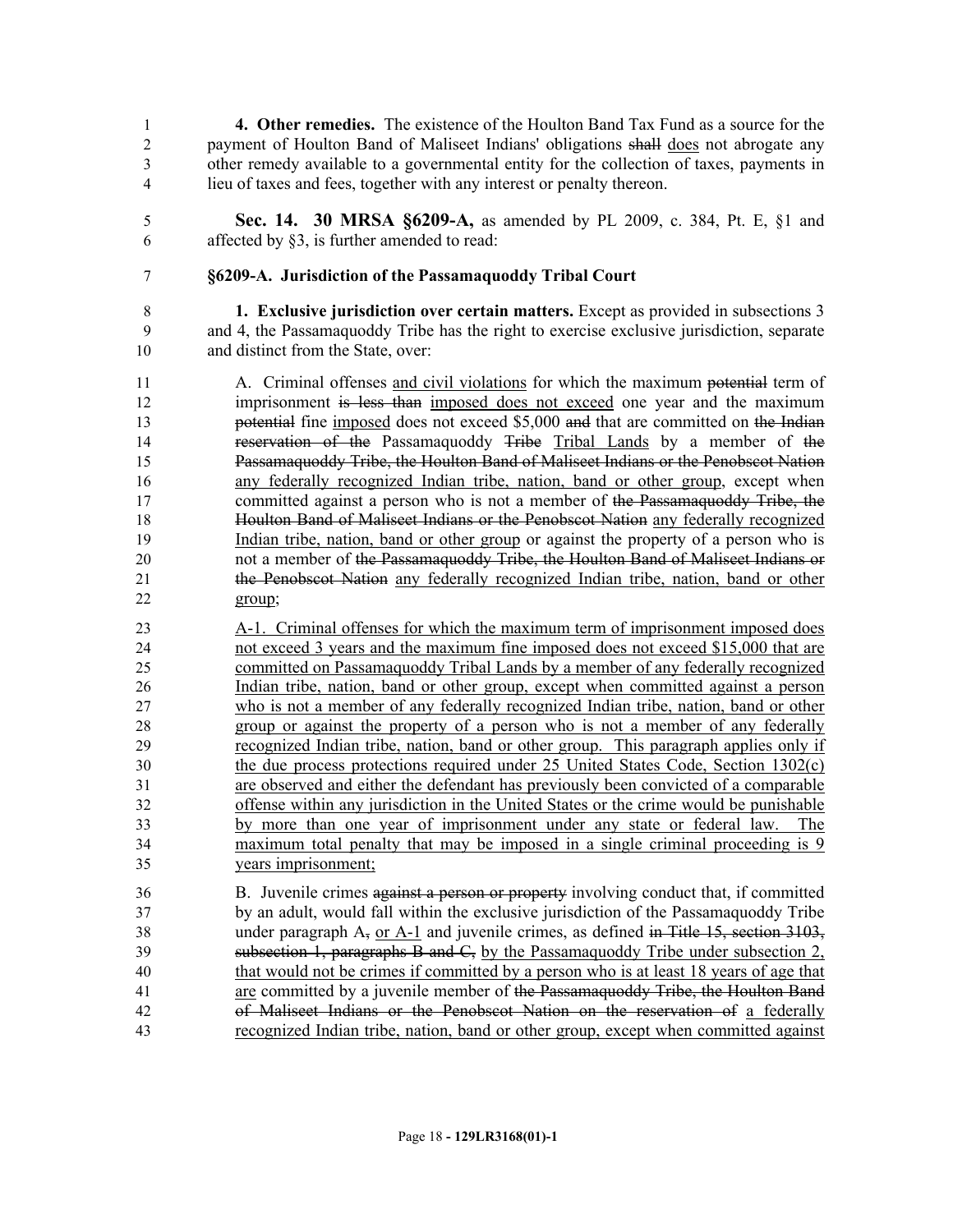| 1                                                        | a person who is not a member of any federally recognized Indian tribe, nation, band                                                                                                                                                                                                                                                                                                                                                                                                                                                                                                                                                                                                                                                                                                                                                                                              |
|----------------------------------------------------------|----------------------------------------------------------------------------------------------------------------------------------------------------------------------------------------------------------------------------------------------------------------------------------------------------------------------------------------------------------------------------------------------------------------------------------------------------------------------------------------------------------------------------------------------------------------------------------------------------------------------------------------------------------------------------------------------------------------------------------------------------------------------------------------------------------------------------------------------------------------------------------|
| $\overline{2}$                                           | or other group on the Passamaquoddy Tribe Tribal Lands;                                                                                                                                                                                                                                                                                                                                                                                                                                                                                                                                                                                                                                                                                                                                                                                                                          |
| 3                                                        | C. Civil actions between members of the Passamaquoddy Tribe, the Houlton Band of                                                                                                                                                                                                                                                                                                                                                                                                                                                                                                                                                                                                                                                                                                                                                                                                 |
| 4                                                        | Maliseet Indians or the Penobscot Nation, including domestic relations matters,                                                                                                                                                                                                                                                                                                                                                                                                                                                                                                                                                                                                                                                                                                                                                                                                  |
| 5                                                        | arising on the Indian reservation of the Passamaquoddy Tribe and cognizable as small                                                                                                                                                                                                                                                                                                                                                                                                                                                                                                                                                                                                                                                                                                                                                                                             |
| 6                                                        | claims under the laws of the State, and civil actions against a member of the                                                                                                                                                                                                                                                                                                                                                                                                                                                                                                                                                                                                                                                                                                                                                                                                    |
| 7                                                        | Passamaquoddy Tribe, the Houlton Band of Maliseet Indians or the Penobscot Nation                                                                                                                                                                                                                                                                                                                                                                                                                                                                                                                                                                                                                                                                                                                                                                                                |
| 8                                                        | under Title 22, section 2383 involving conduct on the Indian reservation of the                                                                                                                                                                                                                                                                                                                                                                                                                                                                                                                                                                                                                                                                                                                                                                                                  |
| 9                                                        | Passamaquoddy Tribe by a member of the Passamaquoddy Tribe, the Houlton Band                                                                                                                                                                                                                                                                                                                                                                                                                                                                                                                                                                                                                                                                                                                                                                                                     |
| 10                                                       | of Maliseet Indians or the Penobscot Nation Tribal Lands to the extent permitted                                                                                                                                                                                                                                                                                                                                                                                                                                                                                                                                                                                                                                                                                                                                                                                                 |
| 11                                                       | under federal Indian law; and                                                                                                                                                                                                                                                                                                                                                                                                                                                                                                                                                                                                                                                                                                                                                                                                                                                    |
| 12                                                       | D. Indian child custody proceedings to the extent authorized by applicable federal                                                                                                                                                                                                                                                                                                                                                                                                                                                                                                                                                                                                                                                                                                                                                                                               |
| 13                                                       | Indian law <del>; and</del> .                                                                                                                                                                                                                                                                                                                                                                                                                                                                                                                                                                                                                                                                                                                                                                                                                                                    |
| 14                                                       | E. Other domestic relations matters, including marriage, divorce and support,                                                                                                                                                                                                                                                                                                                                                                                                                                                                                                                                                                                                                                                                                                                                                                                                    |
| 15                                                       | between members of the Passamaquoddy Tribe, the Houlton Band of Maliseet                                                                                                                                                                                                                                                                                                                                                                                                                                                                                                                                                                                                                                                                                                                                                                                                         |
| 16                                                       | Indians or the Penobscot Nation, both of whom reside within the Indian reservation                                                                                                                                                                                                                                                                                                                                                                                                                                                                                                                                                                                                                                                                                                                                                                                               |
| 17                                                       | of the Passamaquoddy Tribe.                                                                                                                                                                                                                                                                                                                                                                                                                                                                                                                                                                                                                                                                                                                                                                                                                                                      |
| 18                                                       | The governing body of the Passamaquoddy Tribe shall decide whether to exercise or                                                                                                                                                                                                                                                                                                                                                                                                                                                                                                                                                                                                                                                                                                                                                                                                |
| 19                                                       | terminate the exercise of the exclusive jurisdiction authorized by this subsection. If the                                                                                                                                                                                                                                                                                                                                                                                                                                                                                                                                                                                                                                                                                                                                                                                       |
| 20                                                       | Passamaquoddy Tribe chooses not to exercise, or chooses to terminate its exercise of,                                                                                                                                                                                                                                                                                                                                                                                                                                                                                                                                                                                                                                                                                                                                                                                            |
| 21                                                       | jurisdiction over the criminal, juvenile, or civil and domestic matters described in this                                                                                                                                                                                                                                                                                                                                                                                                                                                                                                                                                                                                                                                                                                                                                                                        |
| 22                                                       | subsection, the State has exclusive jurisdiction over those matters. Except as provided in                                                                                                                                                                                                                                                                                                                                                                                                                                                                                                                                                                                                                                                                                                                                                                                       |
| 23                                                       | paragraphs A and B, all laws of the State relating to criminal offenses and juvenile crimes                                                                                                                                                                                                                                                                                                                                                                                                                                                                                                                                                                                                                                                                                                                                                                                      |
| 24                                                       | apply within the Passamaquoddy Indian reservation and the State has exclusive                                                                                                                                                                                                                                                                                                                                                                                                                                                                                                                                                                                                                                                                                                                                                                                                    |
| 25                                                       | jurisdiction over those offenses and crimes.                                                                                                                                                                                                                                                                                                                                                                                                                                                                                                                                                                                                                                                                                                                                                                                                                                     |
| 26                                                       | 1-A. Concurrent jurisdiction over certain criminal and juvenile matters. The                                                                                                                                                                                                                                                                                                                                                                                                                                                                                                                                                                                                                                                                                                                                                                                                     |
| 27                                                       | Passamaquoddy Tribe has the right to exercise concurrent jurisdiction with the State over:                                                                                                                                                                                                                                                                                                                                                                                                                                                                                                                                                                                                                                                                                                                                                                                       |
| 28                                                       | Criminal offenses and civil violations for which the maximum term of                                                                                                                                                                                                                                                                                                                                                                                                                                                                                                                                                                                                                                                                                                                                                                                                             |
| 29                                                       | imprisonment imposed does not exceed one year and the maximum fine imposed                                                                                                                                                                                                                                                                                                                                                                                                                                                                                                                                                                                                                                                                                                                                                                                                       |
| 30                                                       | does not exceed \$5,000 that are committed on Passamaguoddy Tribal Lands by a                                                                                                                                                                                                                                                                                                                                                                                                                                                                                                                                                                                                                                                                                                                                                                                                    |
| 31                                                       | member of any federally recognized Indian tribe, nation, band or other group against                                                                                                                                                                                                                                                                                                                                                                                                                                                                                                                                                                                                                                                                                                                                                                                             |
| 32                                                       | a person who is not a member of any federally recognized Indian tribe, nation, band                                                                                                                                                                                                                                                                                                                                                                                                                                                                                                                                                                                                                                                                                                                                                                                              |
| 33                                                       | or other group or against the property of a person who is not a member of any                                                                                                                                                                                                                                                                                                                                                                                                                                                                                                                                                                                                                                                                                                                                                                                                    |
| 34                                                       | federally recognized Indian tribe, nation, band or other group;                                                                                                                                                                                                                                                                                                                                                                                                                                                                                                                                                                                                                                                                                                                                                                                                                  |
| 35<br>36<br>37<br>38<br>39<br>40<br>41<br>42<br>43<br>44 | Criminal offenses and civil violations for which the maximum term of<br>В.<br>imprisonment imposed does not exceed 3 years and the maximum fine imposed does<br>not exceed \$15,000 that are committed on Passamaguoddy Tribal Lands by a member<br>of any federally recognized Indian tribe, nation, band or other group against a person<br>who is not a member of any federally recognized Indian tribe, nation, band or other<br>group or against the property of a person who is not a member of any federally<br>recognized Indian tribe, nation, band or other group. This paragraph applies only if<br>the due process protections required under 25 United States Code, Section 1302(c)<br>are observed and either the defendant has previously been convicted of a comparable<br>offense within any jurisdiction of the United States or the crime would be punishable |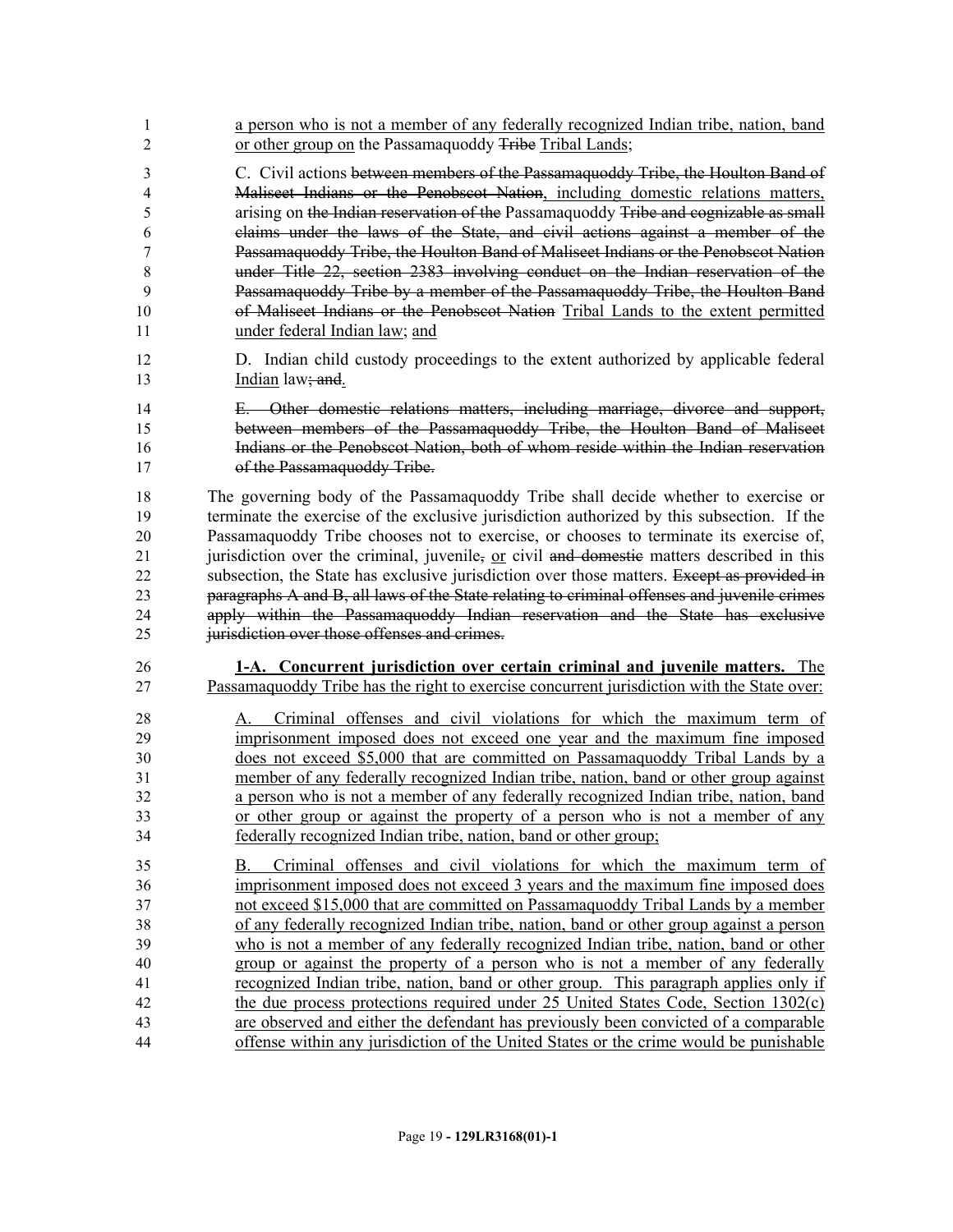- by more than one year of imprisonment under any state or federal law. The maximum total penalty that may be imposed in a single criminal proceeding is 9 years imprisonment; and
- C. Juvenile crimes involving conduct that, if committed by an adult, would fall within the exclusive jurisdiction of the Passamaquoddy Tribe under paragraph A or B and juvenile crimes, as defined by the Passamaquoddy Tribe under subsection 2, that would not be crimes if committed by a person who is at least 18 years of age that are committed by a juvenile member of a federally recognized Indian tribe, nation, band or other group against a person who is not a member of any federally recognized Indian tribe, nation, band or other group on Passamaquoddy Tribal Lands.
- The governing body of the Passamaquoddy Tribe shall decide whether to exercise or terminate the exercise of the concurrent jurisdiction authorized by this subsection. If the Passamaquoddy Tribe chooses not to exercise, or chooses to terminate its exercise of, concurrent jurisdiction over the criminal or juvenile matters described in this subsection, the State has exclusive jurisdiction over those matters.
- **1-B. Exclusive jurisdiction of the State.** Except as provided in subsections 1 and 1-A, all laws of the State relating to criminal offenses and juvenile crimes apply within Passamaquoddy Tribal Lands, and the State has exclusive jurisdiction over those offenses and crimes.
- **2. Definitions of crimes; tribal procedures.** In exercising its exclusive jurisdiction under subsection 1, paragraphs A and B, the Passamaquoddy Tribe is deemed to be enforcing Passamaquoddy tribal law. The definitions of the criminal offenses and juvenile crimes and the punishments applicable to those criminal offenses and juvenile crimes over which the Passamaquoddy Tribe has exclusive jurisdiction under this section are governed by the laws of the State. Issuance and execution of criminal process are 26 also governed by the laws of the State. The Passamaquoddy Tribe has authority to define all crimes, civil violations and juvenile offenses committed on Passamaquoddy Tribal Lands over which the Passamaquoddy Tribe has exclusive or concurrent jurisdiction under subsection 1 or 1-A. The procedures for the establishment and operation of tribal forums created to effectuate the purposes of this section are governed by federal statute, including, without limitation, the provisions of 25 United States Code, Sections 1301 to 1303 and rules or regulations generally applicable to the exercise of criminal jurisdiction by Indian tribes on federal Indian reservations.
- The definitions of the criminal offenses and juvenile crimes and the punishments applicable to those criminal offenses and juvenile crimes over which the State has exclusive or concurrent jurisdiction under this section are governed by the laws of the State. Issuance and execution of criminal process are also governed by the laws of the State.
- **3. Lesser included offenses in state courts.** In any criminal proceeding in the courts of the State in which a criminal offense under the exclusive concurrent jurisdiction of the Passamaquoddy Tribe constitutes a lesser included offense of the criminal offense charged, the defendant may be convicted in the courts of the State of the lesser included offense. A lesser included offense is as defined under the laws of the State.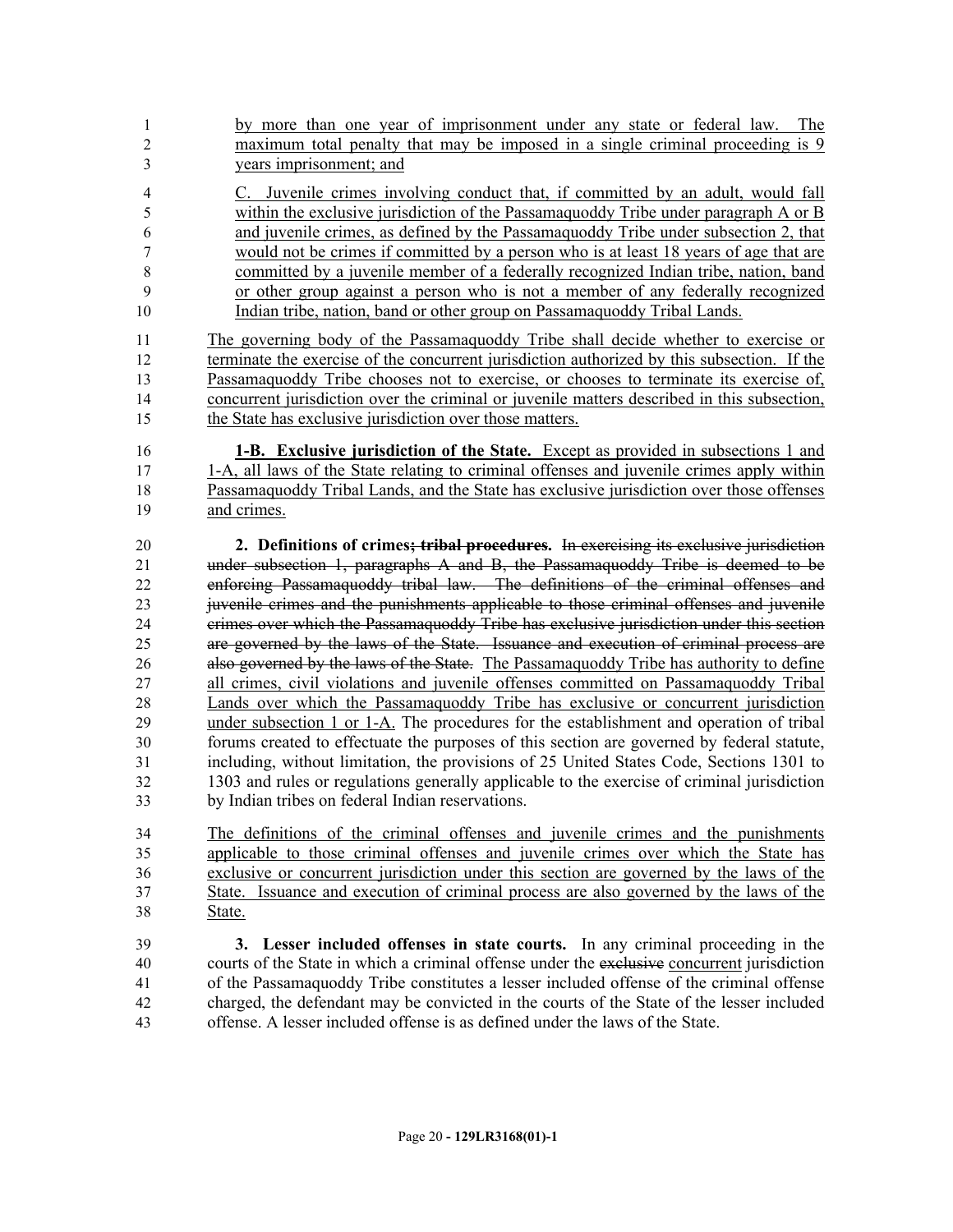**4. Double jeopardy, collateral estoppel.** A prosecution for a criminal offense or juvenile crime over which the Passamaquoddy Tribe has exclusive or concurrent 3 jurisdiction under this section does not bar a prosecution for a criminal offense or juvenile crime, arising out of the same conduct, over which the State has exclusive or concurrent jurisdiction. A prosecution for a criminal offense or juvenile crime over which the State has exclusive or concurrent jurisdiction does not bar a prosecution for a criminal offense or juvenile crime, arising out of the same conduct, over which the Passamaquoddy Tribe has exclusive or concurrent jurisdiction under this section. The determination of an issue of fact in a criminal or juvenile proceeding conducted in a Passamaquoddy tribal forum does not constitute collateral estoppel in a criminal or juvenile proceeding conducted in a state court. The determination of an issue of fact in a criminal or juvenile proceeding conducted in a state court does not constitute collateral estoppel in a criminal or juvenile proceeding conducted in a Passamaquoddy tribal forum.

 **5. Future Indian communities.** Any 25 or more adult members of the Passamaquoddy Tribe residing within their Indian territory and in reasonable proximity to each other may petition the commission for designation as an extended reservation. If the commission determines, after investigation, that the petitioning Passamaquoddy tribal members constitute an extended reservation, the commission shall establish the 19 boundaries of the extended reservation and recommend to the Legislature that, subject to the approval of the governing body of the Passamaquoddy Tribe, it amend this Act to extend the jurisdiction of the Passamaquoddy Tribe to the extended reservation. The boundaries of an extended reservation may not exceed those reasonably necessary to encompass the petitioning Passamaquoddy tribal members.

 **Sec. 15. 30 MRSA §6209-B,** as corrected by RR 2009, c. 1, §19, is further amended to read:

#### **§6209-B. Jurisdiction of the Penobscot Nation Tribal Court**

 **1. Exclusive jurisdiction over certain matters.** Except as provided in subsections 3 and 4, the Penobscot Nation has the right to exercise exclusive jurisdiction, separate and distinct from the State, over:

- A. Criminal offenses and civil violations for which the maximum potential term of imprisonment imposed does not exceed one year and the maximum potential fine imposed does not exceed \$5,000 and that are committed on the Indian reservation of the Penobscot Nation Tribal Lands by a member of any federally recognized Indian tribe, nation, band or other group, except when committed against a person who is not a member of any federally recognized Indian tribe, nation, band or other group or against the property of a person who is not a member of any federally recognized Indian tribe, nation, band or other group;
- A-1. Criminal offenses for which the maximum term of imprisonment imposed does not exceed 3 years and the maximum fine imposed does not exceed \$15,000 that are committed on Penobscot Tribal Lands by a member of any federally recognized Indian tribe, nation, band or other group, except when committed against a person who is not a member of any federally recognized Indian tribe, nation, band or other group or against the property of a person who is not a member of any federally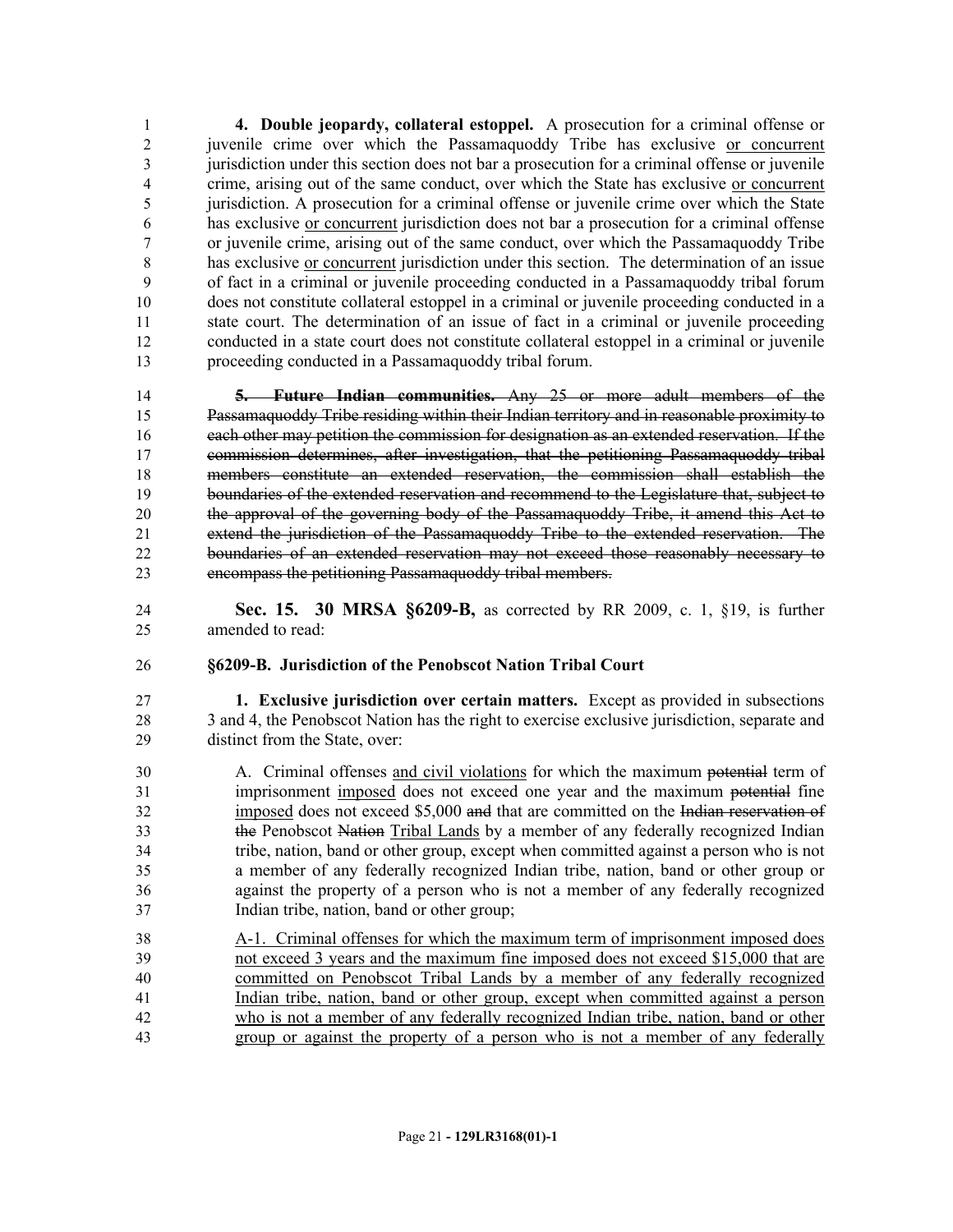recognized Indian tribe, nation, band or other group. This paragraph applies only if the due process protections required under 25 United States Code, Section 1302(c) are observed and either the defendant has previously been convicted of a comparable offense within any jurisdiction in the United States or the crime would be punishable by more than one year of imprisonment under any state or federal law. The maximum total penalty that may be imposed in a single criminal proceeding is 9 years imprisonment;

8 B. Juvenile crimes against a person or property involving conduct that, if committed by an adult, would fall within the exclusive jurisdiction of the Penobscot Nation 10 under paragraph  $A_7$  or A-1 and juvenile crimes, as defined in Title 15, section 3103, **Subsection 1, paragraphs B and C**, by the Penobscot Nation under subsection 2, that would not be crimes if committed by a person who is at least 18 years of age that are 13 committed by a juvenile member of either the Passamaquoddy Tribe or the Penobscot Nation on the Indian reservation of the a federally recognized Indian tribe, nation, band or other group, except when committed against a person who is not a member of any federally recognized Indian tribe, nation, band or other group on Penobscot **Nation Tribal Lands**;

 C. Civil actions between members of either the Passamaquoddy Tribe or the Penobscot Nation, including domestic relations matters, arising on the Indian reservation of the Penobscot Nation and cognizable as small claims under the laws of the State, and civil actions against a member of either the Passamaquoddy Tribe or the Penobscot Nation under Title 22, section 2383 involving conduct on the Indian reservation of the Penobscot Nation by a member of either the Passamaquoddy Tribe or the Penobscot Nation Tribal Lands to the extent permitted under federal Indian law; and

- D. Indian child custody proceedings to the extent authorized by applicable federal 27 Indian law<del>; and</del>.
- E. Other domestic relations matters, including marriage, divorce and support, between members of either the Passamaquoddy Tribe or the Penobscot Nation, both of whom reside on the Indian reservation of the Penobscot Nation.

 The governing body of the Penobscot Nation shall decide whether to exercise or terminate the exercise of the exclusive jurisdiction authorized by this subsection. If the Penobscot Nation chooses not to exercise, or chooses to terminate its exercise of, jurisdiction over the criminal, juvenile, or civil and domestic matters described in this 35 subsection, the State has exclusive jurisdiction over those matters. Except as provided in paragraphs A and B, all laws of the State relating to criminal offenses and juvenile crimes apply within the Penobscot Indian reservation and the State has exclusive jurisdiction over those offenses and crimes.

#### **1-A. Concurrent jurisdiction over certain criminal and juvenile matters.** The Penobscot Nation has the right to exercise concurrent jurisdiction with the State over:

 A. Criminal offenses and civil violations for which the maximum term of imprisonment imposed does not exceed one year and the maximum fine imposed does not exceed \$5,000 that are committed on Penobscot Tribal Lands by a member of any federally recognized Indian tribe, nation, band or other group against a person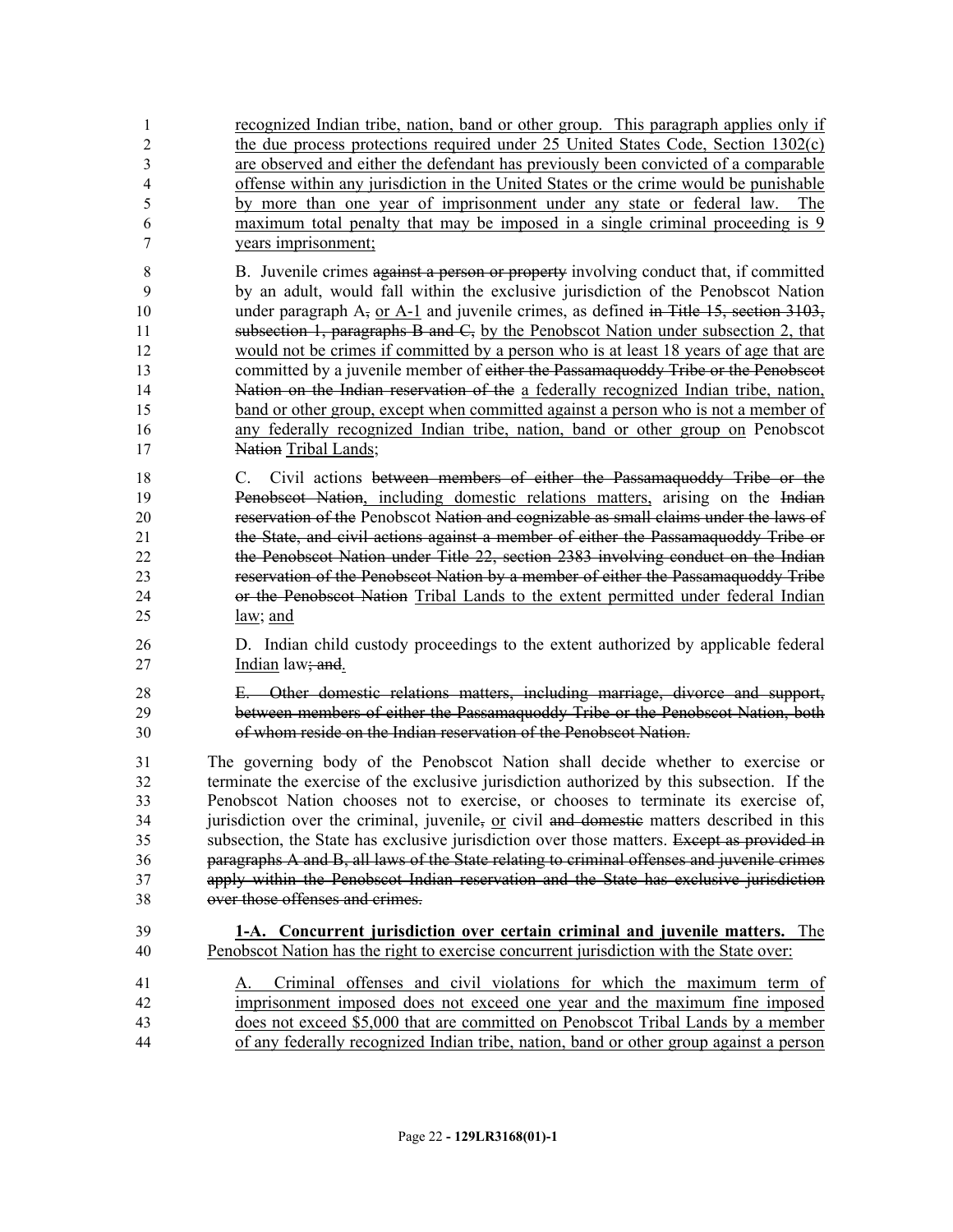| $\overline{1}$ | who is not a member of any federally recognized Indian tribe, nation, band or other |
|----------------|-------------------------------------------------------------------------------------|
| 2              | group or against the property of a person who is not a member of any federally      |
|                | recognized Indian tribe, nation, band or other group;                               |
| $\overline{4}$ | B. Criminal offenses and civil violations for which the maximum term of             |
| -5             | imprisonment imposed does not exceed 3 years and the maximum fine imposed does      |
| -6             | not exceed \$15,000 that are committed on Penobscot Tribal Lands by a member of     |
|                | any federally recognized Indian tribe, nation, band or other group against a person |

- who is not a member of any federally recognized Indian tribe, nation, band or other group or against the property of a person who is not a member of any federally recognized Indian tribe, nation, band or other group. This paragraph applies only if the due process protections required under 25 United States Code, Section 1302(c) are observed and either the defendant has previously been convicted of a comparable offense within any jurisdiction of the United States or the crime would be punishable by more than one year of imprisonment under any state or federal law. The 15 maximum total penalty that may be imposed in a single criminal proceeding is 9 years imprisonment; and
- C. Juvenile crimes involving conduct that, if committed by an adult, would fall within the exclusive jurisdiction of the Penobscot Nation under paragraph A or B and juvenile crimes, as defined by the Penobscot Nation under subsection 2, that would not be crimes if committed by a person who is at least 18 years of age that are committed by a juvenile member of a federally recognized Indian tribe, nation, band or other group against a person who is not a member of any federally recognized Indian tribe, nation, band or other group on Penobscot Tribal Lands.

 The governing body of the Penobscot Nation shall decide whether to exercise or terminate the exercise of the concurrent jurisdiction authorized by this subsection. If the Penobscot Nation chooses not to exercise, or chooses to terminate its exercise of, concurrent jurisdiction over the criminal or juvenile matters described in this subsection, 28 the State has exclusive jurisdiction over those matters.

 **1-B. Exclusive jurisdiction of the State.** Except as provided in subsections 1 and 1-A, all laws of the State relating to criminal offenses and juvenile crimes apply within Penobscot Tribal Lands, and the State has exclusive jurisdiction over those offenses and crimes.

 **2. Definitions of crimes; tribal procedures.** In exercising its exclusive jurisdiction under subsection 1, paragraphs A and B, the Penobscot Nation is deemed to be enforcing Penobscot tribal law. The definitions of the criminal offenses and juvenile crimes and the punishments applicable to those criminal offenses and juvenile crimes over which the Penobscot Nation has exclusive jurisdiction under this section are governed by the laws of the State. Issuance and execution of criminal process are also governed by the laws of the State. The Penobscot Nation has authority to define all crimes, civil violations and juvenile offenses committed on Penobscot Tribal Lands over which the Penobscot Nation has exclusive or concurrent jurisdiction under subsection 1 or 1-A. The procedures for the establishment and operation of tribal forums created to effectuate the purposes of this section are governed by federal statute, including, without limitation, the provisions of 25 United States Code, Sections 1301 to 1303 and rules or regulations generally applicable to the exercise of criminal jurisdiction by Indian tribes on federal Indian reservations.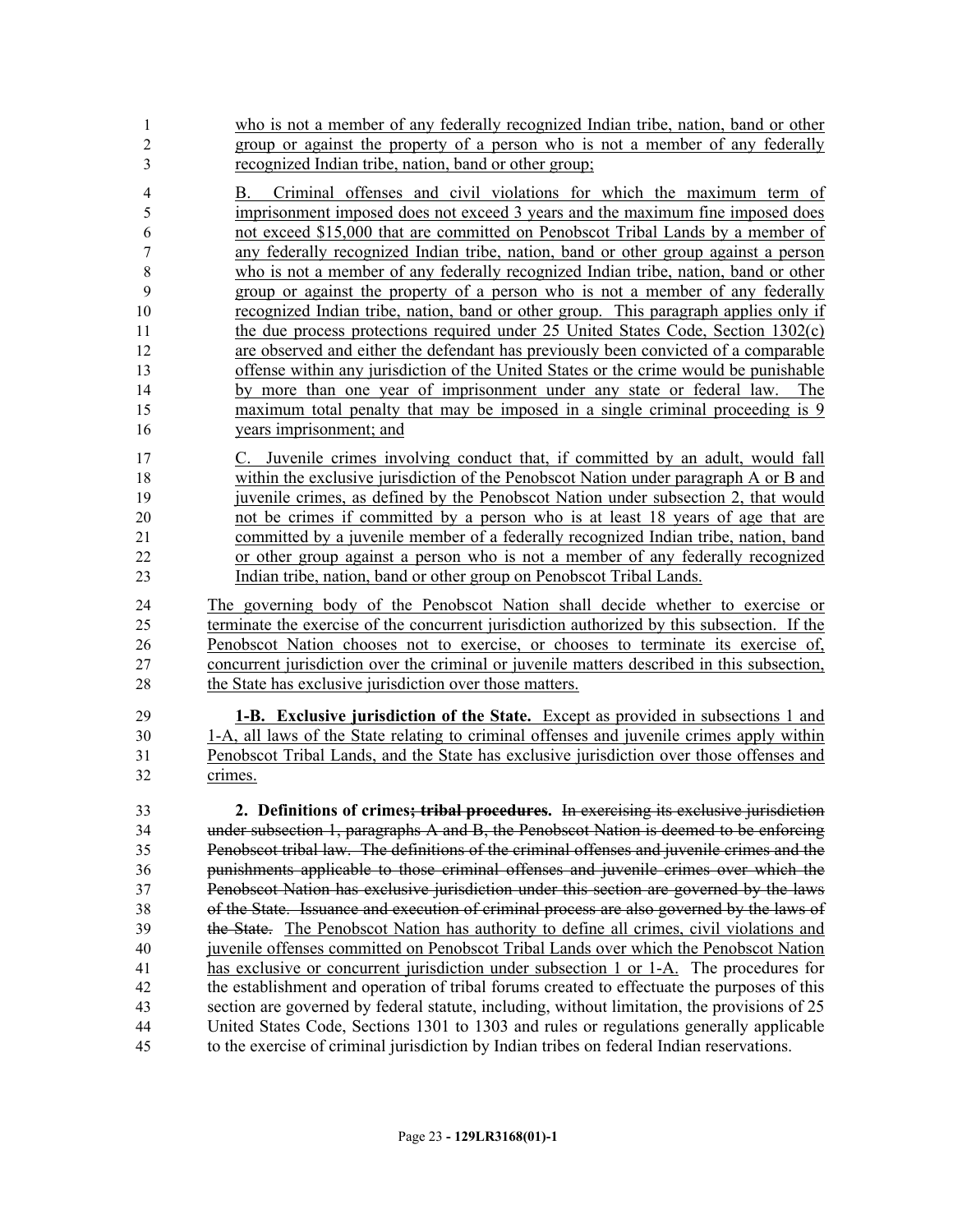The definitions of the criminal offenses and juvenile crimes and the punishments applicable to those criminal offenses and juvenile crimes over which the State has exclusive or concurrent jurisdiction under this section are governed by the laws of the State. Issuance and execution of criminal process are also governed by the laws of the State.

 **3. Lesser included offenses in state courts.** In any criminal proceeding in the courts of the State in which a criminal offense under the exclusive concurrent jurisdiction of the Penobscot Nation constitutes a lesser included offense of the criminal offense charged, the defendant may be convicted in the courts of the State of the lesser included offense. A lesser included offense is as defined under the laws of the State.

 **4. Double jeopardy, collateral estoppel.** A prosecution for a criminal offense or 12 juvenile crime over which the Penobscot Nation has exclusive or concurrent jurisdiction under this section does not bar a prosecution for a criminal offense or juvenile crime, arising out of the same conduct, over which the State has exclusive or concurrent 15 jurisdiction. A prosecution for a criminal offense or juvenile crime over which the State has exclusive or concurrent jurisdiction does not bar a prosecution for a criminal offense or juvenile crime, arising out of the same conduct, over which the Penobscot Nation has exclusive or concurrent jurisdiction under this section. The determination of an issue of fact in a criminal or juvenile proceeding conducted in a tribal forum does not constitute collateral estoppel in a criminal or juvenile proceeding conducted in a state court. The determination of an issue of fact in a criminal or juvenile proceeding conducted in a state court does not constitute collateral estoppel in a criminal or juvenile proceeding conducted in a tribal forum.

 **5. Future Indian communities.** Any 25 or more adult members of the Penobscot Nation residing within their Indian territory and in reasonable proximity to each other may petition the commission for designation as an extended reservation. If the commission determines, after investigation, that the petitioning tribal members constitute an extended reservation, the commission shall establish the boundaries of the extended reservation and recommend to the Legislature that, subject to the approval of the governing body of the Penobscot Nation, it amend this Act to extend the jurisdiction of the Penobscot Nation to the extended reservation. The boundaries of an extended reservation may not exceed those reasonably necessary to encompass the petitioning tribal members.

 **Sec. 16. 30 MRSA §6209-C,** as corrected by RR 2011, c. 1, §45, is further amended to read:

#### **§6209-C. Jurisdiction of the Houlton Band of Maliseet Indians Tribal Court**

- **1. Exclusive jurisdiction over certain matters.** Except as provided in subsections 3 and 4, the Houlton Band of Maliseet Indians has the right to exercise exclusive 39 jurisdiction, separate and distinct from the State, over:
- A. Criminal offenses and civil violations for which the maximum potential term of imprisonment imposed does not exceed one year and the maximum potential fine imposed does not exceed \$5,000 and that are committed on the Houlton Band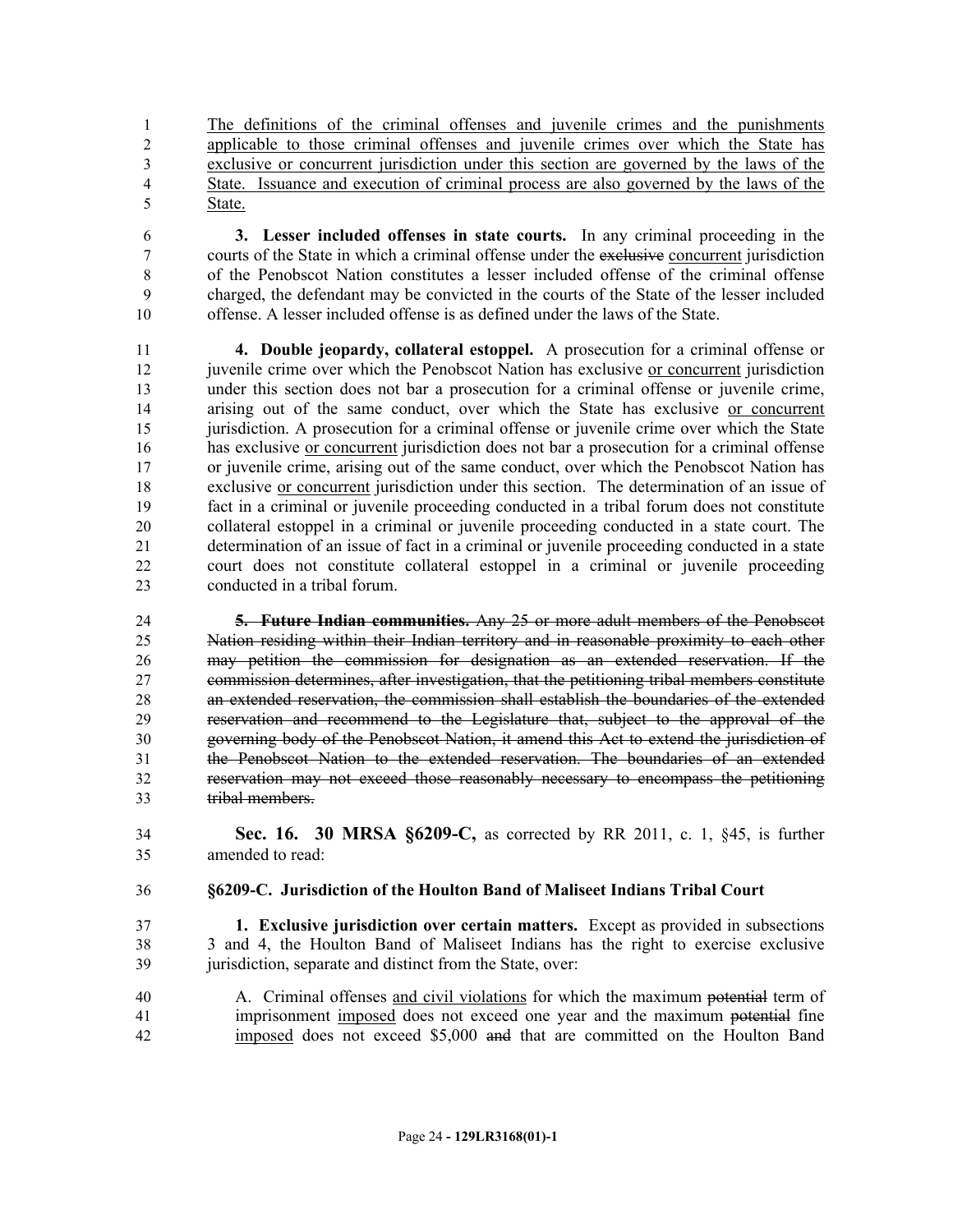**Jurisdiction Land** Tribal Lands by a member of the Houlton Band of Maliseet Indians any federally recognized Indian tribe, nation, band or other group, except when committed against a person who is not a member of the Houlton Band of Maliseet Indians any federally recognized Indian tribe, nation, band or other group or against the property of a person who is not a member of the Houlton Band of Maliseet Indians any federally recognized Indian tribe, nation, band or other group;

 A-1. Criminal offenses for which the maximum term of imprisonment imposed does not exceed 3 years and the maximum fine imposed does not exceed \$15,000 that are committed on Houlton Band Tribal Lands by a member of any federally recognized 10 Indian tribe, nation, band or other group, except when committed against a person who is not a member of any federally recognized Indian tribe, nation, band or other group or against the property of a person who is not a member of any federally recognized Indian tribe, nation, band or other group. This paragraph applies only if the due process protections required under 25 United States Code, Section 1302(c) are observed and either the defendant has previously been convicted of a comparable offense within any jurisdiction in the United States or the crime would be punishable by more than one year of imprisonment under any state or federal law. The maximum total penalty that may be imposed in a single criminal proceeding is 9 years imprisonment;

20 B. Juvenile crimes against a person or property involving conduct that, if committed by an adult, would fall within the exclusive jurisdiction of the Houlton Band of 22 Maliseet Indians under paragraph A or A-1 and juvenile crimes, as defined in Title 15, section 3103, subsection 1, paragraphs B and C, by the Houlton Band of Maliseet Indians under subsection 2, that would not be crimes if committed by a person who is at least 18 years of age that are committed by a juvenile member of the Houlton Band of Maliseet Indians a federally recognized Indian tribe, nation, band or other group, except when committed against a person who is not a member of any federally recognized Indian tribe, nation, band or other group on the Houlton Band Jurisdiction Land Tribal Lands;

 C. Civil actions between members of the Houlton Band of Maliseet Indians, including domestic relations matters, arising on the Houlton Band Jurisdiction Land and cognizable as small claims under the laws of the State and civil actions against a member of the Houlton Band of Maliseet Indians under Title 22, section 2383 involving conduct on the Houlton Band Jurisdiction Land by a member of the Houlton Band of Maliseet Indians Tribal Lands to the extent permitted under federal Indian law; and

- D. Indian child custody proceedings to the extent authorized by applicable federal **Indian law; and.**
- E. Other domestic relations matters, including marriage, divorce and support, between members of the Houlton Band of Maliseet Indians, both of whom reside within the Houlton Band Jurisdiction Land.

 The governing body of the Houlton Band of Maliseet Indians shall decide whether to exercise or terminate the exercise of the exclusive jurisdiction authorized by this subsection. The decision to exercise, to terminate the exercise of or to reassert the exercise of jurisdiction under each of the subject areas described by paragraphs A to E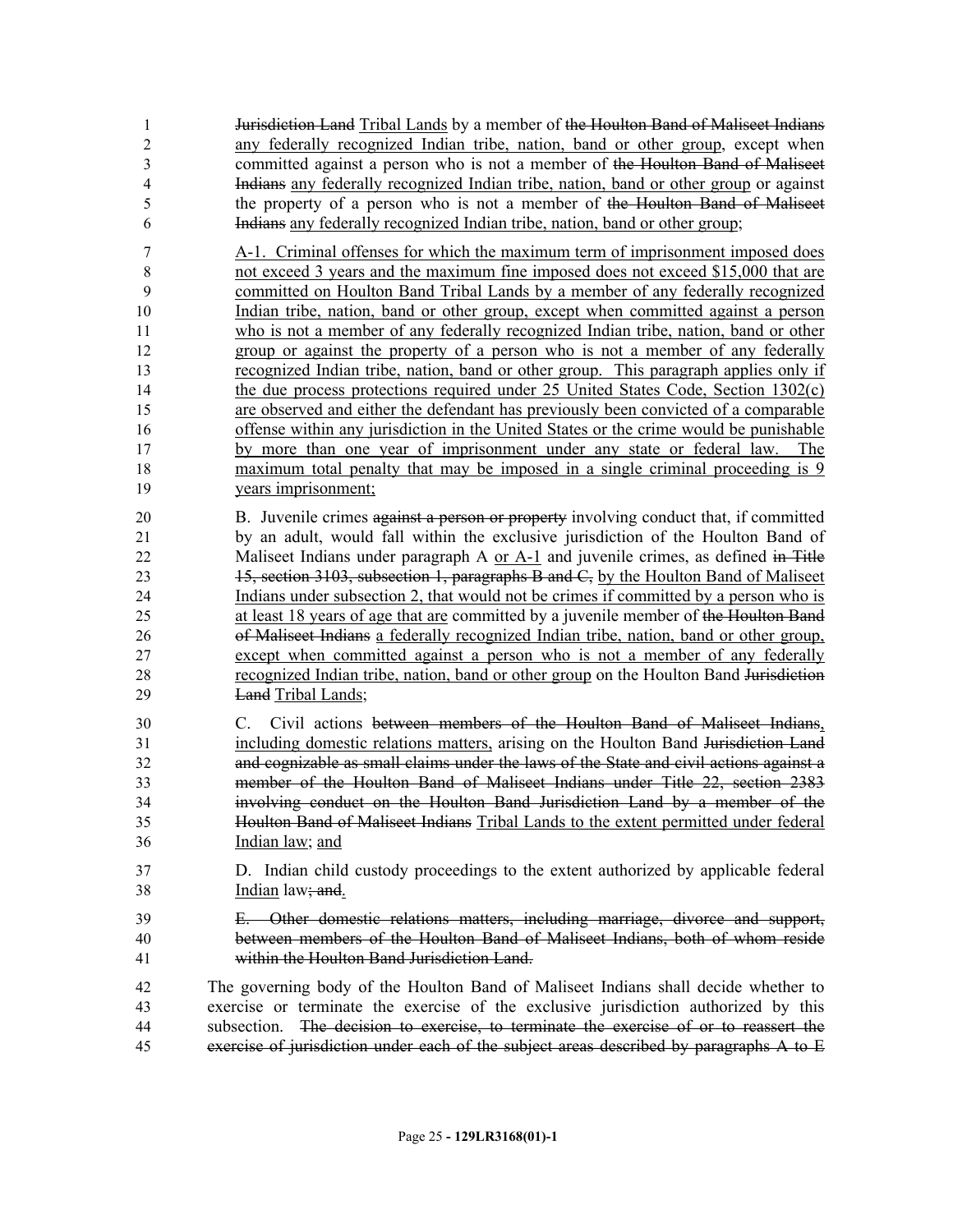may be made separately. Until the Houlton Band of Maliseet Indians notifies the Attorney General that the band has decided to exercise exclusive jurisdiction set forth in any or all of the paragraphs in this subsection, the State has exclusive jurisdiction over those matters. If the Houlton Band of Maliseet Indians chooses not to exercise, or chooses to terminate its exercise of exclusive, jurisdiction set forth in any or all of the paragraphs over the criminal, juvenile or civil matters described in this subsection, the State has exclusive jurisdiction over those matters until the Houlton Band of Maliseet Indians chooses to exercise its exclusive jurisdiction. When the Houlton Band of Maliseet Indians chooses to reassert the exercise of exclusive jurisdiction over any or all of the areas of the exclusive jurisdiction authorized by this subsection it must first provide 30 days' notice to the Attorney General. Except as provided in subsections 2 and 3, all laws of the State relating to criminal offenses and juvenile crimes apply within the Houlton Band Trust Land and the State has exclusive jurisdiction over those offenses and crimes.

 **1-A. Exclusive jurisdiction over Penobscot Nation members.** The Houlton Band of Maliseet Indians has the right to exercise exclusive jurisdiction, separate and distinct 16 from the State, over:

 A. Criminal offenses for which the maximum potential term of imprisonment does not exceed one year and the maximum potential fine does not exceed \$5,000 and that are committed on the Houlton Band Jurisdiction Land by a member of the Penobscot Nation against a member or property of a member of those federally recognized Indian tribes otherwise subject to the exclusive jurisdiction of the Houlton Band of Maliseet Indians under this subsection, and by a member of those federally recognized Indian tribes otherwise subject to the exclusive jurisdiction of the Houlton Band of Maliseet Indians under this subsection against a member or the property of a member of the Penobscot Nation;

 B. Juvenile crimes against a person or property involving conduct that, if committed by an adult, would fall within the exclusive jurisdiction of the Houlton Band of Maliseet Indians under paragraph A and juvenile crimes, as defined in Title 15, section 3103, subsection 1, paragraphs B and C, committed by a juvenile member of the Penobscot Nation on the Houlton Band Jurisdiction Land;

 C. Civil actions between a member of those federally recognized Indian tribes otherwise subject to the exclusive jurisdiction of the Houlton Band of Maliseet Indians under this subsection and members of the Penobscot Nation arising on the Houlton Band Jurisdiction Land and cognizable as small claims under the laws of the State and civil actions against a member of the Penobscot Nation under Title 22, section 2383 involving conduct on the Houlton Band Jurisdiction Land by a member of the Penobscot Nation;

- D. Indian child custody proceedings to the extent authorized by applicable federal law; and
- E. Other domestic relations matters, including marriage, divorce and support,
- between members of either those federally recognized Indian tribes otherwise subject to the exclusive jurisdiction of the Houlton Band of Maliseet Indians under this
- subsection or the Penobscot Nation, both of whom reside on the Houlton Band
- Jurisdiction Land.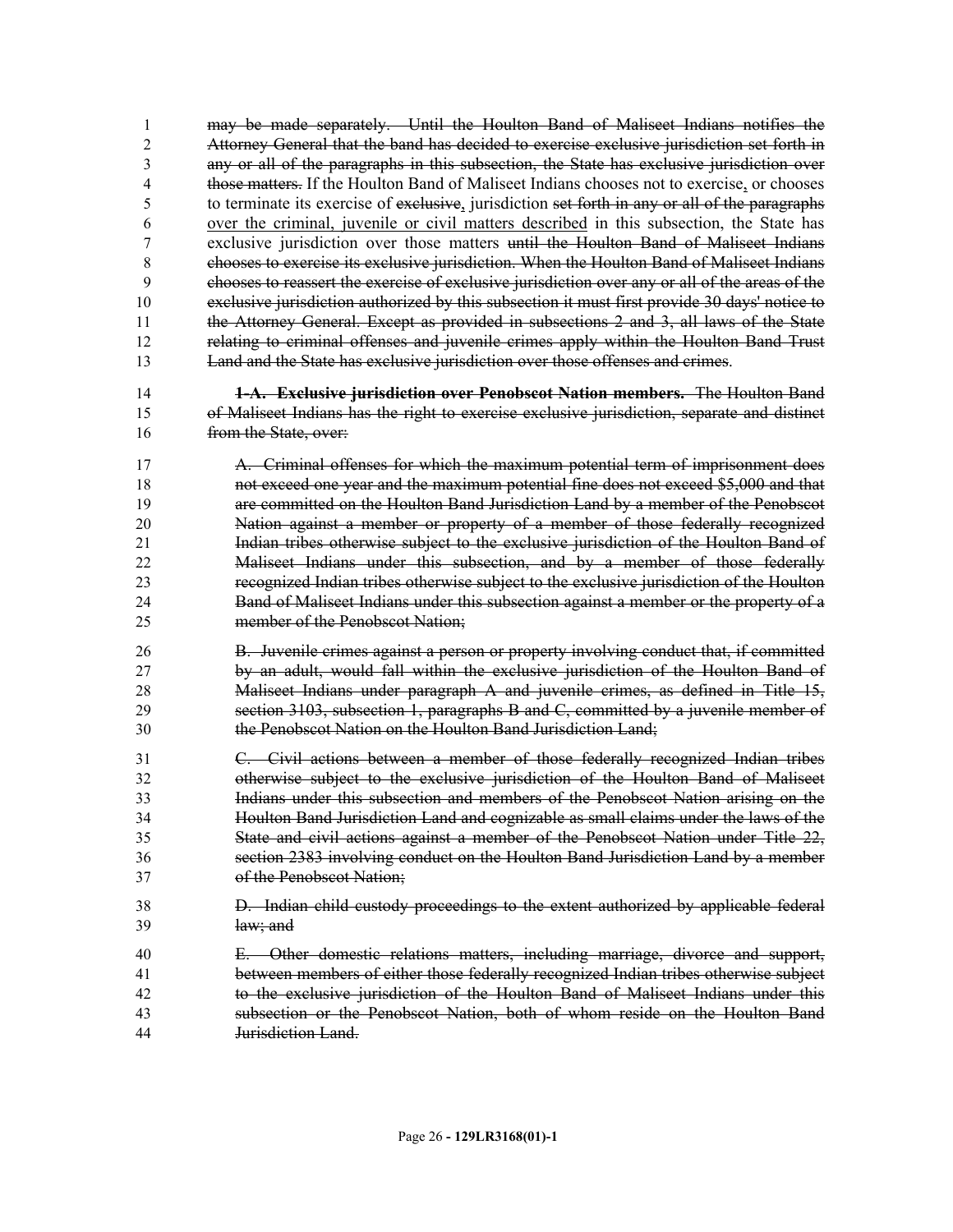- The Houlton Band of Maliseet Indians may assert, terminate or reassert exclusive 2 iurisdiction over these areas as described in subsection 1.
- **1-B. Exclusive jurisdiction over Passamaquoddy Tribe members.** The Houlton Band of Maliseet Indians has the right to exercise exclusive jurisdiction, separate and distinct from the State, over:
- A. Criminal offenses for which the maximum potential term of imprisonment does not exceed one year and the maximum potential fine does not exceed \$5,000 and that are committed on the Houlton Band Jurisdiction Land by a member of the Passamaquoddy Tribe against a member or property of a member of those federally recognized Indian tribes otherwise subject to the exclusive jurisdiction of the Houlton Band of Maliseet Indians under this subsection, and by a member of those federally recognized Indian tribes otherwise subject to the exclusive jurisdiction of the Houlton **Band of Maliseet Indians under this subsection against a member or the property of a** 14 member of the Passamaquoddy Tribe;
- B. Juvenile crimes against a person or property involving conduct that, if committed by an adult, would fall within the exclusive jurisdiction of the Houlton Band of Maliseet Indians under paragraph A and juvenile crimes, as defined in Title 15, section 3103, subsection 1, paragraphs B and C, committed by a juvenile member of the Passamaquoddy Tribe on the Houlton Band Jurisdiction Land;
- C. Civil actions between a member of those federally recognized Indian tribes otherwise subject to the exclusive jurisdiction of the Houlton Band of Maliseet Indians under this subsection and members of the Passamaquoddy Tribe arising on the Houlton Band Jurisdiction Land and cognizable as small claims under the laws of the State and civil actions against a member of the Passamaquoddy Tribe under Title 22, section 2383 involving conduct on the Houlton Band Jurisdiction Land by a 26 member of the Passamaquoddy Tribe;
- D. Indian child custody proceedings to the extent authorized by applicable federal law; and
- E. Other domestic relations matters, including marriage, divorce and support, between members of either those federally recognized Indian tribes otherwise subject to the exclusive jurisdiction of the Houlton Band of Maliseet Indians under this subsection or the Passamaquoddy Tribe, both of whom reside on the Houlton Band Jurisdiction Land.
- The Houlton Band of Maliseet Indians may assert, terminate or reassert exclusive jurisdiction over these areas as described in subsection 1.
- **1-C. Concurrent jurisdiction over certain criminal and juvenile matters.** The Houlton Band of Maliseet Indians has the right to exercise concurrent jurisdiction with the State over:
- A. Criminal offenses and civil violations for which the maximum term of imprisonment imposed does not exceed one year and the maximum fine imposed does not exceed \$5,000 that are committed on Houlton Band Tribal Lands by a member of any federally recognized Indian tribe, nation, band or other group against a person who is not a member of any federally recognized Indian tribe, nation, band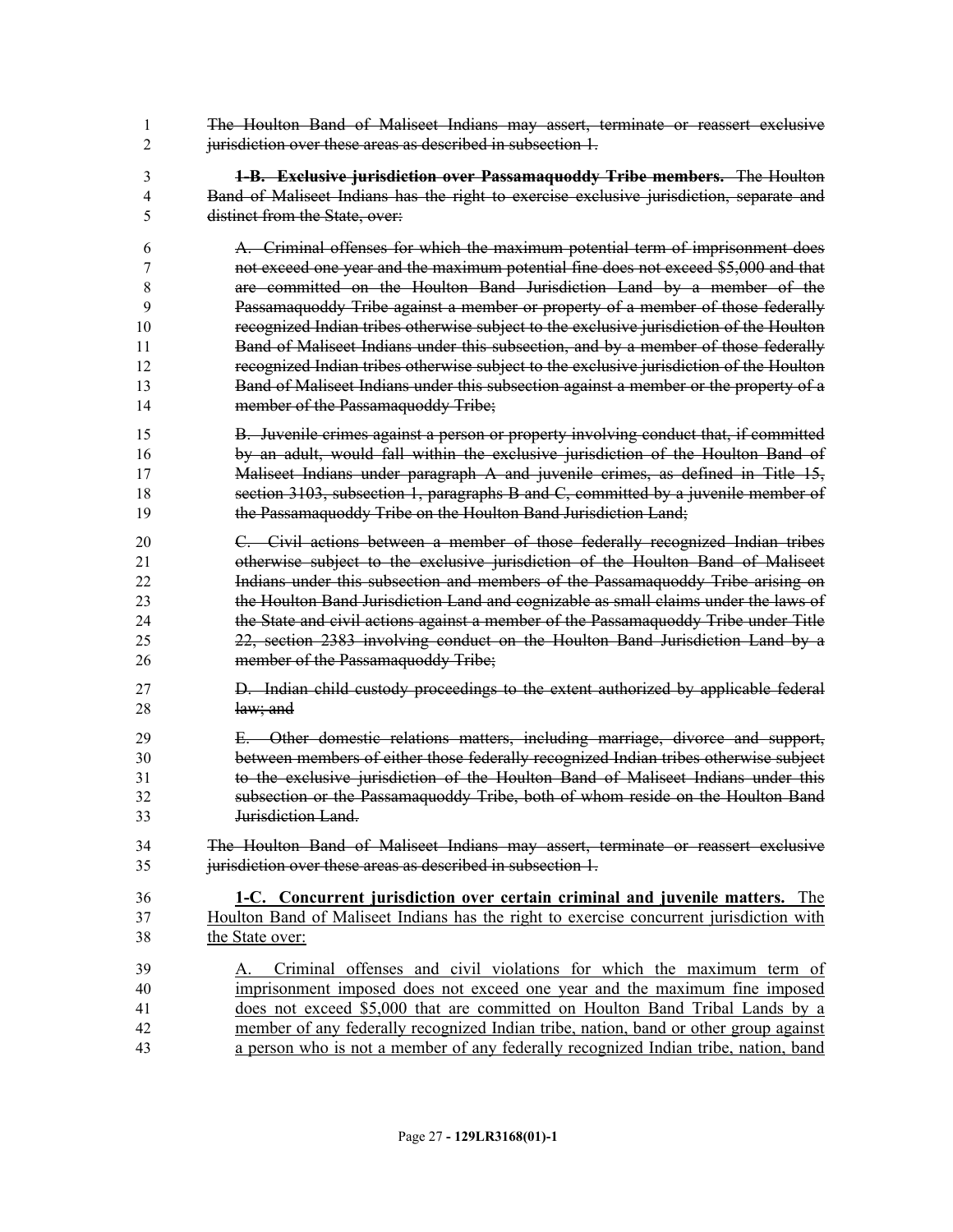| 1<br>$\overline{2}$ | or other group or against the property of a person who is not a member of any<br>federally recognized Indian tribe, nation, band or other group;                                      |
|---------------------|---------------------------------------------------------------------------------------------------------------------------------------------------------------------------------------|
| 3                   | Criminal offenses and civil violations for which the maximum term of<br>В.                                                                                                            |
| 4                   | imprisonment imposed does not exceed 3 years and the maximum fine imposed does                                                                                                        |
| 5                   | not exceed \$15,000, and that are committed on Houlton Band Tribal Lands by a                                                                                                         |
| 6                   | member of any federally recognized Indian tribe, nation, band or other group, when                                                                                                    |
| $\tau$              | committed against a person who is not a member of any federally recognized Indian                                                                                                     |
| $\,$ 8 $\,$         | tribe, nation, band or other group or against the property of a person who is not a                                                                                                   |
| 9                   | member of any federally recognized Indian tribe, nation, band or other group. This                                                                                                    |
| 10                  | paragraph applies only if the due process protections required under 25 United States                                                                                                 |
| 11                  | Code, Section 1302(c) are observed and either the defendant has previously been                                                                                                       |
| 12                  | convicted of a comparable offense within any jurisdiction of the United States or the                                                                                                 |
| 13                  | crime would be punishable by more than one year of imprisonment under any state or                                                                                                    |
| 14                  | federal law. The maximum total penalty that may be imposed in a single criminal                                                                                                       |
| 15                  | proceeding is 9 years imprisonment; and                                                                                                                                               |
| 16                  | C. Juvenile crimes involving conduct that, if committed by an adult, would fall                                                                                                       |
| 17                  | within the exclusive jurisdiction of the Houlton Band of Maliseet Indians under                                                                                                       |
| 18                  | paragraph A or B and juvenile crimes, as defined by the Houlton Band of Maliseet                                                                                                      |
| 19                  | Indians under subsection 2, that would not be crimes if committed by a person who is                                                                                                  |
| 20                  | at least 18 years of age that are committed by a juvenile member of a federally                                                                                                       |
| 21                  | recognized Indian tribe, nation, band or other group against a person who is not a                                                                                                    |
| 22                  | member of any federally recognized Indian tribe, nation, band or other group on                                                                                                       |
| 23                  | Houlton Band Tribal Lands.                                                                                                                                                            |
|                     |                                                                                                                                                                                       |
| 24                  | The governing body of the Houlton Band of Maliseet Indians shall decide whether to                                                                                                    |
| 25                  | exercise or terminate the exercise of the concurrent jurisdiction authorized by this                                                                                                  |
| 26                  | subsection. If the Houlton Band of Maliseet Indians chooses not to exercise, or chooses                                                                                               |
| 27<br>28            | to terminate its exercise of, concurrent jurisdiction over the criminal or juvenile matters<br>described in this subsection, the State has exclusive jurisdiction over those matters. |
| 29                  | 1-D. Exclusive jurisdiction of the State. Except as provided in subsections 1 and                                                                                                     |
| 30                  | 1-C, all laws of the State relating to criminal offenses and juvenile crimes apply within                                                                                             |
| 31                  | Houlton Band Tribal Lands, and the State has exclusive jurisdiction over those offenses                                                                                               |
| 32                  | and crimes.                                                                                                                                                                           |
| 33                  | 2. Definitions of crimes; tribal procedures. In exercising its exclusive jurisdiction                                                                                                 |
| 34                  | under subsection 1, paragraphs A and B, the Houlton Band of Maliseet Indians is deemed                                                                                                |
| 35                  | to be enforcing tribal law of the Houlton Band of Maliseet Indians. The definitions of the                                                                                            |
| 36                  | criminal offenses and juvenile crimes and the punishments applicable to those criminal                                                                                                |
| 37                  | offenses and juvenile crimes over which the Houlton Band of Maliseet Indians has                                                                                                      |
| 38                  | exclusive jurisdiction under this section are governed by the laws of the State. Issuance                                                                                             |
| 39                  | and execution of criminal process are also governed by the laws of the State. The Houlton                                                                                             |
| 40                  | Band of Maliseet Indians has authority to define all crimes, civil violations and juvenile                                                                                            |
| 41                  | offenses committed on Houlton Band Tribal Lands over which the Houlton Band of                                                                                                        |
| 42                  | Maliseet Indians has exclusive or concurrent jurisdiction under subsection 1 or 1-C. The                                                                                              |
| 43                  | procedures for the establishment and operation of tribal forums created to effectuate the                                                                                             |
| 44<br>45            | purposes of this section are governed by federal statute, including, without limitation, the<br>provisions of 25 United States Code, Sections 1301 to 1303 and rules and regulations  |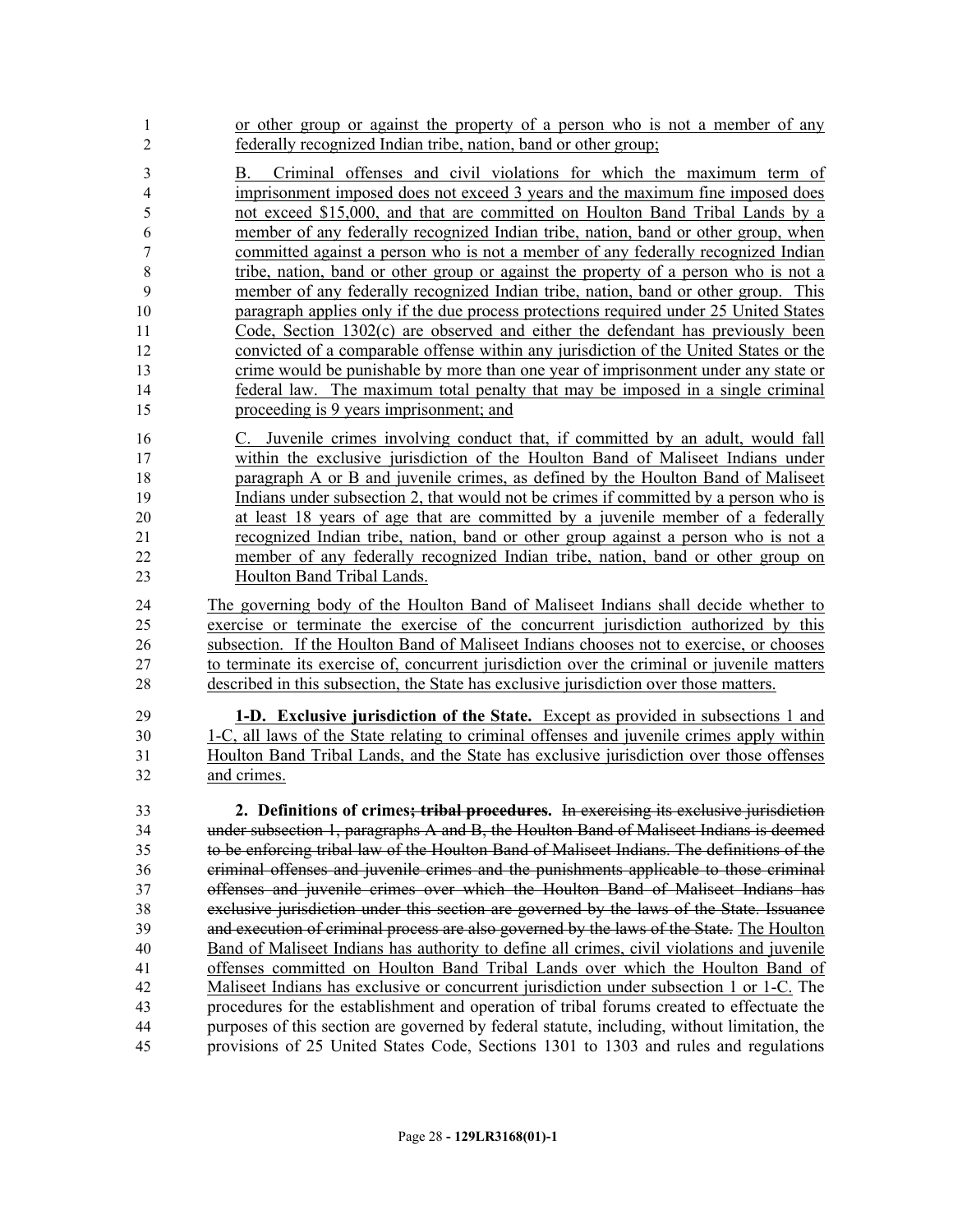- generally applicable to the exercise of criminal jurisdiction by Indian tribes on federal Indian reservations.
- The definitions of the criminal offenses and juvenile crimes and the punishments applicable to those criminal offenses and juvenile crimes over which the State has exclusive or concurrent jurisdiction under this section are governed by the laws of the State. Issuance and execution of criminal process are also governed by the laws of the State.

 **3. Lesser included offenses in state courts.** In any criminal proceeding in the courts of the State in which a criminal offense under the exclusive concurrent jurisdiction of the Houlton Band of Maliseet Indians constitutes a lesser included offense of the criminal offense charged, the defendant may be convicted in the courts of the State of the lesser included offense. A lesser included offense is as defined under the laws of the State.

 **4. Double jeopardy; collateral estoppel.** A prosecution for a criminal offense or juvenile crime over which the Houlton Band of Maliseet Indians has exclusive or concurrent jurisdiction under this section does not bar a prosecution for a criminal offense or juvenile crime arising out of the same conduct over which the State has exclusive or concurrent jurisdiction. A prosecution for a criminal offense or juvenile crime over which the State has exclusive or concurrent jurisdiction does not bar a prosecution for a criminal offense or juvenile crime arising out of the same conduct over which the Houlton Band of Maliseet Indians has exclusive or concurrent jurisdiction under this section. The determination of an issue of fact in a criminal or juvenile proceeding conducted in a tribal forum does not constitute collateral estoppel in a criminal or juvenile proceeding conducted in a state court. The determination of an issue of fact in a criminal or juvenile proceeding conducted in a state court does not constitute collateral estoppel in a criminal or juvenile proceeding conducted in a tribal forum.

 **5. Houlton Band Jurisdiction Land.** For the purposes of this section, "Houlton Band Jurisdiction Land" means only the Houlton Band Trust Land described as follows:

- A. Lands transferred from Ralph E. Longstaff and Justina Longstaff to the United States of America in trust for the Houlton Band of Maliseet Indians, located in Houlton, Aroostook County and recorded in the Aroostook County South Registry of Deeds in Book 2144, Page 198; and
- B. Lands transferred from F. Douglas Lowrey to the United States of America in trust for the Houlton Band of Maliseet Indians, located in Houlton and Littleton, Aroostook County and recorded in the Aroostook County South Registry of Deeds in Book 2847, Page 114.
- The designation of Houlton Band Jurisdiction Land in this subsection in no way affects the acquisition of additional Houlton Band Trust Land pursuant to applicable federal and state law, nor limits the Houlton Band of Maliseet Indians from making additional requests that portions of the trust land be included in this subsection.
- **6. Effective date; full faith and credit.** This section takes effect only if the State, the Passamaquoddy Tribe and the Penobscot Nation agree to give full faith and credit to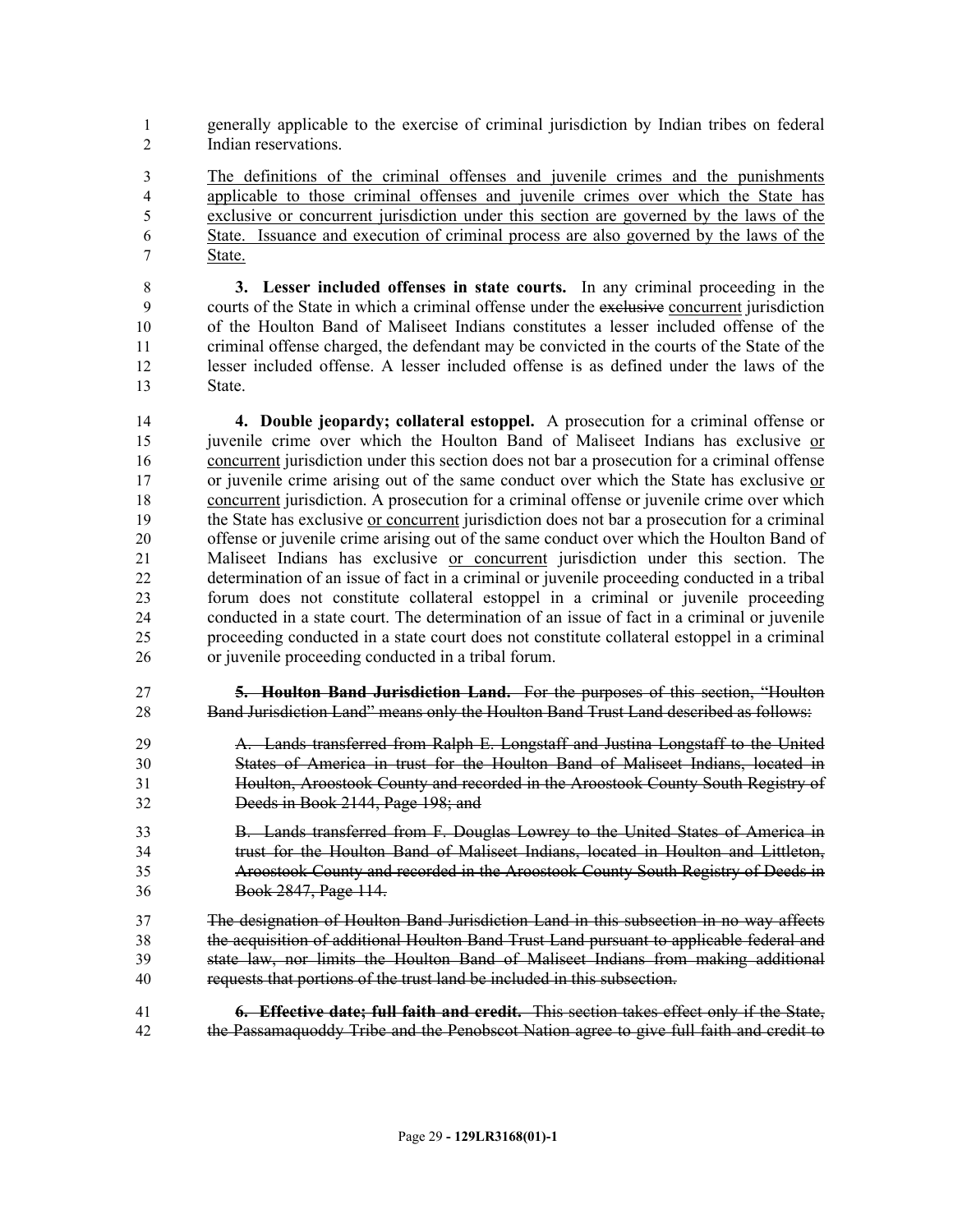the judicial proceedings of the Houlton Band of Maliseet Indians and the Houlton Band of Maliseet Indians agrees to give full faith and credit to the judicial proceedings of the State, the Passamaquoddy Tribe and the Penobscot Nation. **Sec. 17. 30 MRSA §6209-D,** as enacted by PL 2009, c. 384, Pt. C, §1 and affected by §2, is amended to read: **§6209-D. Full faith and credit** The Passamaquoddy Tribe, the Penobscot Nation and the State shall give full faith and credit to the judicial proceedings of the Houlton Band of Maliseet Indians. The Passamaquoddy Tribe, the Penobscot Nation and the Houlton Band of Maliseet 10 Indians shall give full faith and credit to the judicial proceedings of the Passamaquoddy 11 Tribe, the Penobscot Nation and the State. The Penobscot Nation, the Houlton Band of Maliseet Indians and the State shall give full faith and credit to the judicial proceedings of the Passamaquoddy Tribe. The Passamaquoddy Tribe, the Houlton Band of Maliseet Indians and the State shall give full faith and credit to the judicial proceedings of the Penobscot Nation. **Sec. 18. 30 MRSA §6210,** as amended by PL 1995, c. 388, §7 and affected by §8, is further amended to read: **§6210. Law enforcement on Indian reservations and within Indian territory Passamaquoddy Tribal Lands and Penobscot Tribal Lands 1. Exclusive authority of tribal law enforcement officers.** Law enforcement officers appointed by the Passamaquoddy Tribe and the Penobscot Nation have exclusive 22 authority to enforce, within their respective Indian territories, ordinances adopted under section 6206 and section 6207, subsection 1, and to enforce, on their respective Indian reservations tribal lands, the criminal, juvenile, civil and domestic relations laws over which the Passamaquoddy Tribe or the Penobscot Nation have jurisdiction under section 26 6209-A, subsection subsections 1 and 1-A and section 6209-B, subsection subsections 1, and 1-A respectively. **2. Joint authority of tribal and state law enforcement officers.** Law enforcement

 officers appointed by the Passamaquoddy Tribe or the Penobscot Nation have the authority within their respective Indian territories tribal lands and state and county law enforcement officers have the authority within both Indian territories tribal lands to enforce rules or regulations adopted by the commission under section 6207, subsection 3 33 and to enforce all laws of the State other than those over which the Passamaquoddy Tribe or the Penobscot Nation the State has exclusive or concurrent jurisdiction under section sections 6209-A, subsection 1 and section 6209-B, subsection 1, respectively.

 **3. Agreements for cooperation and mutual aid.** This section does not prevent the Passamaquoddy Tribe or the Penobscot Nation and any state, county or local law enforcement agency from entering into agreements for cooperation and mutual aid.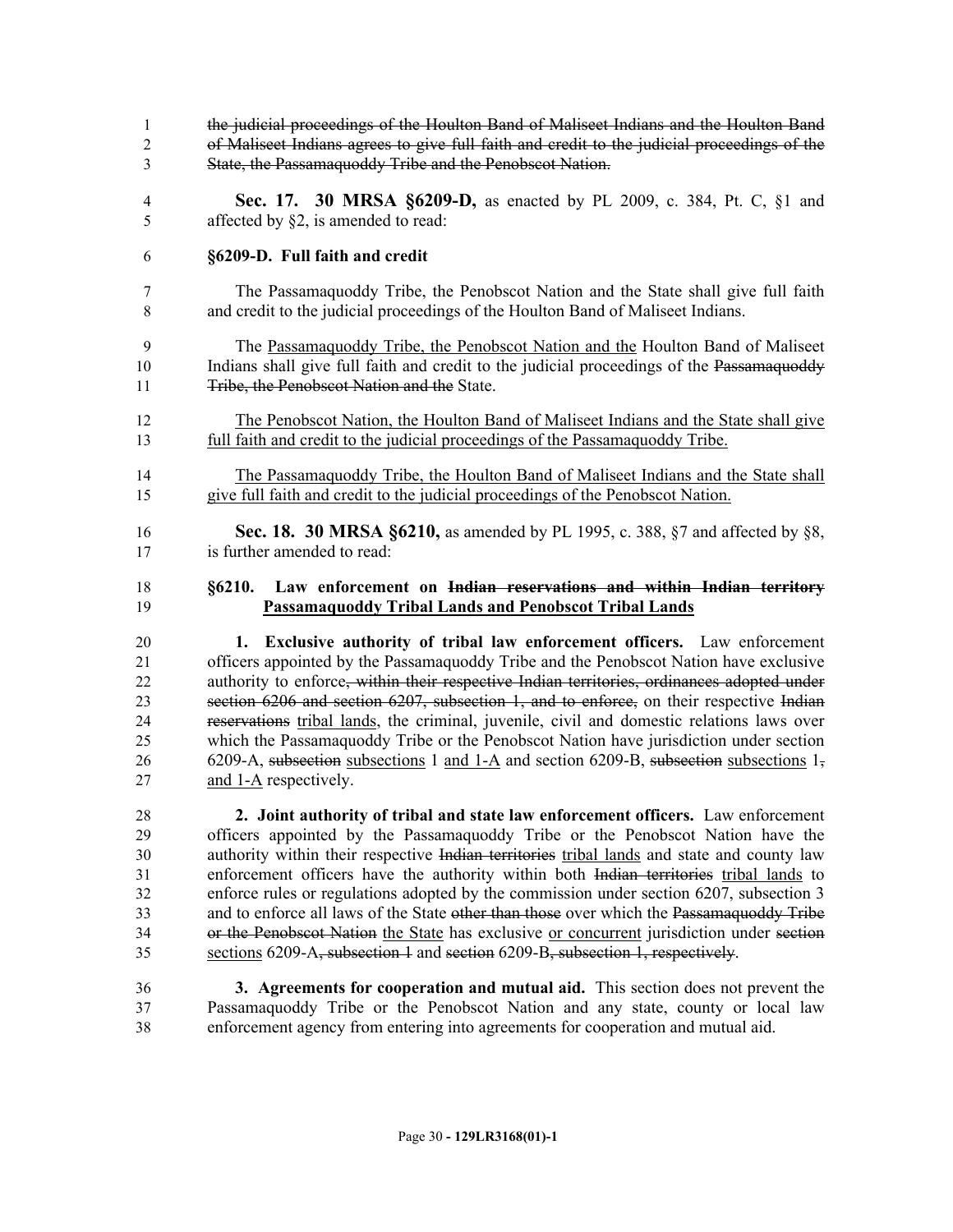**4. Powers and training requirements.** Law enforcement officers appointed by the Passamaquoddy Tribe and the Penobscot Nation possess the same powers and are subject to the same duties, limitations and training requirements as other corresponding law enforcement officers under the laws of the State.

 **Sec. 19. 30 MRSA §6211, sub-§1,** as amended by PL 2009, c. 384, Pt. A, §3 and affected by §4, is further amended to read:

 **1. Eligibility generally.** The Passamaquoddy Tribe, the Penobscot Nation and the Houlton Band of Maliseet Indians are eligible for participation and entitled to receive benefits from the State under any state program that provides financial assistance to all municipalities as a matter of right. Such entitlement must be determined using statutory criteria and formulas generally applicable to municipalities in the State. To the extent that any such program requires municipal financial participation as a condition of state funding, the share for the Passamaquoddy Tribe, the Penobscot Nation or the Houlton Band of Maliseet Indians may be raised through any source of revenue available to the respective tribe, nation or band, including but without limitation taxation to the extent 16 authorized within its respective Indian territory tribal lands. In the event that any applicable formula regarding distribution of money employs a factor for the municipal real property tax rate, and in the absence of such tax within the Indian territory tribal 19 lands, the formula applicable to such Indian territory tribal lands must be computed using the most current average equalized real property tax rate of all municipalities in the State as determined by the State Tax Assessor. In the event any such formula regarding distribution of money employs a factor representing municipal valuation, the valuation 23 applicable to such Indian territory the tribal lands must be determined by the State Tax Assessor in the manner generally provided by the laws of the State as long as property owned by or held in trust for a tribe, nation or band and used for governmental purposes is treated for purposes of valuation as like property owned by a municipality.

 **Sec. 20. 30 MRSA §6211, sub-§4,** as amended by PL 2009, c. 384, Pt. A, §3 and affected by §4, is further amended to read:

 **4. Eligibility of individuals for state funds.** Residents of the Indian territories or Houlton Band Trust Land tribal lands are eligible for and entitled to receive any state grant, loan, unemployment compensation, medical or welfare benefit or other social service to the same extent as and subject to the same eligibility requirements applicable to other persons in the State as long as in computing the extent to which any person is entitled to receive any such funds any money received by such person from the United States within substantially the same period of time for which state funds are provided and for a program or purpose substantially similar to that funded by the State is deducted in computing any payment to be made by the State.

 **Sec. 21. 30 MRSA §6213,** as enacted by PL 1979, c. 732, §§1 and 31, is amended to read:

#### **§6213. Approval of prior transfers**

 **1. Approval of tribal transfers.** Any transfer of land or other natural resources located anywhere within the State, from, by, or on behalf of any Indian nation, or tribe or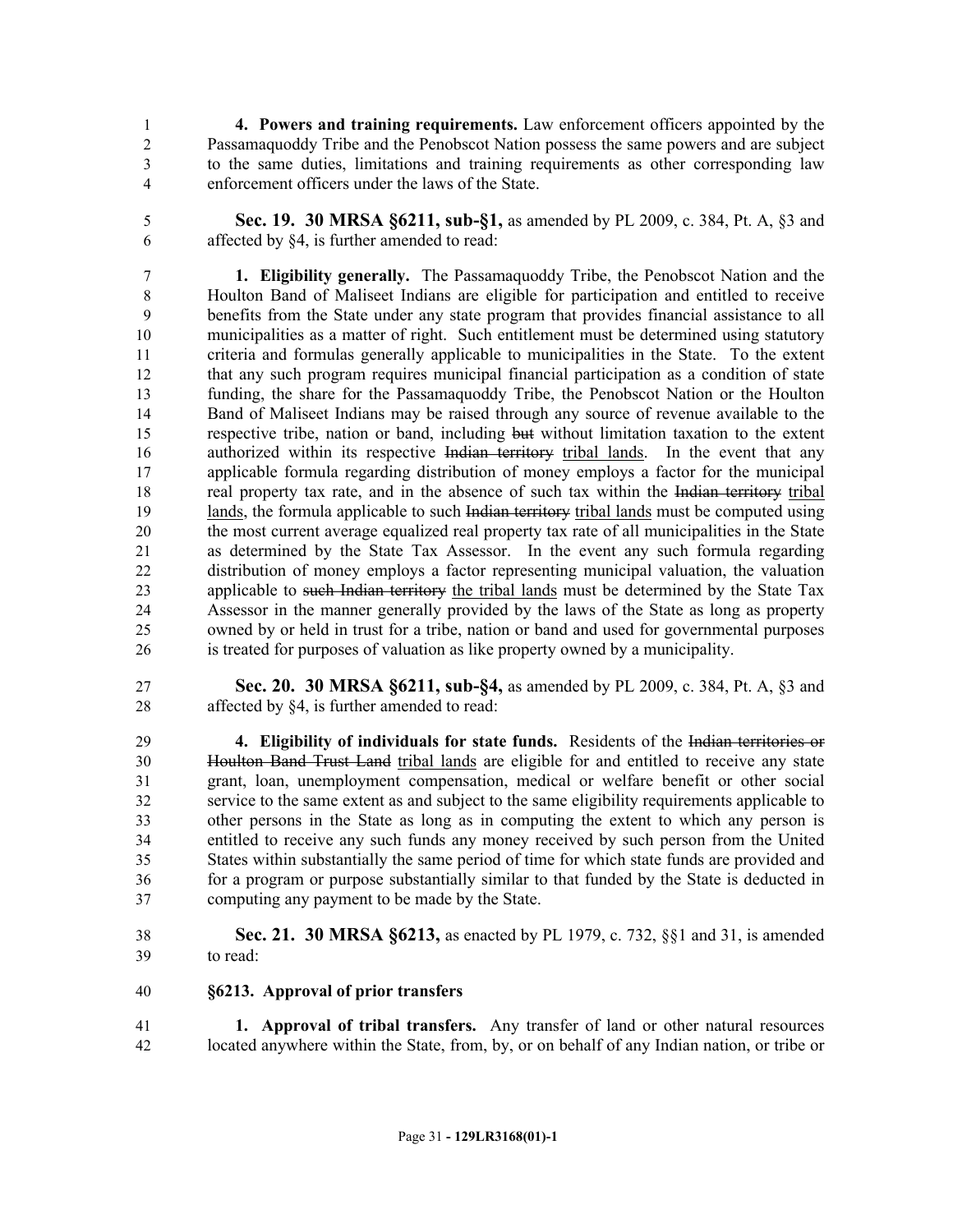band of Indians, including but without limitation any transfer pursuant to any treaty, 2 compact or statute of any state, which transfer that occurred prior to the effective date of 3 this Act October 10, 1980, shall be is deemed to have been made in accordance with the laws of the State.

 **2. Approval of certain individual transfers.** Any transfer of land or other natural resources located anywhere within the State, from, by or on behalf of any individual Indian, which that occurred prior to December 1, 1873, including but without limitation 8 any transfer pursuant to any treaty, compact or statute of any state, shall be is deemed to have been made in accordance with the laws of the State.

 **Sec. 22. 30 MRSA §6214,** as enacted by PL 1979, c. 732, §§1 and 31, is amended to read:

#### **§6214. Tribal school committees**

 The Passamaquoddy Tribe and, the Penobscot Nation and the Houlton Band of Maliseet Indians are authorized to create respective tribal school committees, in substitution for the committees heretofore provided for under the laws of the State. Such tribal school committees shall operate under the laws of the State applicable to school 17 administrative units. The presently constituted tribal school committee of the respective tribe or nation shall continue Passamaquoddy Tribe or Penobscot Nation constituted on October 10, 1980, continues in existence and shall exercise all the authority heretofore vested by law in it until such time as the respective tribe or nation creates the tribal school committee authorized by this section.

**Sec. 23. 30 MRSA §6215** is enacted to read:

#### **§6215. Civil legislative jurisdiction**

 The Passamaquoddy Tribe, the Penobscot Nation and the Houlton Band of Maliseet Indians have exclusive authority to exercise civil legislative jurisdiction within their respective tribal lands over members of any federally recognized Indian tribe, nation, band or other group as well as any person who is not a member of any federally recognized Indian tribe, nation, band or other group.

 The governing body of the Passamaquoddy Tribe, the Penobscot Nation and the Houlton Band of Maliseet Indians, respectively, shall decide whether to exercise or terminate the exercise of the exclusive jurisdiction authorized by this section. If the governing body of the Passamaquoddy Tribe, the Penobscot Nation or the Houlton Band of Maliseet Indians chooses not to exercise, or chooses to terminate its exercise of, exclusive jurisdiction over the civil legislative matters described in this section, the State has exclusive jurisdiction over those matters.

**Sec. 24. 30 MRSA §6216** is enacted to read:

#### **§6216. Federal laws apply; do not affect or preempt the laws of this State**

 Except for laws that conflict with the criminal and juvenile jurisdiction described in this chapter: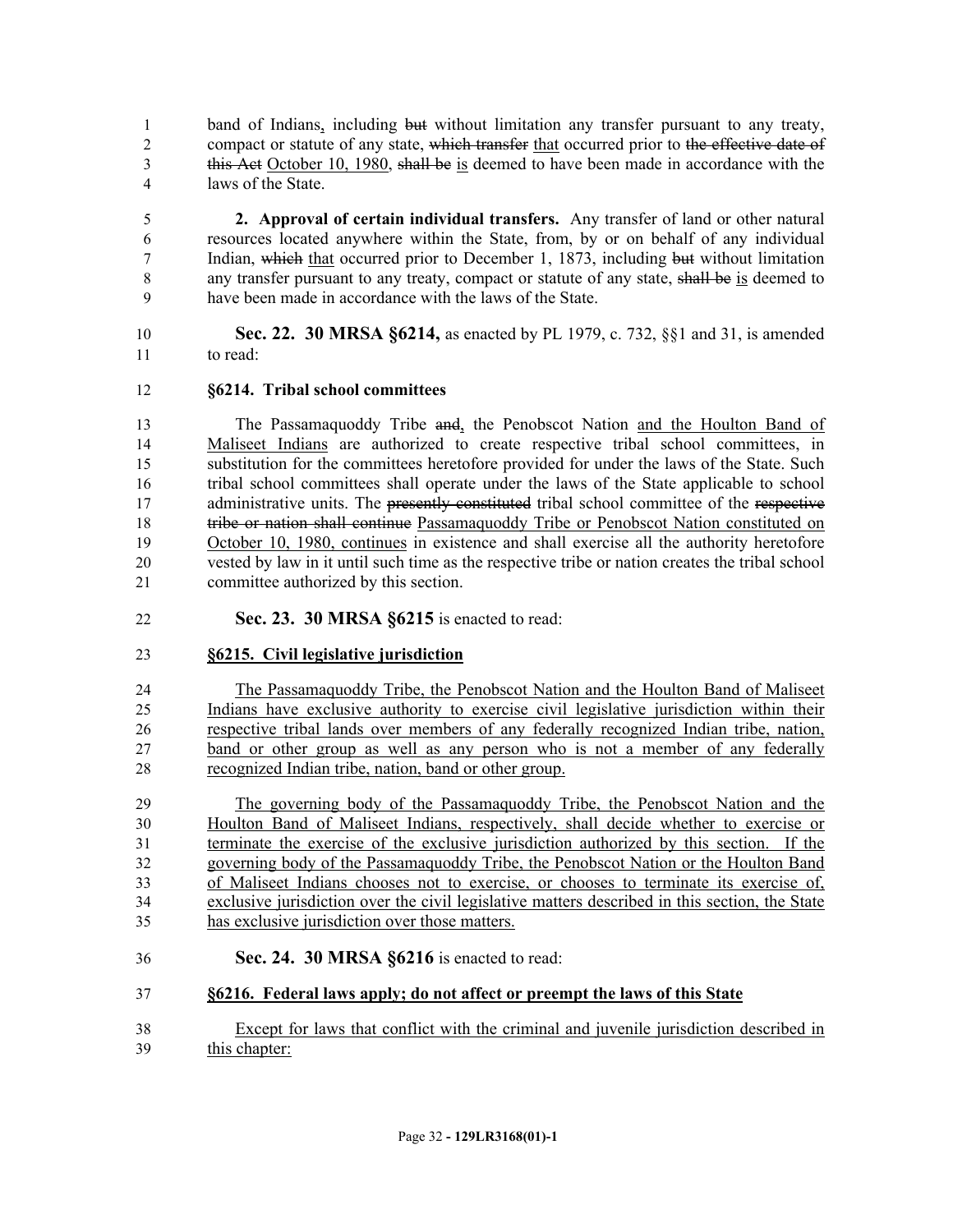**1. Federal laws apply.** For the purposes of United States Public Law 96-420, Section 6(h), any law or regulation of the United States that accords a special status or right to, or relates to a special status or right of, any Indian, Indian nation, tribe or band of Indians, Indian lands, Indian reservations, Indian country, Indian territory or land held in trust for Indians applies to the Passamaquoddy Tribe, the Penobscot Nation and the Houlton Band of Maliseet Indians and their members and is deemed not to affect or preempt the civil, criminal or regulatory jurisdiction of this State, including, without limitation, laws of this State relating to land use or environmental matters; and

 **2. Federal laws enacted after October 10, 1980.** For the purposes of United States Public Law 96-420, Section 16(b), the provisions of any federal law enacted after October 10, 1980 for the benefit of Indians, Indian nations or tribes or bands of Indians apply to the Passamaquoddy Tribe, the Penobscot Nation and the Houlton Band of Maliseet Indians and their members and is deemed not to affect or preempt the application of the laws of this State, including application of the laws of this State to lands owned by or held in trust for Indians or Indian nations, tribes or bands of Indians, regardless of whether such federal law is specifically made applicable within this State.

 **Sec. 25. Contingent effective date.** This Act takes effect 120 days after adjournment of the Second Regular Session of the 129th Legislature only if, within 90 days after the adjournment of the Second Regular Session of the 129th Legislature, the Secretary of State receives written certification from: the Joint Tribal Council of the Passamaquoddy Tribe that the tribe has agreed to the provisions of this Act; the Governor and the Council of the Penobscot Nation that the nation has agreed to the provisions of this Act; and the Houlton Band Council of the Houlton Band of Maliseet Indians that the band has agreed to the provisions of this Act, copies of which must be submitted by the Secretary of State to the Secretary of the Senate, the Clerk of the House and the Revisor of Statutes.

#### **SUMMARY**

 This bill implements the consensus recommendations of the Task Force on Changes to the Maine Indian Claims Settlement Implementing Act, referred to in this summary as "the task force." The report was released on January 14, 2020 and is available online at http://legislature.maine.gov/maine-indian-claims-tf.

 This bill does not address the relationship between the State and the Aroostook Band of Micmacs because that issue was specifically set aside by the task force.

 In this summary, the Maine Revised Statutes, Title 30, chapter 601, which is titled An Act to Implement the Maine Indian Claims Settlement, enacted by Public Law 1979, chapter 732, is referred to as the "Maine Implementing Act "and the federal Maine Indian Claims Settlement Act of 1980, Public Law 96-420, formerly codified at 25 United States Code, Sections 1721 to 1735, is referred to as "the Settlement Act." The federal Settlement Act ratified the Maine Implementing Act, and both have an effective date of October 10, 1980.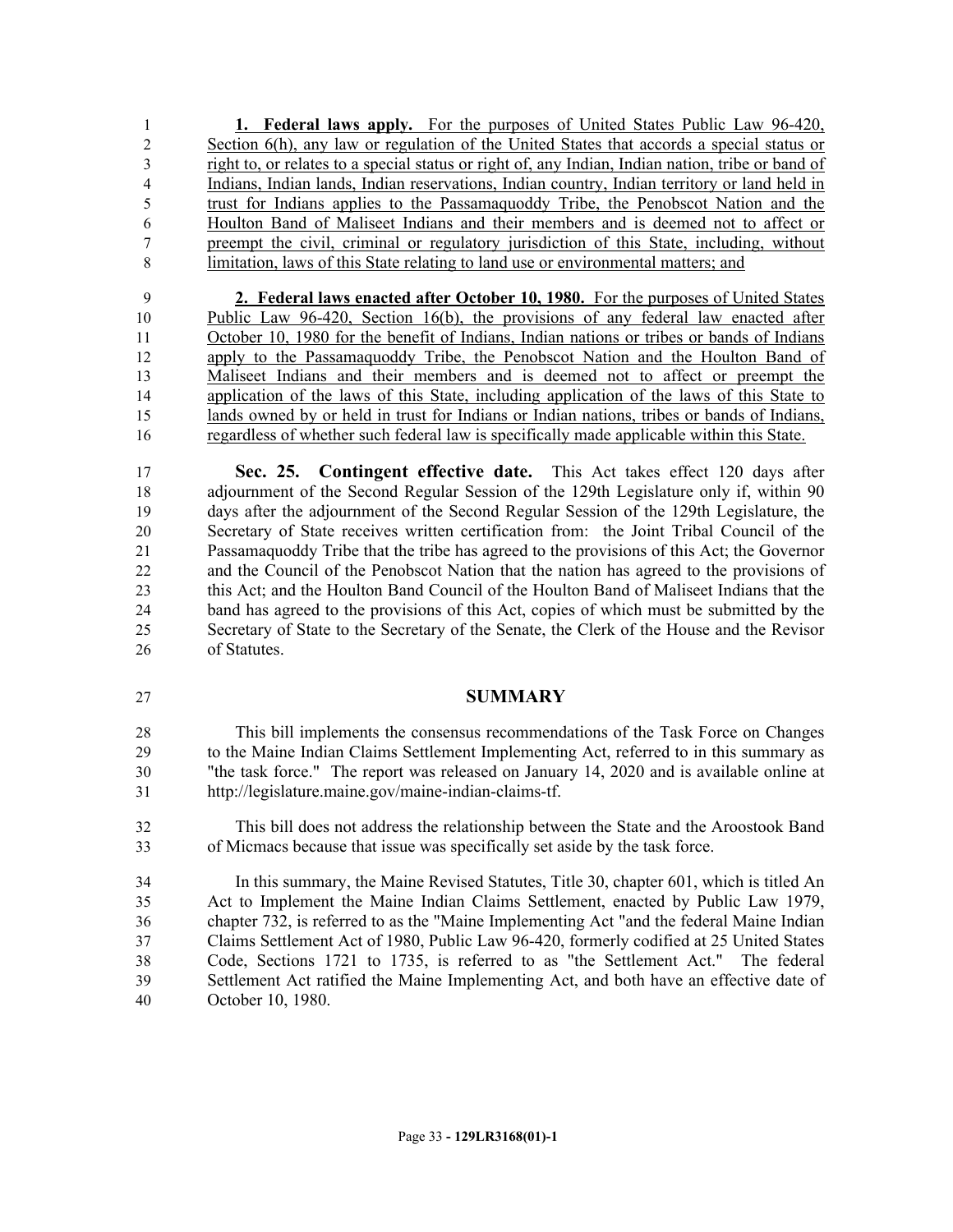The task force voted, in Consensus Recommendation #1, to establish an enhanced process for tribal-state collaboration and consultation as well as a process for alternative dispute resolution, but left the contours of those processes to be developed by stakeholders. The bill therefore does not contain language implementing this recommendation, but the task force anticipated that language putting the recommendation into effect would be developed during the legislative process and would be added by amendment or in additional legislation.

8 The Settlement Act, in Section 6(e)(1), provides federal consent for the State and the Passamaquoddy Tribe and the Penobscot Nation to agree to amend the Maine Implementing Act with respect to the enforcement or application of civil, criminal or regulatory laws of the tribes and the State within their respective jurisdictions, the allocation or determination of governmental responsibility of the State and the tribe or nation over specified subject matters or specified geographical areas, or both, including provisions for concurrent jurisdiction between the State and the tribe or nation, and the allocation of jurisdiction between tribal courts and state courts. The federal law also 16 provides, in Section  $6(e)(2)$ , federal consent for the State and the Houlton Band of Maliseet Indians to execute agreements regarding the jurisdiction of the State over lands owned by or held in trust for the benefit of the band or its members. The task force, whose members represented the Passamaquoddy Tribe, the Penobscot Nation, the Houlton Band of Maliseet Indians, the Aroostook Band of Micmacs and the State, exercised the opportunity offered in the Settlement Act to reconsider the relationship between the Passamaquoddy Tribe, the Penobscot Nation, the Houlton Band of Maliseet Indians and the State. The statutory changes contained in this bill are the result of a collaborative effort to determine how best to focus efforts to develop mutually beneficial solutions that allow all of the State's citizenry, including its tribal citizenry, to prosper and progress.

 The purpose of the reconsideration and rewriting of the Maine Implementing Act is to establish that the Passamaquoddy Tribe, the Penobscot Nation and the Houlton Band of Maliseet Indians enjoy the rights, privileges, powers, duties and immunities similar to those of other federally recognized Indian tribes within the United States. This is a significant change from the current law, which provides the State with significant authority over Indian affairs. To carry out this significant change, many provisions of chapter 601 are repealed or amended to recognize that federal Indian law governs the rights, privileges, powers, duties and immunities of the tribe, nation and band.

 Under the bill, except as otherwise specified in the Maine Implementing Act, federal Indian law applies with regard to the rights, privileges, powers, duties and immunities of the Passamaquoddy Tribe, the Penobscot Nation and the Houlton Band of Maliseet Indians. "Federal Indian law" is the body of law that applies to almost all federally recognized Indian tribes, nations, bands or other groups in the United States and describes their relationship with the Federal Government and the states. Federal Indian law is defined in this bill as the United States Constitution and all federal statutes and regulations and subsequent amendments thereto or judicial interpretations thereof, relating to the rights, privileges, powers, duties and immunities of federally recognized Indian tribes within the United States, except those federally recognized Indian tribes subject to United States Public Law 83-280 or a specific treaty or settlement act. This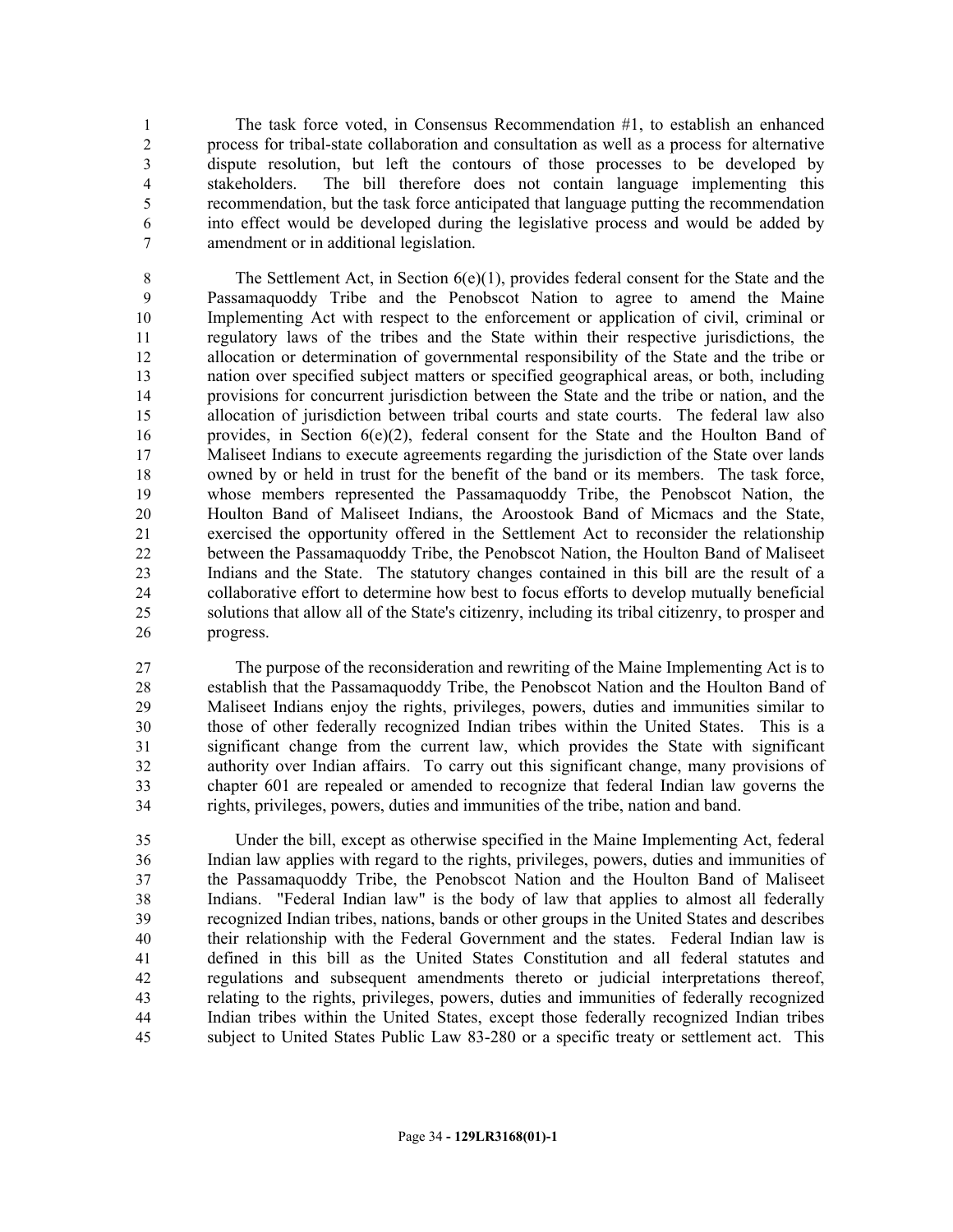definition explicitly recognizes that federal Indian law is not static, but evolves as federal laws are passed and amended and as federal courts interpret the relevant statutes and regulations and their application to federally recognized Indian tribes, nations, bands and other groups. Federal Indian law addresses myriad subjects, including criminal adjudicatory and legislative jurisdiction, civil adjudicatory and legislative jurisdiction, taxation, the right to sue and be sued, hunting and fishing rights, regulation of natural resources and land use, gaming and many other topics.

 This bill newly defines the term "tribal lands" to describe the lands of the Passamaquoddy Tribe, the Penobscot Nation and the Houlton Band of Maliseet Indians over which the tribes may exert jurisdiction as described in Consensus Recommendation #2. Passamaquoddy Tribal Lands consist of the lands designated as Passamaquoddy reservation lands as well as all lands held in trust for the Passamaquoddy Tribe by the United States Secretary of the Interior. Penobscot Tribal Lands include the Penobscot reservation and all lands held in trust for the Penobscot Nation by the United States Secretary of the Interior. Houlton Band Tribal Lands include all lands held in trust by the United States Secretary of the Interior for the Houlton Band of Maliseet Indians. In addition, for each tribe, nation and band, tribal lands include land that, after the effective date of this legislation, is acquired and held in trust by the United States Secretary of the Interior for the respective tribe, nation or band.

 The Maine Implementing Act currently limits the criminal jurisdiction of the Passamaquoddy Tribal Court and the Penobscot Nation Tribal Court as well as the potential criminal jurisdiction of the Houlton Band of Maliseet Indians Tribal Court. Federal Indian law provides broader jurisdiction for tribal courts. This bill repeals most of the state limitations and recognizes and adopts most of federal Indian law, including the Indian Civil Rights Act of 1968, the Tribal Law and Order Act of 2010 and other federal laws addressing tribal court jurisdiction and the obligations of the tribal courts. This bill amends the Maine Implementing Act to make equal the exclusive criminal jurisdiction of the Passamaquoddy Tribal Court and the Houlton Band of Maliseet Indians Tribal Court with the exclusive criminal jurisdiction of the Penobscot Nation Tribal Court over offenses committed by Indian defendants against Indian victims or for which there is no victim. This bill further amends the Maine Implementing Act to recognize the criminal jurisdiction of the Passamaquoddy Tribal Court, the Penobscot Nation Tribal Court and the Houlton Band Tribal Court to impose the maximum penalties other tribal courts are authorized to impose under the federal Tribal Law and Order Act of 2010, as long as the due process protections required by that Act are observed. This bill does not include the provisions regarding tribal court concurrent jurisdiction over criminal offenses committed by non-Indian defendants against Indian victims authorized under the Federal Violence Against Women Reauthorization Act of 2013 because this jurisdiction is addressed in the 129th Legislature's L.D. 766, An Act Regarding the Penobscot Nation's and Passamaquoddy Tribe's Authority to Exercise Jurisdiction under the Federal Tribal Law and Order Act of 2010 and the Federal Violence Against Women Reauthorization Act of 2013.

 This bill amends state law to recognize tribal court jurisdiction, concurrent with the state courts, over offenses committed on tribal lands by Indian defendants against non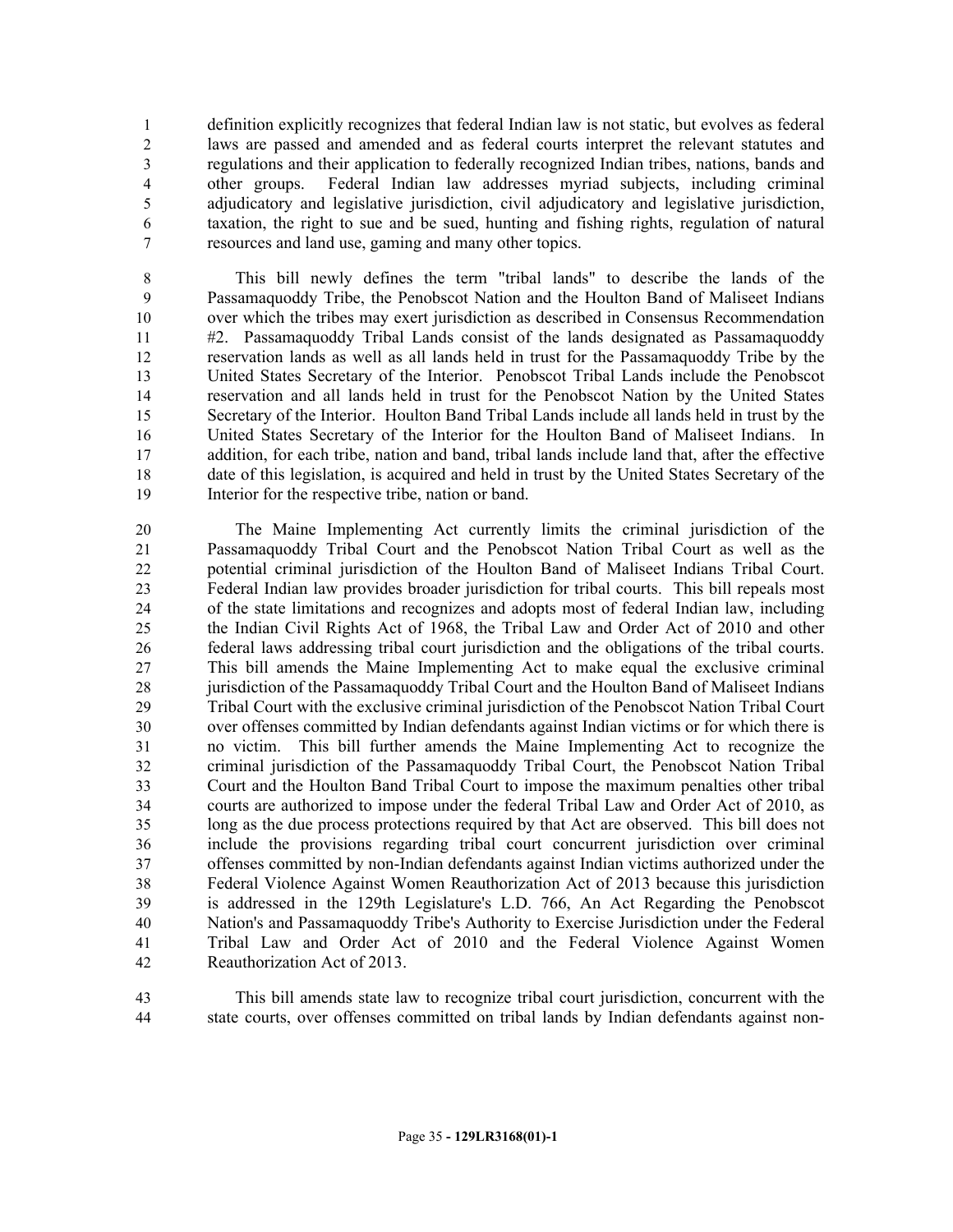Indian victims, subject to the maximum penalty provisions and due process requirements of the federal Tribal Law and Order Act of 2010.

 This bill retains current law providing that the exclusive authority of the Passamaquoddy Tribe, the Penobscot Nation and the Houlton Band of Maliseet Indians to exercise criminal jurisdiction over Indians on tribal lands remains at the discretion of the tribe, nation and band. To the extent that the tribe, nation or band does not exercise, or terminates its exercise of, exclusive criminal jurisdiction, the State has exclusive 8 iurisdiction over those matters.

 Unlike current law, this bill recognizes each tribal government's authority to define all crimes and juvenile offenses committed on its tribal lands over which the tribal court has exclusive or concurrent criminal jurisdiction. This bill, however, retains the authority of the State to define all crimes and juvenile offenses committed on tribal lands over which state courts have exclusive or concurrent jurisdiction.

 This bill repeals the language of the Maine Implementing Act regarding the procedure for members of the Passamaquoddy Tribe or the Penobscot Nation living in their respective Indian territory to petition for an extended reservation in relation to tribal court jurisdiction. Those provisions are no longer necessary because this bill ensures that the law as amended recognizes the tribe's and nation's tribal court jurisdiction to cover the entirety of their tribal lands, not just reservations.

 This bill recognizes federal Indian law regarding the exclusive jurisdiction of tribes to regulate fishing and hunting by tribal citizens of all federally recognized Indian tribes on tribal lands. This bill amends the Maine Implementing Act to restore and affirm the exclusive jurisdiction of tribes to regulate fishing and hunting by nontribal citizens on tribal lands, but does not cede to the State any authority of the Maine Indian Tribal-State Commission to regulate fishing on boundary waters under current law.

 This bill relinquishes the State's jurisdiction with respect to the regulation of fishing and hunting by both tribal and nontribal citizens on tribal lands. The State, solely for conservation purposes, may regulate tribal members engaged in such activities off tribal lands to the extent permitted under general principles of federal Indian law and in a manner consistent with reserved tribal treaty rights.

 This bill amends state law to recognize and adopt federal Indian law providing that: tribes have exclusive jurisdiction to tax tribal members and tribal entities on their respective tribal lands, including entities owned by a tribe or tribal member; tribes, tribal members and tribal entities are not subject to state and local sales taxation on tribal lands; tribal members who live on their respective tribal lands are not subject to state income tax for income earned on their respective tribal lands; tribal lands are not subject to state and local real property tax; tribes have concurrent jurisdiction to tax nonmembers on tribal lands; and the State and local governments have concurrent jurisdiction to tax nonmembers on tribal lands.

 This bill amends state law to restore to the Passamaquoddy Tribe, the Penobscot Nation and the Houlton Band of Maliseet Indians the exclusive authority to exercise civil legislative jurisdiction over Indians and non-Indians on tribal lands. To the extent that